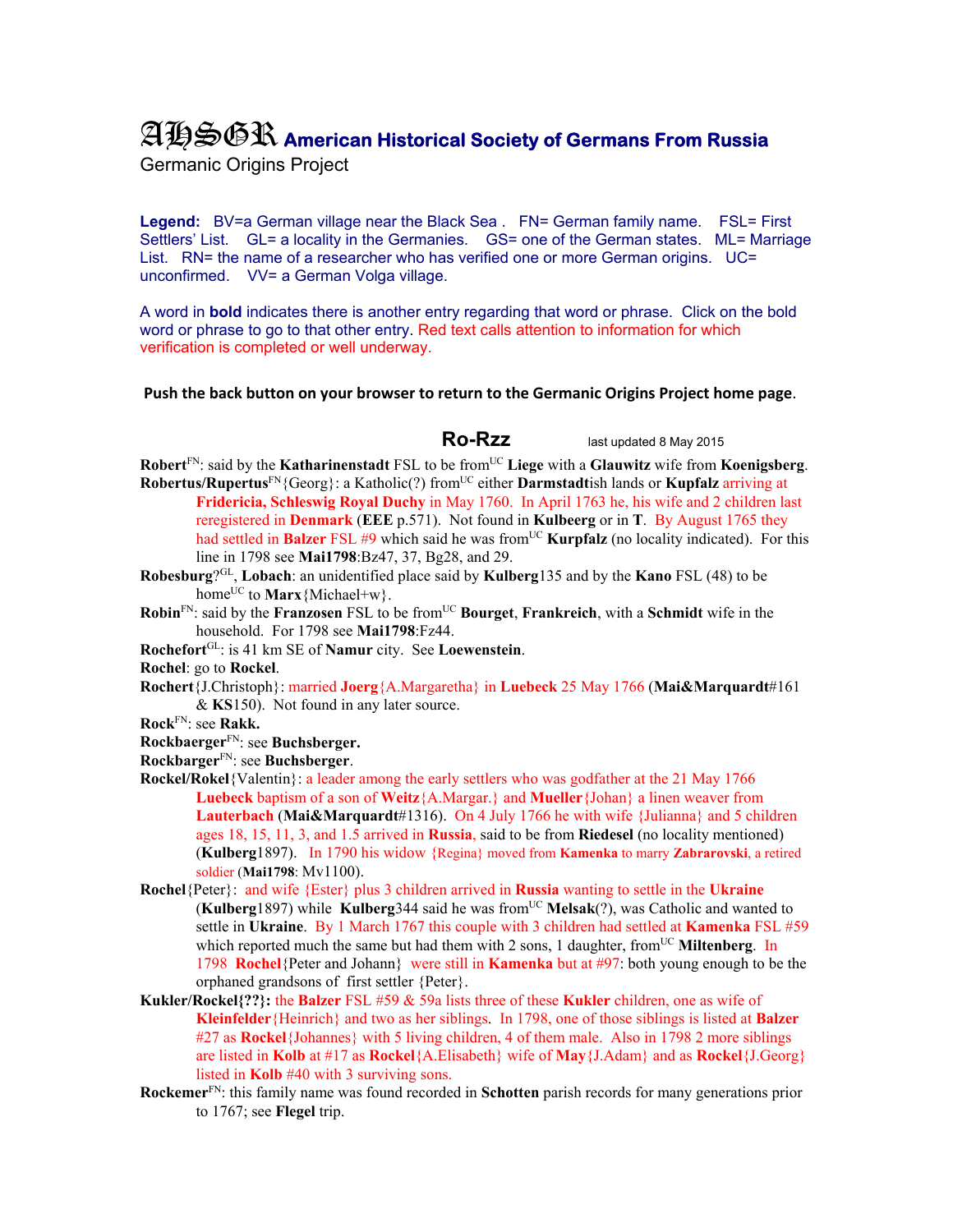- **Rockenhausen**: the town is 13 miles ENE of **Kaiserslautern** city centre. This probably is the same place as the next entry
- **Rockenhausen**GL, **Kirchheim-Bolanden** [**Amt**], **Pfalz**: is some 8.5 miles WSW of **Kirchheim-Bolanden** city, and was proven by **GCRA** to be home to the **Opp** family that went to **Glueckstal**. See the **GCRA** book for more details.
- **Rockenschuh**FN: said by the **Hildmann** FSL to be fromUC **Bamberg** [**Bishopric**].
- **Rockowshew**FN: see **Rakuszewski**.
- **Rod**: go to **Schotten**.
- **Rod-an-der-Weil**GL**, Nassau-Usingen**: is some 6.6 miles W of **Usingen** city, and said by the **Bangert** FSL to home<sup>UC</sup> to a **Nickel** family.
- **Rodau**FN: see **Rothau**.
- **Rode**FN{Dorothea}: married **Weber**{Johann} in **Luebeck** 11 Nov 1764; so far they have not been found settled in **Russia** (**Mai&Marquardt**#4).
- **Rodenbach**GL: an unidentified place said by the **Schwab** FSL to be homeUC to **Diel**, **Frank**, **Peter**, **Streck**, and **Wiesner** families. There were at least 11 **Rodenbach**s in the Germanies, plus several **Rotenbach**s.
- **Rodenbach/Rothenbach**, [**Hanau County**]: was 7.7 km ENE of **Hanau** city centre. The **Buedingen** ML said this was home<sup>UC</sup> to **Franck**{Johann} who married **Zerich**{Gertrud} (**Mai&Marquardt**#463). **KS**128 spelled this **Rothenbach**. **KS**152 mistakenly took that as Herr
	- **Franck**'s family name.
- **Rodenbach, Herrschaft Gersfeld**: is 2 km SW of **Gersfeld** town.

**Rodenbach**<sup>GL</sup>, **Kurmainz**: said by the **Goebel** FSL to be home<sup>UC</sup> to a **Kortz** family. This may have been on the Main river 31 km ESE of **Aschaffenburg** city. This surely was not the next entry.

- **Rodenbach**GL: also see **Friedberg**.
- **Rodenbergen**GL, [Isenburg-Meerholz County]: said by the Buedingen ML to be home<sup>UC</sup> to the **Gambach** man who in 1766 married a **Steinbach** woman (**Mai&Marquardt**#502). By 1767 this couple was in **Moor**. This place is some 6 miles S of **Buedingen** city and is now called **Rothenbergen**; contrary to what Stumpp said, it is not the Rodenberg of the **Dillkreis**, further W and not then in **Isenburg County**.
- **Rodenberger**FN: this family name was found recorded in **Schotten** parish records for many generations prior to 1767; see **Flegel** trip.
- **Rodenstein Barony**GS: a tiny barony in the Odenwald, evidently seated in or near **Fraenkisch-Crumbach**, and filling much of the territory between and near that place, Neunkirchen, and Nonrod.
- **Rodheim**?, **Hessen**[-**Darmstadt Landgraviate**]: is 23 km SE of **Giessen** city and was said by the **Susannental** FSL to be home<sup>UC</sup> to a **Meier** family.
- **Rodheim**, [Hessen-]Darmstadt [Landgraviate]: said by the Buedingen ML to be home<sup>UC</sup> to the Ruppel woman who in 1766 married **Walter**{Philipp Jacob} {**Mai&Marquardt**#706); by 1767 the couple was in **Stephan**.
- **Rodheim**, **Friedberg** [**Imperial City**]: now Rodheim-vor-der-Hoehe is 8 km SSW of **Friedberg** city and was said by the **Warenburg** FSL to be home<sup>UC</sup> to a **Frick** family.
- **Roding**GL, [Kur-]Bayern: said by the Herzog FSL to be home<sup>UC</sup> to Kener and Krenzer families. Said by the **Kamenka** FSL to be home<sup>UC</sup> to a **Hofesass/Gofesass** family. There are two Rodings in **Bavaria**: one is about 13 miles NNW and one is about 22 miles NE of **Regensburg**.
- **Rodinger**<sup>FN</sup>: said by the **Rosenheim** FSL to be from<sup>UC</sup> **Herrschaft von Gleichen**?. I could not identify him or any descendants in **Mai1798**.
- **Roeber/Ruber**FN{Christoph}: leftUC **Klein Gartach**, **Brackenheim Amt, Wuerttemberg** arrived at **Flensburg, Schleswig Royal Duchy** in June 1762. In April 1765 he, his wife and 2 children deserted the Danish colonies (**EEE** pp.569-570). By July 1766 they had settled in **Doenhof** FSL #13 which said he was from<sup>UC</sup> Wittenberg (no locality mentioned).
- **Roeberlein/Keberlein**<sup>FN</sup>{Heinrich}: not found in **Kolberg** or in **T**. By 24 July 1767 he, wife {Katharina} and son {Johannes} had settled at **Roethling/Semenowka** FSL #5 said to be from<sup>UC</sup> **Wesni**(?), **Wuerzburg, Bavaria.** No further information.
- **Roeberlein/Keberlein**FN{Johannes}: not found in **Kolberg** or in **T**. By 24 July 1767 he, wife {Elisabeth} and daughter {Elisabeth} had settled at **Roethling/Semenowka** FSL #7 said to be fromUC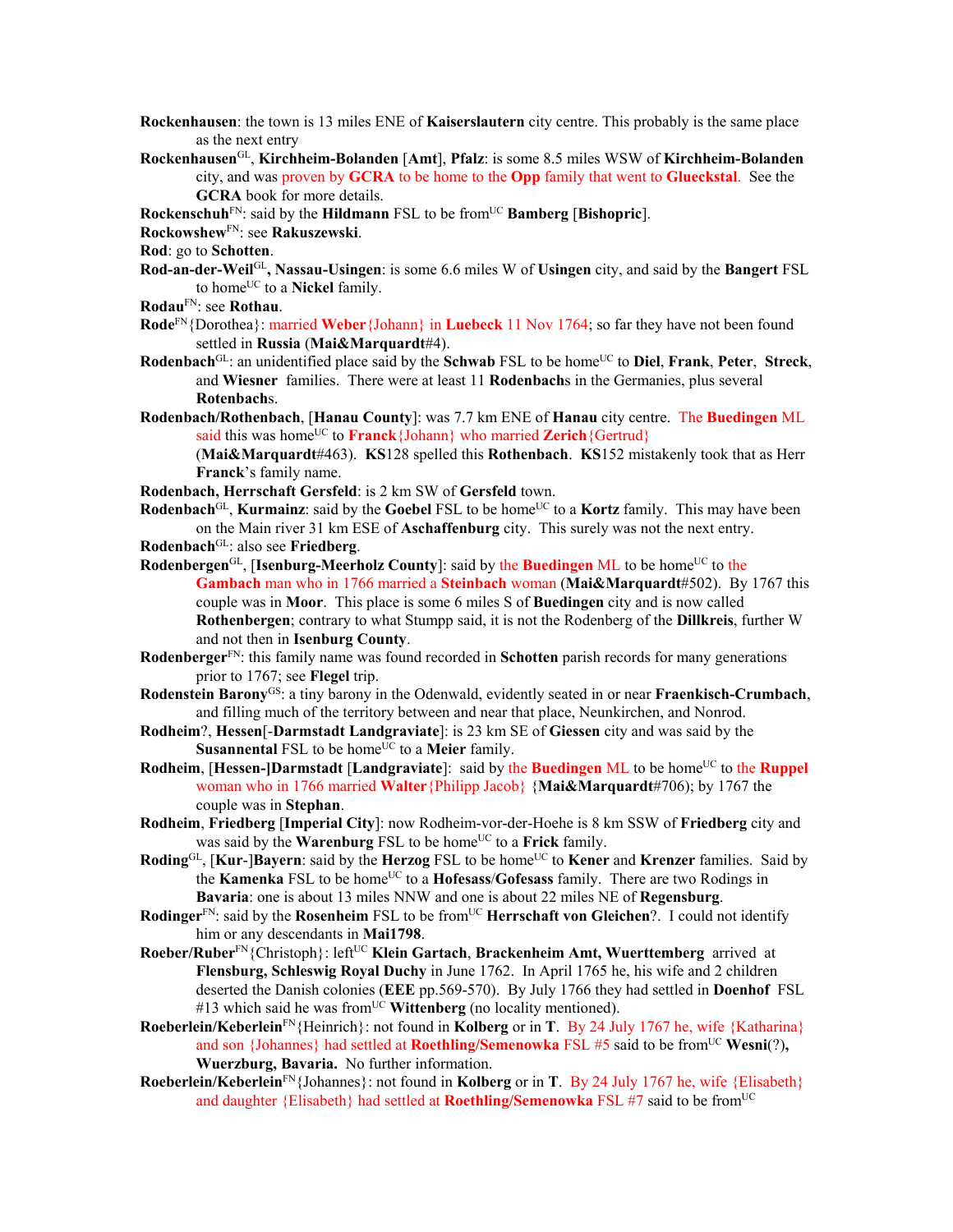**Schwarzburg bei Frankenhausen, Melsungen, Hessen.** No further information.

- **Roede**{Barbara Heine}: godparent at the 26 July 1766 **Luebeck** baptism of {Elisabeth} daughter of {Adam Georg} and his wife **Burchard**{Dorothea} (**Mai&Marquardt**#1328). Not found in **Kulberg**, **T**, any published FSL, or in **Mai1798**.
- **Roede**{Elisabeth Hotze}: godparent at the 26 July 1766 **Luebeck** baptism of {Elisabeth} daughter of {Adam Georg} and his wife **Burchard**{Dorothea} (**Mai&Marquardt**#1328). Not found in **Kulberg**, **T**, any published FSL, or in **Mai1798**.
- **Roedelheim** FN : is now a neighborhood in NW **Frankfurt-am-Main**.
- **Roeder/Raeder/Roether/Reder**FN {J.Georg}: Corina **Hirt** using **LDS Film** #1190548 found that he was born to {J.Philpp & A.Maria} on 18 Oct 1722 in **Gross-Bieberau**; married **Dorsam**{A.Margaretha} and had six children all born in **Gross-Bieberau**. He left **Misbach**, **Hessen-Darmstadt** arriving in **Altona** on 17 Sept 1760, and on 27 Sept 1760 arrived with wife and 5 children in **Friderica**, **Juetland Royal Duchy**, and finally on 22 Feb 1764 with wife and children was given permission to leave **Denmark** (**EEE** pp.246, 568). They evidently settled in **Beideck**. By 1798 he and his wife apparently had died but two of their children were still living in **Beideck** (**Mai1798**:Bd#76 and #82).
- **Roeder/Raeder/Roether/Reder**FN{Elisabeth}: according to the **Buedingen** ML she married 4 April 1766 **Saltzmann** {J.Georg} who may be the one who settled in **Grimm** (**Mai&Marquardt**#479). Said by the **Grimm** FSL #38 to be fromUC **Weimar, Sachsen**. Later spelled **Raeder**.
- **Roeder**{Wilhelm}: said by the **Grimm** FSL #62 said to be fromUC **Weimar, Sachsen**.
- **Roeder/Raeder**<sup>FN</sup>{Bernhard}: said by the **Kamenka** FSL #97 to be from<sup>UC</sup> Orb/Orba(?).
- **Roeder/Raeder**FN{Adam}: said by the **Messer** FSL #91 to be from **Isenburg**. In 1798 the family name was spelled **Raeder** (**Mai1798**:Ms12). **Bonner** proved that Herr **Roeder** was baptized in **Wolferborn**, **Isenburg**[-**Birstein County**] in 1728.
- **Roeder**{Johann}: **KS**151 says he left **Michelsrombach** near **Huenfeld** in 1766. No further information. **Roeder**<sup>FN</sup>{A.Maria}: a widow said by the **Pfeiffer** FSL #73 to be from<sup>UC</sup> **Fulda**.
- **Roeder**<sup>FN</sup>{Carl}: said by the **Urbach** FSL #6 to be from<sup>UC</sup> **Wittenberg**, [**Kur-**]Sachsen. I could not find them in **Mai1798**.
- **Roeder**FN: his wife, who had been the widow of **Ost**, was said by the **Urbach** FSL to be fromUC **Frankenberg**, **Hessen**[-**Kassel Landgraviate**].
- **Roedern**<sup>GL</sup>: an unidentified place said by the **Kano** FSL to be home<sup>UC</sup> to two **Hammerschmidt** families.
- **Roedern**?<sup>GL</sup>: an unidentified place said by the **Ober-Monjou** FSL to be home<sup>UC</sup> to a **Diehl**{Katharina} widow. There are at least 4 Roederns in Germany.
- **Roetgers/Retger/Redger**{Adolph}: married **Berliner**{A.Catharina} in **Buedingen** 17 April 1766 (**Mai&Marquardt**#551). On 29 Aug 1766 with wife {A.Catharina} he arrived in **Russia**, said to be from **Pfalz** (**Kulberg**#5221). By 1 Sept 1767 this couple with no children had settled at **Anton**  FSL #48, he said to be from **Utzberg Oberamt, Kurfalz**. No later record on the **Volga** found so far.
- **Roediger/Retger/Roetgers/Roettger**{J.Heinrich/Heinrich}: On 29 Aug 1766 with wife {A.Maria} and 3 children he arrived in **Russia**, said to be from **Pfalz** (**Kulberg**#5223). **T**7455-59 lists him in late 1766 with wife {A.Maria} and 3 daughters ages 9, 6, and a new-born. By 1766-67 he evidently had died and his widow apparently had remarried to **Heimbuechner/Heimbichner**{J.Michael} (**Frank FSL** #101). The 1798 **Frank** census #101 gives his widow's age as 49 and her maiden name as **May** (**Mai1798**). In 1767-68 they were living next door to **May**{Heinrich}.
- **Rettinger**{Johannes}: in 1766 with wife {Margretha} and 4 children ages 8-14 he took transport for the **Volga** (**T**4892-4897). No later record on the **Volga** found so far.
- **Roediger/Retger/Redger**{Johannes/Johann}: in 1766 with wife {A.Regina} and 1 son he took transport for the **Volga** (**T**7450-7451). On 29 Aug 1766 with wife {A.Regina} he arrived in **Russia**, said to be from **Pfalz** (**Kulberg**#5221). By 7 Sept 1767 this **Retger**(?) couple with 1 son had settled at **Anton** FSL #4, he said to be from **Utzberg Oberamt, Kurpfalz**. No later record on the **Volga** found so far.
- **Roediger/Retger/Redger**{Johannes/Johann}: in 1766 with wife {A.Regina} and 1 son he took transport for the **Volga** (**T**7452-7454). On 29 Aug 1766 with wife {A.Regina} and 1 son he arrived in **Russia**, said to be from **Pfalz** (**Kulberg**#5222). No later record on the **Volga** found so far.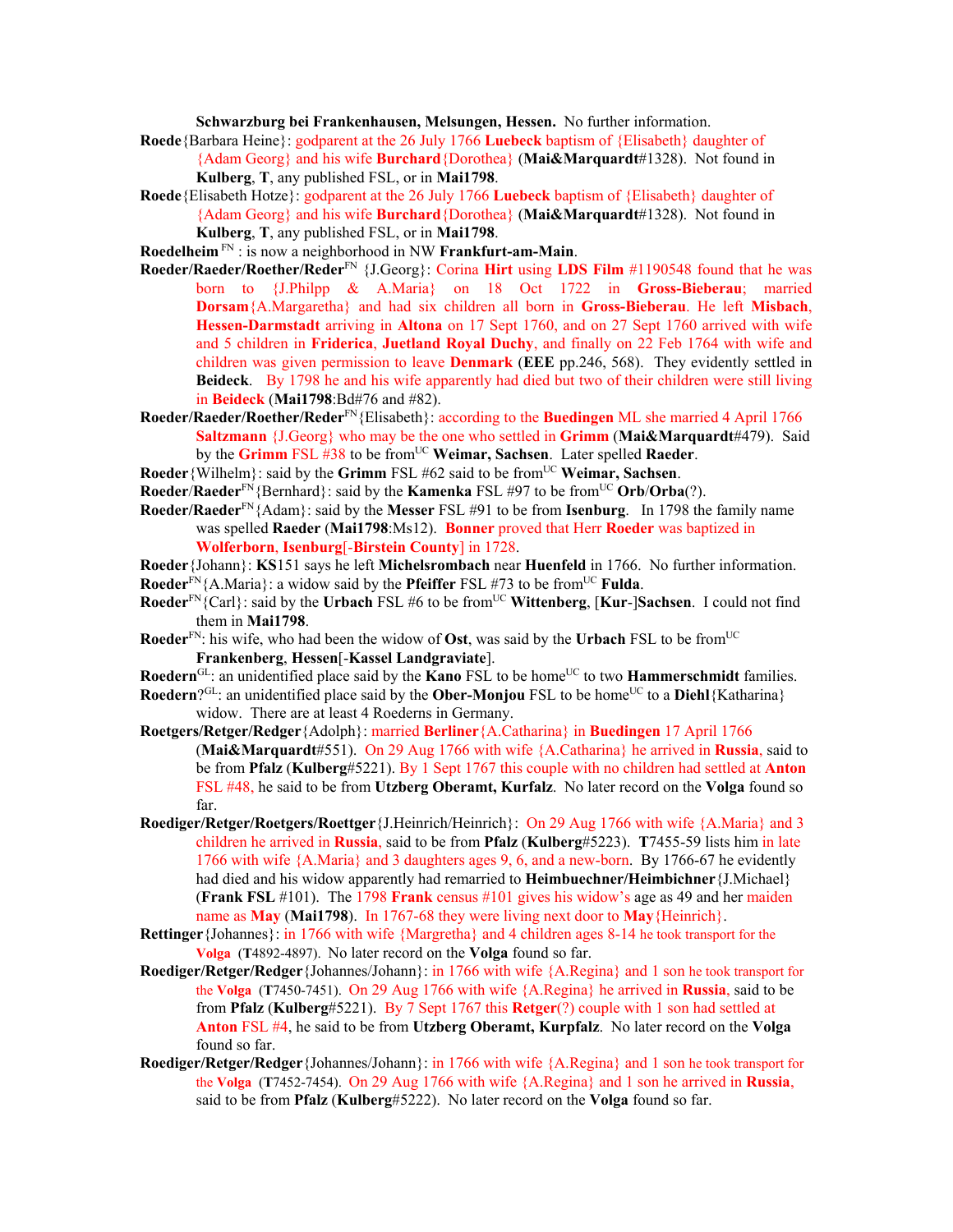- **Roedinger**{Martin}: in 1766 with wife {A.Maria} and infant {Catrina} in **Oranienbaum** he took transport for the **Volga,** on which trip the infant died (**T**858-860). No later record on the **Volga** found so far.
- **Roediger**{Rudolff}: in 1766 with wife {A.Maria} and he took transport for the **Volga** (**T**7453-7454). No later record on the **Volga** found so far.

```
RoedlingFN: see Redler.
```
**Roehl**{Johann}: married **Sommer**{Elis.} in **Luebeck** 10 Oct 1765 (**Mai&Marquardt**#1180). Not found in any later source.

- **Roehl**FN: also see **Ril**.
- **Roehller(Regler,Resler)**{Martin}: **KS**:82 and 151 say this party of 2 from<sup>UC</sup> **Senele**(spelling?) in 1764 was sent on to the **Saratov** area as part of the group of colonists transported under the command of Captain Paykul and Cornet Rehbinder. I have not found them in any published FSL. **Roehmer**FN: see **Roemer**.
- **Roehn**{Johannes & J.Heinr.}: **KS**151 says they left **Bergheim** near **Buedingen** heading for **Kolb**. No evidence for this has been found so far.
- **Roehrich**<sup>FN</sup>: said by the **Belowescher Kolonien** FSL to be from<sup>UC</sup> **Trier** (no locality mentioned).
- **Roehrich/Roehrig**FN: arrived in South Russia in 1820; later settled in **Gueldendorf, Odessa**; family records found by **Curt Renz** in **Kleiningersheim, Besigheim Oberamt, Wuerttemberg**.
- **Roehrich**<sup>FN</sup>{Jacob}: said (no locality mentioned) by the **Kutter** FSL to be from<sup>UC</sup> **Isenburg**. Later spelled **Roehrig**.
- **Roehrig/Roehrich**FN{Philipp}: On 2 May 1766 said to be fromUC **Lieblos**, his daughter died in **Buedingen** (**Mai&Marquardt**, #1217). On 9 August 1766 he arrived in **Kronstadt** by the *Slon* from Lübeck listed as: **Roehrich** {Philipp}, Ref., farmer from Isenburg, wife Anna Maria (**Lists** #4008). On 8 Aug 1767 he and his new wife Catherina arrived at **Balzer** FSL #91 said to be from **Isenburg**. **Bonner** proved this **Rohrich** man was baptized a **Roehrich** in, and married **Schmick** {A.Maria} in **Huettengesas** , [**Isenburg-Meerholz County**]. For 1798 see **Mai1798**:Bz86 and 4. Also spelled **Rerigs**, **Roehrich**, **Roerich**, **Rohrich**, **Rohrig**, and **Rojer**. Later spelled **Berig**, **Bierig**, and **Derig** in **Wiesenmuller**.
- **Roehrig**<sup>FN</sup>: said by the 1798 **Bangert** census to be the maiden name of frau **Schmidt**<sup>FN</sup>{Johann} (**Mai1798**:Bg13).
- **Roemer/Rohner**FN{Otilla/Ottilie}: fromUC **Vogtstadt** near **Hamelburg** (Hoffman said **Hammelburg)** married **Pretz**{Valentin} in **Buedingen** 12 May1766 (**Mai&Marquardt**#632). **KS**123 gave her name as {Ottilie}. Not found in **Kulberg** or **T**. By Aug. 1767 **Pretz & Roemer** with no chidren had settled at **Koehler** FSL #65, he said to be from **Mannheim**. In 1798 this **Bretz** and **Adam**  couple were still living in **Koehler,** but with 3 mostly grown children (**Mai1798**:Kl66).
- **Roemer/Roehmer**<sup>FN</sup>{Philipp}: said by the **Krasnoyar** FSL #96 to be from<sup>UC</sup> Lich, Solms. Bill Pickelhaupt says he found the origin of this woman.
- **Roemer**{Bartholomaeus}: **KS**151 says he was from **Frischborn** near **Lauterbach**. No further information.
- **Roemer**{Magnus}: **KS**151 says he was from **Meiches** near **Schotten**. No further information.
- **Roemer**{Philipp}: also see **Reiser**{Philipp}.
- **Roemershausen**<sup>GL</sup>, Darmstadt: an unidentified place said by the Bangert FSL to home<sup>UC</sup> to a Schoesser family. There are two likely candidates: the more likely one is some 31 miles SW of **Kassel** city, the less likely is some 56 miles SW of **Kassel** city.
- **Roemlinsdorf**GL**, Oberdorf Oberamt, Wuerttemberg**: is 4 miles NW of **Oberndorf, Baden-Wuerttemberg**.
- **Roemmich/Remmick**FN: according to Steven Hahn this family from **Edenkoben** settled in **Worms, Odessa**.
- **Roemmig**: see **Froemmig**.
- **Roemmler**<sup>VV</sup>: another name for **Luzern**<sup>VV</sup>.
- **Roen**{A.Margarete}: **KS** 154 says this wife of **Schlothauer**{Wilhelm} was from<sup>UC</sup> Coethen. Not identified in any other source.
- **Roenecke**FN: see **Roenke**.
- **Roenicke**FN: see **Roenke**.
- **Roenigken, Dessau**: **Anhalt-Dessau** archival materials recorded the departure for **Russia** from **Dessau**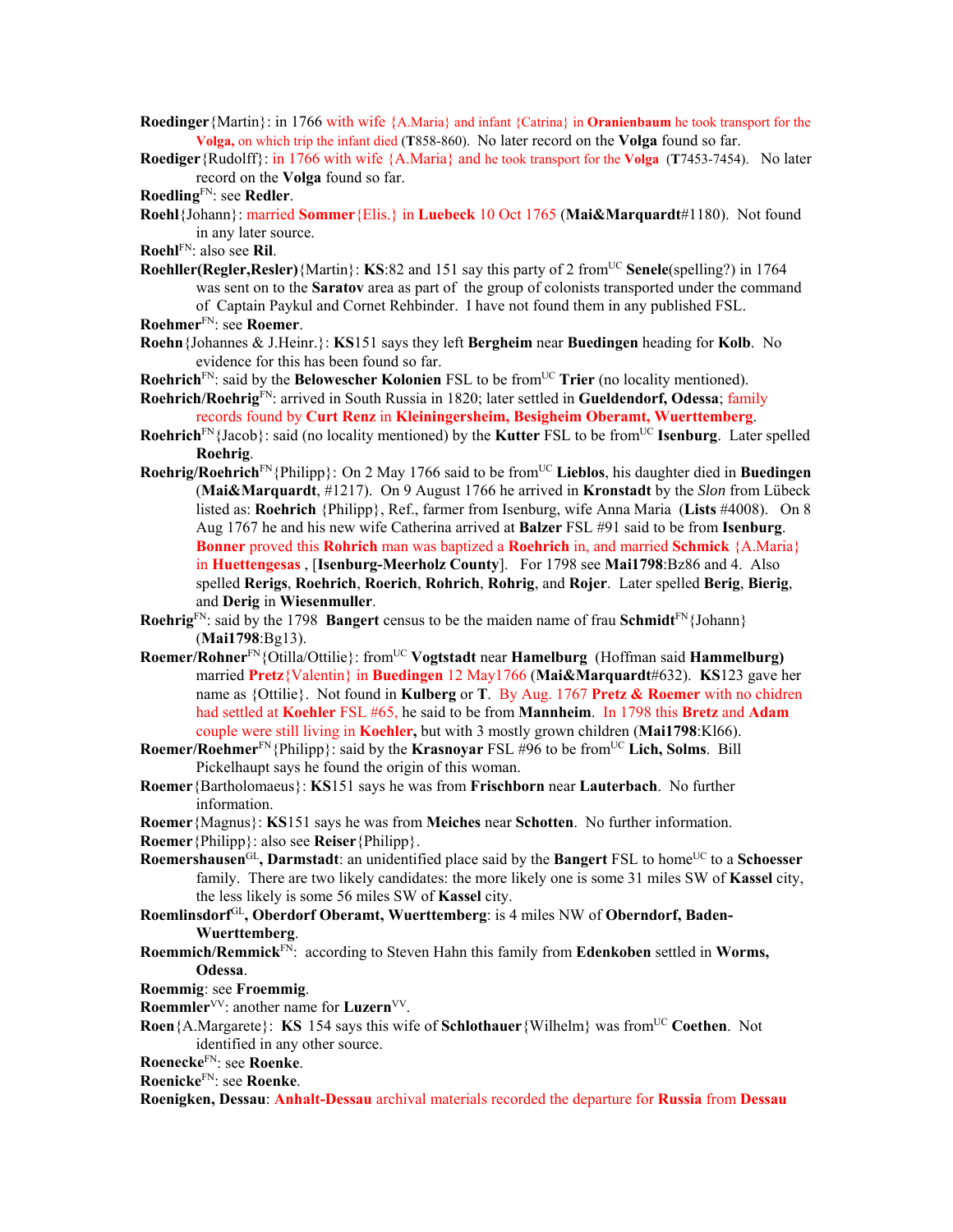city in 1766 of a journeyman from here (**Mai&Marquardt**#1041).

**Roenke**: go to **Reinecke**.

- **Roenneberg**, **Mazow**, **South Prussia**: an unidentified place which the **GCRA** found associated with a **Herrmann** family in 1803.
- **Roerich/Roehrig**FN: said by the **Paulskaya** FSL to be fromUC **Werbach** with a **Schade** stepson in the household. In 1798 the family name was spelled **Roehrig** (**Mai1798**:Pl4,48).
- **Roesch**FN: spent time in **Glueckstal** and was said by **KS**:408 to from **Kirchheim-am-Neckar**, **Heilbronn** [**Amt**], **Wuerttemberg**; this origin was proven by **GCRA** using **FHL** 1,184,918; see their book for detail.
- **Roesler**FN{Johann}: his widow was said by the **Bergdorf** FSL (**KS**:660) to be from **Preussisch Schlesien**. The **GCRA** has evidence that at least one of his children was born in **Kalisch**, **South Prussia**. Also spelled **Ressler**, and **Roessler**.
- **Roesler**FN{J. Georg}: said by **KS**:408 to have gone to **Bergdorf**, no origin given. Also spelled **Rossler**.
- **Roesler**FN{Ludwig Friedrich}: said by the 1816 **Glueckstal** census (**KS**:672, 408) to be from **Duerrmenz**, **Vaihingen** [**Amt**], **Wuerttemberg**. Using **FHL**(1,184,962), the **GCRA** verified this origin. See the **GCRA** book for more details. Also spelled **Ressler**.
- **Roesler/Ressler**FN{Jacob}: Lutheran fromUC **Ittlingen, Knightly Canton Kraichgau, Baron von Gemmingen's Barony**, arrived at **Flensburg, Schleswig Royal Duchy** n June 1762. He, his wife the widow **Zehe**{Barbara}, and one child arrived along with the **Wacker**{Christian} family. In April 1765 they were last recorded in **Denmark** (**EEE** p.567). By July 1766 they, with two children, had settled in **Messer** FSL #18 which said he was fromUC **Wuerttemberg** (no locality mentioned). In 1798 the family name was spelled **Ressler**, and frau Ressler's maiden name was given as **Redel** (**Mai1798**:Ms61).
- **Ressler** FN: see **Roesler**.
- **Roesler**FN: the **Rosenheim** FSL #18 said he was fromUC **Sellin**? **Preussen**. Spelled **Ressler** in 1798 (**Mai1798**:Rm7).
- **Roesner/Rossener/Ruesener/Ruefener**FN{Tobias Jacob/Thobias Jacob}: married **Schmidt** {Johanna Dorothea} in **Luebeck** 2 Sept 1766 (**Mai&Marquardt**#126). Not found in **Kulberg** or in **T**. By 17 Aug 1767 with an **Oldschmidt** wife {Maria} he had settled at **Katharinenstadt** FSL #150, he said to be from<sup>UC</sup> **Frose, Sachsen**, she said to be from<sup>UC</sup> **Neuwirt**, Grabschaft Another source gave his name as **Ruefener**. Also may have been spelled **Roessner** (**Mai1798**:Ka38?).

**Roesser**FN**,** see **Reser.** 

- **Roessner**<sup>FN</sup>: said by the **Katharinenstadt** FSL to be from<sup>UC</sup> Livland.
- **Roessner**FN: also see **Roesner**.
- **Roetenmeier**FN: see **Retenmeier**.
- **Roetgers**{Adolph}: married **Berliner**{A.Catharina} in **Buedingen** 17 April 1766
- **Roetgers/Roettger Roethges**, [**Solms-Braunfels Principality**]: is 17 km SE of **Giessen** city and said by **KS**126 to be home to **Eller**{J.Heinrich}.
- **Roetha**GL **bei Leipzig**, **Sachsen**: is some 10 miles S of **Leipzig** city centre, and said by **KS**:395 to be home<sup>UC</sup> to the **Pommer** family which left to go to<sup>UC</sup> Glueckstal; but the **GCRA** found no records for them in the Glueckstal colonies; see their book for detail.
- **Roethenbach**FN: see **Redenbach**.
- **Roething**FN: said by the **Brabander** FSL to be an orphan girl (whose parents had died in Germany) in the **Eltz** family household. I could not find the **Roething** family name in the 1798 Volga censuses.
- **Roethler**<sup>FN</sup>: said by the **Dehler** FSL to be from<sup>UC</sup> **Wernheim**?, [**Kur-**]Trier. I could not find this family in the 1798 Volga censuses.
- **Roethling**<sup>VV</sup> (aka **Semenovka**) a Catholic German village on the western side of the Volga. Its FSL was published in Stumpp, The Emigration, pp.81, with the entries and additional information (source not given by Stumpp) interspersed alphabetically pp.117-165. . According to that FSL the following places were the origin of the following (in parens) families who first settled in Roethling:
	- **Adenau, Koeln**: (**Wanstenderer/Wanstaenderer**); **Althausen, Fulda, Hessen: (Mihm);**

**Roessler**FN: see **Roesler**.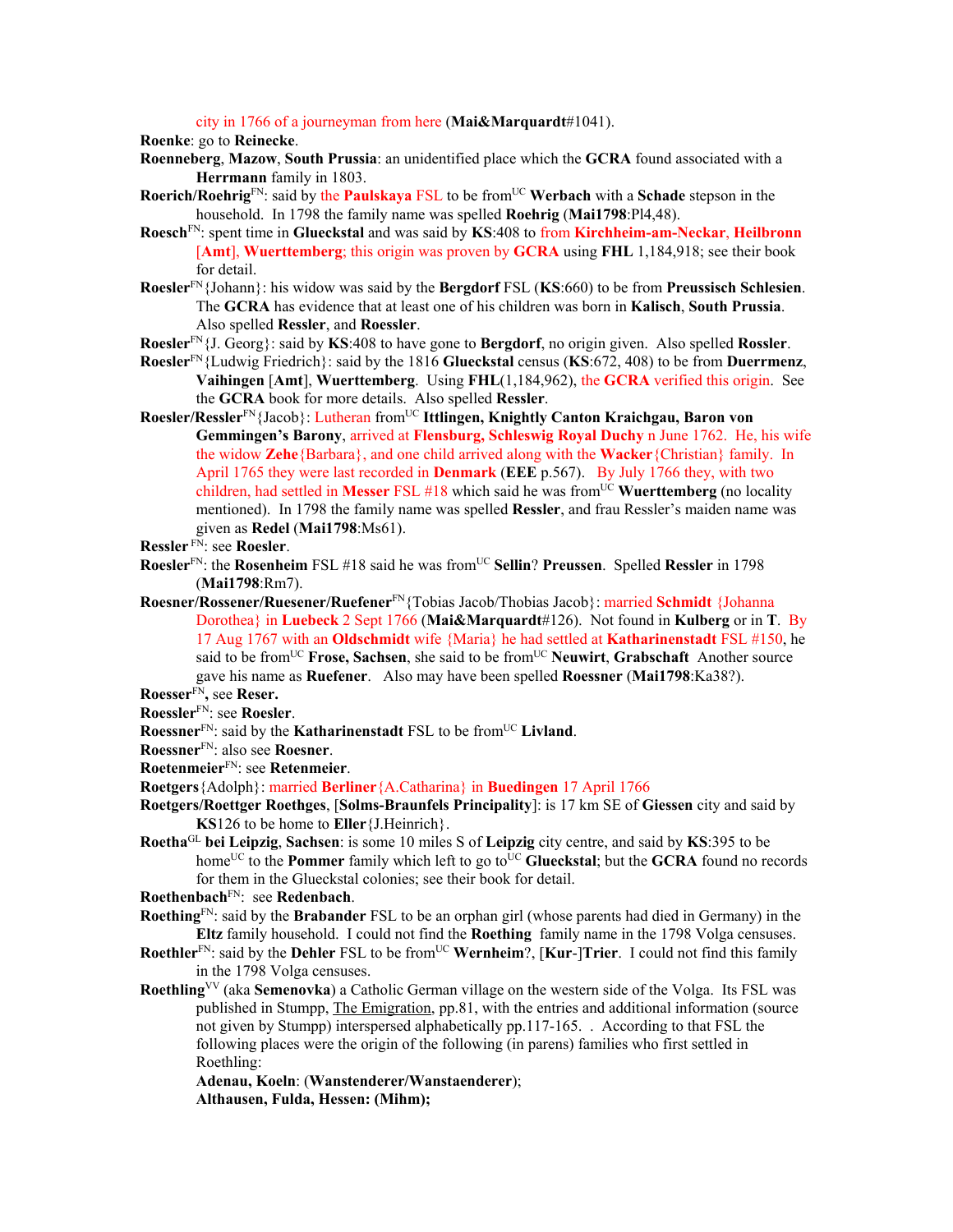**Bart**(?)**, Grafschaaft Hanau, Hessen**: (**Ritt**); **Bassenheim, Koblenz:** (**Rupp**); **Bieber, Gelnhausen, Hessen**: (**Apfel**); **Bronzell/Bronel, Fulda, Hessen**: (**Reis**); **Dietesheim, Steinheim-am-Main**: (**Schalitz**); **Ehrstaedt, Sinsheim, Baden or Eschstedt**(?)**, Kurmainz**: (**Schwab**); **Froschhausen, Offenbach, Hessen**: (**Baier**); **Hammelbach, Bergstrasse, Hessen/Hammelburg, Fulda, Hessen: (Irle); Hanau, Hessen: (Siebert); Hesselbach, Erbach, Hessen/ Esselbach, Kurmainz, Unterfranken: (Renndorf); Hosenfeld, Fulda, Hessen: (Siebert); Irlach/Irbach, Wuerttemberg**(?)/**Oberfalz: (Krau); Ischen**(?)**, Luxemburg**: (**Frisch**); **Kammerzell/Kaemmerzell, Fulda, Hessen**: (**Ell**); **Kappel, Simmern (Hunsrueck)/ Oesterreich**: (**Schmalz**); **Koponwuen**(?)**,Wuerzburg, Bavaria**: (**Oberst**); **Langen, Offenbach, Hessen**: (**Grein**); **Langenprozelten, Gelnhausen/Gemuenden (Main), Hessen**: (**Ellang, Gobert/Gobel**); **Langenprozelten, Kurmainz: (Rebart**); **Luxemburg**: (**Flanz**); **Michelbach, Alzenau, Hessen/ Michelbach, Kurmainz**: (**Koenig**); **Michelbach, Spessart, Hessen/ Michelbach, Kurmainz**: (**Bensack**); **Mitgenfeld, Brueckenau, Bavaria**: (**Schaab**); **Rari(**?), **Kurmainz**: (**Matleheim**); **Ruedigheim, Hanau, Hessen/ Darmstadt, Hessen**: (**Frank**); **Salmuenster, Schluechtern, Hessen**; (**Elhart**); **Schmalnau, Fulda, Hessen**: (**Neuhard**); **Schoenberg, Erbach, Hessen/ Schoenberg, Obertaunus, Hessen**: (**Breitinger**); **Schwarzburg bei Frankenhausen, Melsungen, Hessen**: (**Roeberlein**); **Sendelbach, Lohr-am-Main, Wuerzburg, Bavaria**: (**Borger**); **Stadt Eis**(?), **Fulda**: (**Schwab**); **Stolberg, Rheinland**: (**Roth**); **Tede**(?)**, Fulda, Hessen: (Rousch); Upoch(**?), **Kurmainz**: (**Tihl/Diehl?/Thiel**); **Urbach-Kirchdorf, Westerwald/ Urbach bei Nordhausen**: (**Schlert**); **Weschnitz, Odenwald, Hessen**: (**Rubrecht**); **Woeschbach, Karlsruhe, Baden**: (**Konrad**); **Wesni**(?)**, Wuerzburg, Bavaria**: (**Roeberlein**); **Zeilhard, Dieburg, Hessen**: (**Kloster**). **Roettger**FN: see **Retger**. **Roetling**{Valentin}: **KS**151 says he left **Stenzel** heading for Semenowka. No further information. **Roettingen**, **Oettingen County**: is 15 km ENE of **Aalen** city. **Roettling**FN: see also **Reckling**. **Roetzweiler**GL, **Birkenfeld** [**Amt**], [**Rheinpfalz**]: is some 6.5 miles NE of **Birkenfeld** city, and incorrectly was said by the 1816 **Glueckstal** census to be home<sup>UC</sup> to a **Kessler** who went to **Glueckstal**. **Rogel**?FN: said by the **Franzosen** FSL to be maiden name of frau **Kasanski**. **Roh**{Balthasar}: arrived at **Flensburg, Schleswig Royal Duchy** in Sept 1762. In April 1765 with wife and 3 children he deserted **Denmark**. Later they were found registered in the church books of **Neu-Sarwatowka** colony near **St. Petersburg** (**EEE** pp.564-565).

**Roh**{J.Carl/Karl}: born in **Doeffingen** in Dec 1722 he left **Klein Gartach, Brackenheim Amt, Wuerttemberg** arriving at **Flensburg, Schleswig Royal Duchy** in June 1762. Kleingartach is some 4.7 miles WNW of **Brackenheim** town and is now in Neckarkreis, Baden-Wuerttemberg, Germany. He had married **Sommer**{M.Agnes} who was born in February 1762 in **Zabenfeld** – they produced 3 children. In 1763 they were released from **Denmark**. Before 1775 they had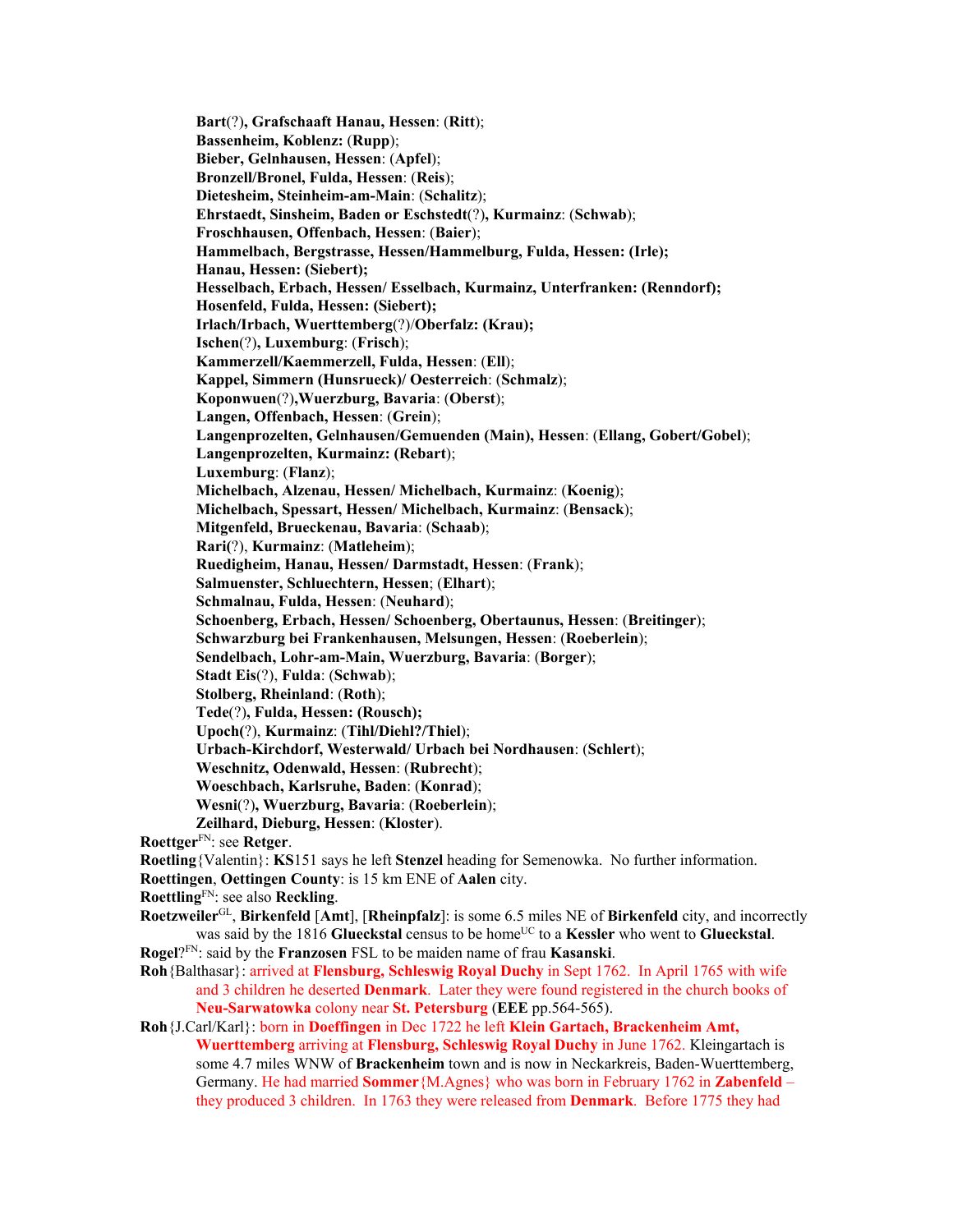settled in **Schilling** 1775 census #1 so are likely first settlers there. **Gary Martens** said (by mistake??) on the **Schilling website** that the family origin was in<sup>UC</sup> Nidda-Schotten, Hesse. **Roh{**J.Carl/Karl although born in **Doeffingen** left from here to go to **Denmark** (**EEE** p.565).

- **Rohleder /Roleder**{J.Gottlieb}: married **Brocks**{Margarete Dorothea} in **Luebeck** 22 May 1766 {**Mai&Marquardt**#159 & **KS**151). They arrived in **Russia** 4 July 1766, he said to be from UC **Schlesien** (**Kulberg**1531). Later in 1766 they took transport from **Oranienbaum** to the **Volga** (**T**5853-5854). By June 1767 they had settled in **Neidermonjou** FSL #1 which said he was fromUC **Breslau**, **Preussen**.
- **Rohleder** {Georg}<sup>FN</sup>: said by the **Rohleder** FSL to be from<sup>UC</sup> **Bamberg** [Bishopric]. I could not find this family in the **Mai1798**.
- **Rohleder**{J.Konrad}FN: said by the **Rohleder** FSL to be fromUC **Bamberg** [**Bishopric**] while it said his wife was fromUC [**Kur**-]**Mainz**. For 1798 see **Mai1798**:Rl03.
- **Rohleder** {J.Peter}<sup>FN</sup>: said by the **Rohleder** FSL to be from<sup>UC</sup> **Bamberg** [Bishopric] and the wife from<sup>UC</sup> [**Kur**-]**Mainz**.
- **Rohleder**VV: aka **Raskatka**, **Raskaty**, **Roskaty**, and **Rolleder**, was a German Catholic village on the eastern side of the Volga founded in 1766. Betty Hoffman shared with us the FSL that was published by Anthony J. Leiker (Pavel M. Leus, trans.) in 2002; several geographical identifications added by the editor and others in this edition are iffy since it was not then known that many place names in the FSL were countries, not localities. According to this, the first settlers were from the following places with the family names shown here in parens. If a family name occurs more than once among the first settlers, given names in  $\{\}$  brackets follow the family name. The number after a name is its FSL household number:
	- from **Amberg**, **Kurpfalz**: (**Wittman/Wittmann**37);
	- from **Aschaffenberg**, [**Kurmainz**]: (**Hergert**{Franz}39, {Peter}3);
	- from **Bamberg** [**Bishopric**]: (**Koch**{Georg}18, **Korger**50a, **Rohleder**{Georg}1, {J.Konrad}43, {J.Peter}5, **Schreiner**49);
	- from **Becherbach**: (**Junker**29, and possibly **Mohr**/**Marx**?29a);
	- from **Bitsche**/**Bitsch**, [**Lorraine Province**, **France**]: **Scheffer**/**Schaeffer**44, and possibly **Wernard**44);
	- from **Blies**/**Blieskastel**, [**von der Leyen County**]: (**Braun**{Andreas}11, {HansAdam}10), **Hoffmann**{JohannesJr}13, {JohannesSr}47);
	- from **Daenesch**, **Schwarz**: (**Hochweiss**27);
	- from [**Baden**-]**Durlach** [**Margarviate**]: (frau **Paul**{PeterAnton}22);
	- from [**Hessen**-]**Darmstadt** [**Landgraviate**]: (**Pona**?/**Boni**30);
	- from **Deutsch Boehmen**: (**Pommer**?50);
	- from **Fulda** [**Bishopric**]: (**Kimmel**/**Kemmel**/**Kuemmel**36);
	- from **Goin**, **Frankreich**: (**Glocker**7);
	- from **Hanau** [**County**]: **Fischer**/**Pfister**?26);
	- from **Haun**/**Gauna**: (**Glocker**/**Glokar**?/**Klekar**?7);
	- from **Kradalzau**?, **Polen**: (frau **Kaiser**23);
	- from **Lindau** [**Imperial City**?]: (**Frank**20);
	- from [**Kur**-]**Mainz**: (frau **Mohr**{Nikolaus}40, **Paul**{Michael}35, {PeterAnton}22, frau **Walter**33);
	- from **Mannheim**, [**Kurpfalz**]: (frau **Brunner**38, **Lederhose**/**Lederhos**32, **Nief**28, **Schneider**14);
	- from **Mergentheim**, **Donauwoerth**(sic for **Teutonic Order**?): (**Trautmann**48, and possibly **Pirn**46a);
	- from **Muenchen**, [**Kurbayern**]: (**Brunner**38, **Doppler**/**Topler**/**Tobler**31, frau **Koch**{Georg}18); from **Niederweiningen**, **Schweiz**: (**Lenz**/**Benz**/**Benzel**24);
	- from **Oldenburg**, **Daenemark**[sic for **Holstein-Gottorp Duchy**]: (**Koch**(Friedrich)17);
	- from **Piesen**?/**Pilsen**, **Boehmen**: (**Sovald**25);
	- from **Prag**, [**Boehmen**]: (**Lechleiter**19);
	- from **Rastatt**, **Baden-**Durlach(sic for)-**Baden** [**Margarviate**]: (**Mohr**/**Mahr**/**Moor**{Nikolas}40); from **Riga**, **Livland**: (**Gorg**?48a);
	- from **Rohnau**, **Schles**?: (frau **Koch**{Friedrich}17);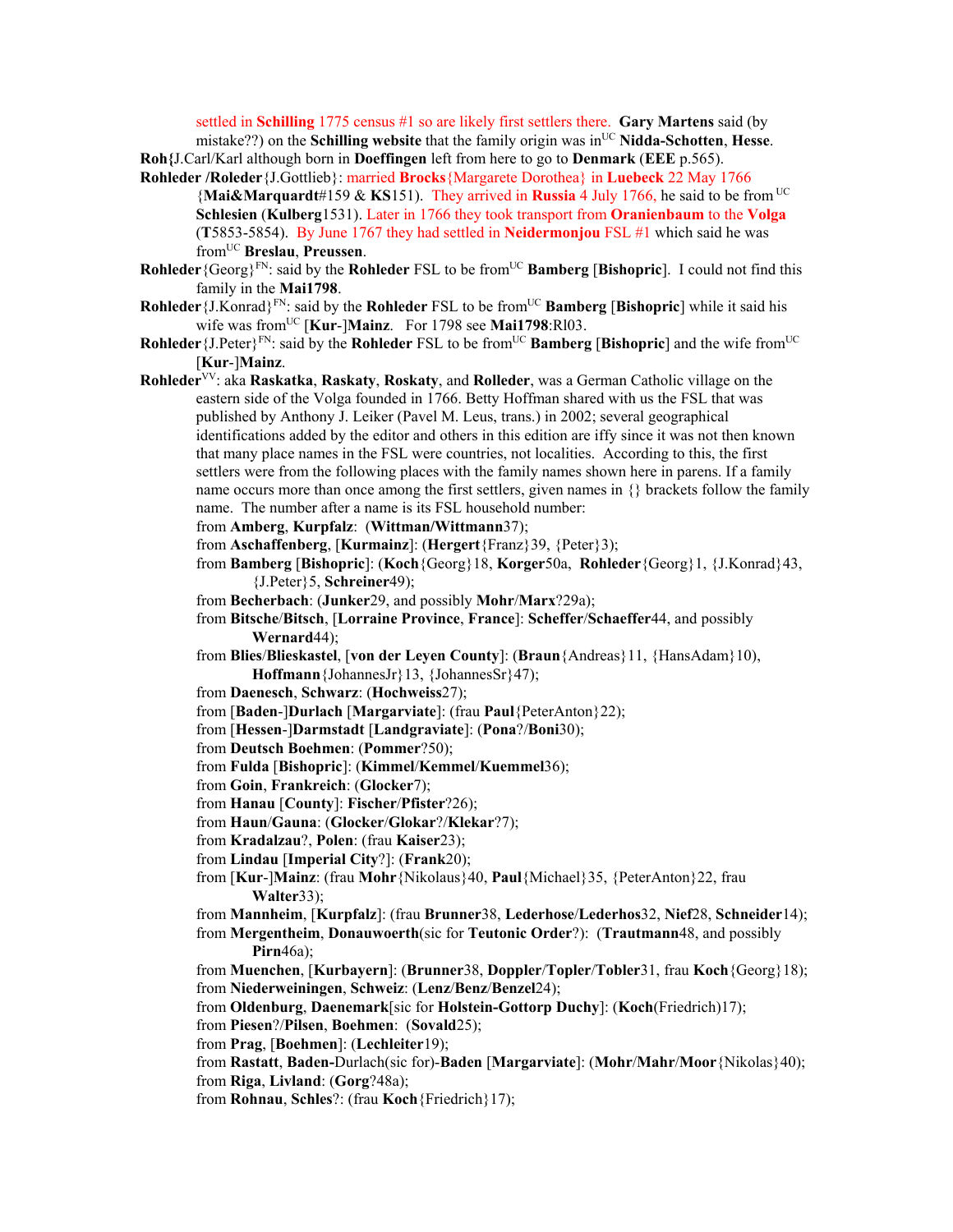from **Speyer**, [**Bishopric**? or **Imperial City**?]: (**Pehr**?45);

- from [**Kur**-]**Trier**: (frau **Ertle**21, **Glassmann**6, **Kapp**/**Rapp**?15, **Weber**{Johannes}16, and possibly **Jung**15a);
- from **Ulm** [**Imperial City**?]: (**Ertel**21, **Metz** aka frau **Frank**20);
- from **Wuerzburg** [**Bishopric**]: (**Erler**/**Erle**??48, **Kaiser**23, frau **Kimmel**36, frau **Lechleiter**19); from [**Anhalt**-]**Zerbst** [**Principality**]: (frau **Trautmann**46);
- from **Zuckau**/**Ziige/Zuchau/Ziechau**, **Danzig** [**Free Imperial City**]: **Weber**{Georg}2,  ${Tomas41}$ ;
- from [**Pfalz**-]**Zweibruechen** [**Duchy**]: (**Auer**9, **Brungardt**/**Brumgard**8, frau **Hergert**{Franz}39, **Kohlmann**/**Kahlman**34, **Reim**{Jacob}42, {Matthias}4, **Rohr**12).
- **Rohler/Regler**{Martin}: **KS**151 says he was from **Senele**(?) in 1764. No further informationl
- **Rohlmann** {Joseph+w}: **Kulberg**152 said they were from<sup>UC</sup> **Wilmersdorf**. Not found in **T** or in any published FSL.
- **Rohlmann**<sup>FN</sup>{J.Georg}: said by the **Merkel** FSL (#43) to be from<sup>UC</sup> **Alsace** (no locality mentioned). **Rohn** & **Rahn** interfiled here:
- **Rohn**FN[Eliesabetha}: fromUC **Ulff** married **Schmidt**{Christian} in **Buedingen** 16 April 1766 (**Mai&Marquardt**#542). **KS**151 has **Ulfa near Schotten**. On 8 Aug 1766 a Lutheran couple with these names arrived in Russia, he said to be from **Darmstadt** (**Kulberg**3900). Not found in any later source.
- **Rohn/Rahn**FN{J.Heinrich}: by 16 Sept 1767 with wife {A.Elisabeth} he had settled at **Jagodnaja Poljana** FSL #78, he said to be from<sup>UC</sup> Sellnrod near Nidda (Mai1798:jp78). **KS**149 says he was 22 leaving **Nidda** near **Buedingen** with wife {A.Elis.} age 20.
- **Rohn**FN: confirmed in parish records by the **Walter** Research Project to be from **Sellnrod** before going to Walter.
- **Rahn**FN{Jacob}: was godfather to a **Mueller** girl in **Luebeck** 6 Apr 1766 (**Mai&Marquardt**#1284). Said by the **Warenburg** FSL #9 to be age 25 fromUC **Merlau**?, [**Hessen**-]**Darmstadt** [**Landgraviate**]. I could not find him in **Mai1798**.
- **Rahn**{A.Marg.}: **KS**149 says she left from<sup>UC</sup> **Helpershain**, [**Hessen-Darmstadt Landgraviate**], near **Alsfeld**. No further information.
- **Rahn**FN{Jacob}: **KS**149 says he left **Altenhain** near **Buedingen** in 1771. No further information.
- **Rahn**{J.Heinrich}: **T**6859 says he was 21 and in 1766 took transport in **Oranienbaum** for the **Volga**. No further information.
- **Rohn**FN: this family name was found recorded in **Schotten** parish records for many generations prior to 1767; see **Flegel** trip.
- **Rohn**GL: also see **Ron** and **Roun**.
- **Rohnau**, **Schles**?GL: an unidentified place, probably small and in **Schleswig-Holstein Duchy**, and was said by the the **Rohleder** FSL to be home<sup>UC</sup> to frau **Koch**(Friedrich).
- **Rohner**FN{Ottile}: see **Roemer**.
- **Rohnstadt [Ranstadt, Stolberg-Gedern County]: said by the Schwab FSL to be home<sup>UC</sup> to Biel** J.Georg}, {J.Wilhelm}, **Jung**, **Schwab**{J.Georg}, and {J.Peter});
- **Rohntal**FN: see **Rontaler.**
- **Rohr**?FN: said by the **Fischer** FSL to be from<sup>UC</sup> **Tuebingen**, **Wuerttemberg**. I could not find this family in the 1798 censuses.
- **Rohr**{Magd.}: daughter of the deceased {Hanns Eg.} of **Kremsdorf, Bamberg** [**Bishopric**] married 18 June 1766 **Niclas**{J.Georg} (**Mai&Marquardt**#324 & **KS**147). Not found in **Kulberg**. Later in 1766 this couple took transport in **Oranienbaum** for the **Volga** (**T**1187-1188). By 3 Aug 1767 {Johann & Margaretha} and a new-born son had settled at **Kano** FSL #153, {Johann} said to be from **Bayreuth**. By 1798 he apparently had died and his widow had remarried, living in **Schaefer**  in the **Kristenzel** household in which her daughter was the wife (**Mai1798**:Sf34).
- **Rohr**FN: said by the **Katharinenstadt** FSL to be from<sup>UC</sup> **Darmstadt** (no locality mentioned).
- **Rohr**FN: said by the **Mariental** FSL to be fromUC **Busendorf**, **Lothringen**.
- **Rohr**<sup>FN</sup>: said by the **Rohleder** FSL to be from<sup>UC</sup> [Pfalz-]Zweibruechen [Duchy] (no locality mentioned). I could not find this family in the 1798 Volga censuses.
- **Rohr**FN: said by the **Rosenheim** FSL to be from<sup>UC</sup> Mom?, [Kur-]Sachsen. I could not identify him or any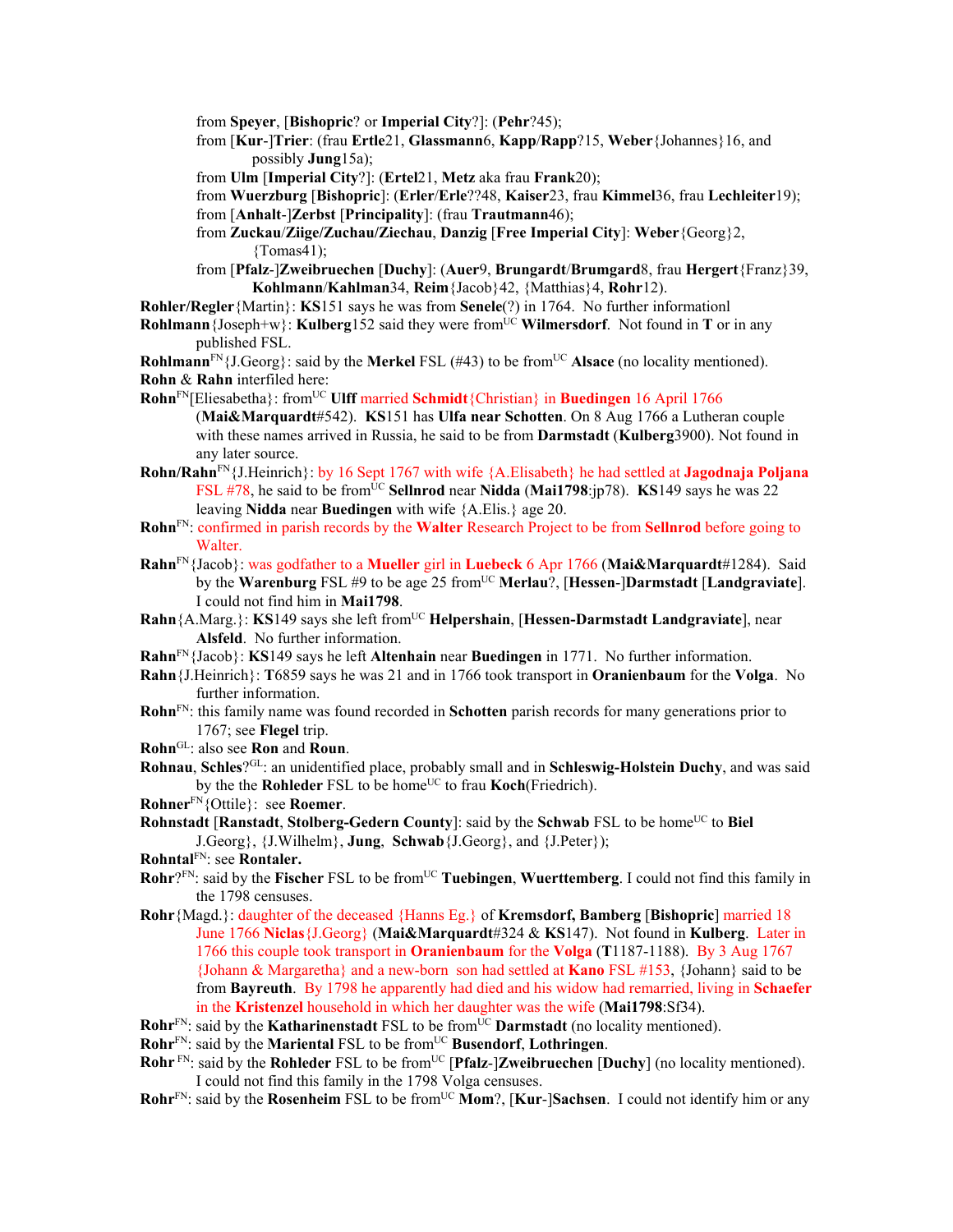descendants in **Mai1798**.

- **Rohrbach**FN: listed by both the 1816 **Neudorf** census (#4) and **KS**:409 without origin, but census #83 incorrectly says they came from<sup>UC</sup> Wingen, Weissenburg [Amt], Elsass. Using FHL#2,083,960, the **GCRA** proved their origin in **Holvingen**, **Forbach** [**Kreis**], **Lothringen-Elsass**. See the **GCRA** book for more.
- **Rohrbach**GL, **Isenburg**[-**Buedingen County**]: 3 miles NW of **Buedingen,** and was said by **KS**:131 and by the Stumpp version of the **Balzer** FSL to be home of **Grasmick/Grasmueck** families. **Rohrbach** parish records say two **Grasmuck** families left their home in Rohrbach for Russia in 1766 (**Mai&Marquart**#1254, #1256); they also say **Popp** with his wife and children left here in 1766 (#1255) – the widow and children were in the **Balzer** FSL. **Bonner** proved this origin both for the Grasmck husband and for his **May** wife. **Bonner** also proved this home to the **Bopp** woman who married one of the **Messinger** men who settled in **Balzer**, and of the **Weber** step-daughter of one of the **Grasmueck** men. Said by the **Buedingen** ML to be home to the **Bopp** man who in 1766 married a **Stickel** woman; by 1767 this couple was in **Norka**: Stumpp said this was near **Buedingen** (**Mai&Marquardt**#712). **KS**124 gives this as home to **Claus**{J.Heinrich} who I could not find in any published FSL or in **Mai1798**.
- **Rohrbach**<sup>GL</sup>, **Kurpfalz**: an unidentified place said by the **Fischer** FSL to be home<sup>UC</sup> to two **Meier** families and to frau Proziminski who was born a Meier. Said by the Kukkus FSL to be home<sup>UC</sup> to a **Herzog** family. It is most likely that this place was near **Heidelberg** city, such as: 2 miles S of the city, 2 mile WNW of **Eppingen** town, and 1 mile SE of **Sinsheim** town.
- **Rohrbach**<sup>GL</sup>, Lautenbach: said by the Goebel FSL to be home<sup>UC</sup> to a Daum family.
- **Rohrbach**GL**, Schwartzburg-Rudolstadt Principality**: is most likely some 9 miles SW of **Rudolstadt** city and said by the Kromm version of the **Jagodnaja Poljana** FSL to be home<sup>UC</sup> to a **Machleit** family and possibly to a **Ludwig** family.
- **Rohrbach**GL**, Wuerzburg**: is 16 miles NW of the city of **Wuerzburg, Bavaria** and said by the **Preuss** FSL to be home to a **Henke** family.
- **Rohrbronn**GL, **Waiblingen** [**Amt**], **Wuerttemberg**: is some 7 miles ESE of **Waiblingen** city. The **GCRA** did not find the **Rieker**/**Riker**/**Rieger**{Johann} man who went to **Bergdorf** and **Kassel** in the records of this place.
- **Rohrdorf-bei-Altensteig**, **Calw** [**Amt**], **Wuerttemberg**: is 10 miles SSW of **Calw** city and 3.5 miles E of **Altensteig** town. It was proven by the **GCRA** to be home to the **Henne** family that settled in **Neudorf**.

**Rohrich**FN: see **Roehrig**.

- **Rohrig**FN: see **Roehrig**.
- **Roht**FN{A.Christina}: married **Lufft** {Johannes} in **Luebeck** 8 July 1766, both from [**Hessen-**]**Darmstadt** [**Landgraviate**] (**Mai&Marquardt**#254). On 29 Aug 1766 they along with his sister **Maria** age 18 arrived in **Russia**, he said to be from **Darmstadt** (**Kulberg**3738). Not found in **T**. By 1767 **Luft**{J.Georg & A.Christina} had settled at **Frank** FSL #42, he said to be from **Ulfa**, **Darmstadt**. In 1798 they were still in **Frank** (**Mai1798**:Fk53).

**Rohwein**FN, see **Rowein**.

- **Roisingnole**FN: said by the **Franzosen** FSL to be fromUC **Chatreau**,**Frankreich** with a **Zerkla** wife. I could not find this family in the 1798 Volga censuses.
- **Roleder**{J.Gottlieb}: married **Brocks**{Margaretha Dorothea} in **Luebeck** May 1766

(**Mai&Marquardt**#159 & **KS**151). Not found in any later source.

**Rojer**FN: see **Roehrig**.

**Rokel**: go to **Rockel**.

**Roleder**: see **Rohleder**.

**Rolesn**?FN: see **Rollsing**.

**Roll**FN: said by the **Bergdorf** 1816 census (**KS**:660) to have been from **Oberjettingen**, **Boeblingen** [**Amt**], **Wuerttemberg**. This origin was verified by the **GCRA** using **FHL**(1,475,207); see their book for more detail. **KS**:409 said they were "aus dem Reich" … there were several Reich, i.e. kingdoms in the Germanies at the time; **Wuerttemberg** was one of them.

**Rolleder**<sup>VV</sup>: an alternate spelling of **Rohleder**<sup>VV</sup>.

**Roller**FN: arrived in South Russia in 1819; later settled in **Gueldendorf, Odessa**; family records found by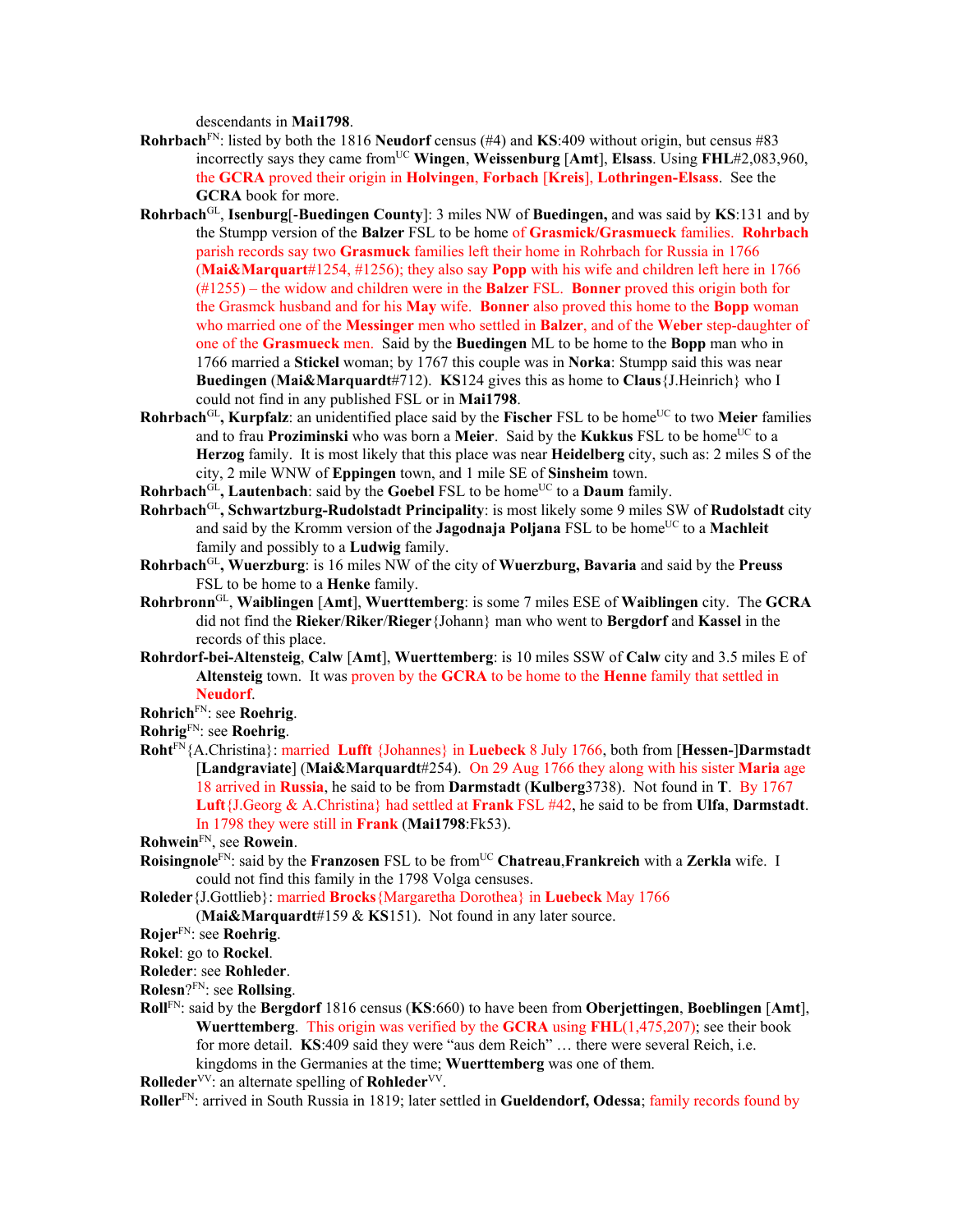**Curt Renz** in **Neubulach, Calw Oberamt, Wuerttemberg**.

- **Rollsing**<sup>FN</sup>: said by the **Franzosen** FSL to be from<sup>UC</sup> **Hamburg** (no locality mentioned). In 1798 this may have been spelled **Rolesn**? (**Mai1798**:Sm47).
- **Rolmann**{Barbara}: married **Friedlein**{Friederich} in **Luebeck** 11 April 1766 (**Mai&Marquardt**#131). Not found in **KS**. On 12 May 1766 with wife {Maria} and one child he arrived in **Russia** (**Kulberg**164 ). Not found in any later source.
- **Rolof**<sup>FN</sup>: said by the **Reinhard** FSL to be from<sup>UC</sup> **Kiel**, **Holstein**[-**Gorttorp Duchy**] with **Lauber**? stepchildren in the household. I could not find them in **Mai1798**.
- **Rolof**<sup>FN</sup>: the wife was said by the **Reinhard** FSL to be from<sup>UC</sup> [**Kur-**]Mainz (no locality mentioned).
- **Romanshoff**, **Czarnikau** [**Kreis**], **Posen Province**, **Prussia**: it was proven by the **GCRA** to be home to the **Bittner**{J.Ludwig} family that settled in **Kassel**.
- **Rome**FN: go to **de Rome**.
- **Romebschreit**?<sup>GL</sup>: an unidentified place said by the **Brabander** FSL to be home<sup>UC</sup> to a **Boehm** family. Kuhlberg said this was in **Boehmen**. This might be **Rampetzreith** 116 miles WNW of **Vienna**. **Romenburg**? GS: an unidentified country.
- **Romers/Rommers**GL: is in Hessen some 12 miles N of Fulda city; this would be Rommers 3.5 km SW of **Gersfeld** and said by the **Buedingen** ML to be in the area of the barony of **Weyher** [aka **Freie**  Adelprovinz der alten Ritter] and to be home<sup>UC</sup> Gutmann {J.Martin}'s 2<sup>nd</sup> wife

**Huen**{Margaretha} (**Mai&Marquardt**#633); however, **Weyher** was not a barony but was a town in the **Herrschaft Gersfeld** which may sometimes have been refered to as **Weyher** which was sometimes used in the family name of the dominant family in the **Herrschaft Gersfeld**.

**Rometsch**FN: the likely preferred spelling for **Raschez**.

- **Romig/Ramig/Ramikh** all interfiled here:
- **Romig**FN: died in **Glueckstal** and was proven by **GCRA** to be from **Forchtenberg**, **Oehringen** [**Amt**], **Wuerttemberg** using **FHL** 1,340,210; see their book for a bit more detail.
- **Romig/Ramig** {J.Michael/Georg Michael}: Lutheran son of {J.Valentin} from<sup>UC</sup> Lichtenberg Amt(?), **Hessen-Darmstadt Landgraviate** arrived at **Flensburg, Schleswig Royal Duchy** in June 1762, and in Feb 1764 he, his wife {M.Catharina} and 2 children deserted the Danish colonies; before 1775 they settled in **Grimm** (1775 census #31) (**EEE** p.566).
- **Romig/Ramig/Ramikh**{J.Valentin}: Corina **Hirt** using LDS film #1190550 foiund that this son of {J.Philipp} and **Zimmerman**{Margaretha} was born 20 Dec 1718in **Habitzheim, Hessen Darmstadt Landgraviate** and on 5 Nov 1740 in **Sprachbruecken**, **Dieberg Amt, Hessen-Darmstwadt Landgraviate** to **May**{A.Maria} daughter of {J.Nicolaus} and wife **Goeckel**{A.Maria}; they had at least six children baptized 1741-1760. **Lutheran** from<sup>UC</sup> **Lichtenberg Amt**(?), **Hessen-Darmstadt Landgraviate** arrived at **Flensburg, Schleswig Royal Duchy** in June 1762. In May 1765 with wife {Sophia}, 3 children, and his neice (and maid?) {A.Catharina}, he deserted the Danish colonies. By 1775 they had settled in **Grimm** (1775 census #18) and as had their daughter {A.Catharina} (1775 census #4a ) and son {J.Michael} (1775 census #31) (**EEE** p.566). For 1798 see **Mai1798**:Gm9, 16?, 131 and 169.
- **Romig**{J.Christoph}: fromUC **Walbach**, **Breuberg Condo** married **Seeger**{Agatha} in **Buedingen** 22 May 1766 (**Mai&Marquardt**#660). **KS**149 has **Walbach** near either **Idstein-im-Taurus** or **Wahlerbei-Wallbachsmuehle-bei-Witzenhausen** [neither of which is true – ed.], and {Agathe}. Not found in any later source.
- **Ramig/Romig**{J.Christoph}: from **Walbach, Breuberg**[**Condominium]** married **Ramig**{J.Christoph} in **Buedingen** 22 May 1766 (**Mai&Marquardt**#660). **KS**149 says he was from either **Wallbach**  near **Idstein** or **Wallbachsmuehle** near **Witzenhausen**. No further information.

**Romme**FN: see **Remisch**.

- **Rommelhausen**GL: see **Friedberg**.
- **Rommelsbach**, **Tuebingen** [**Amt**], **Wuerttemberg**: now a neighborhood in eastern **Tuebingen** city, and proved by the **GCRA** to be home to the **Neuschler** woman who married a **Meier** and went to **Glueckstal**; see the **GCRA** book for detail.
- **Rommersberg**? $GL:$  an unidentified place said by the **Neidermonjou** FSL to be home<sup>UC</sup> to a **Schroeder**{J.Heinrich} family. With minor variations in spelling there are several places of this

**Romig**FN: also see **Remisch**.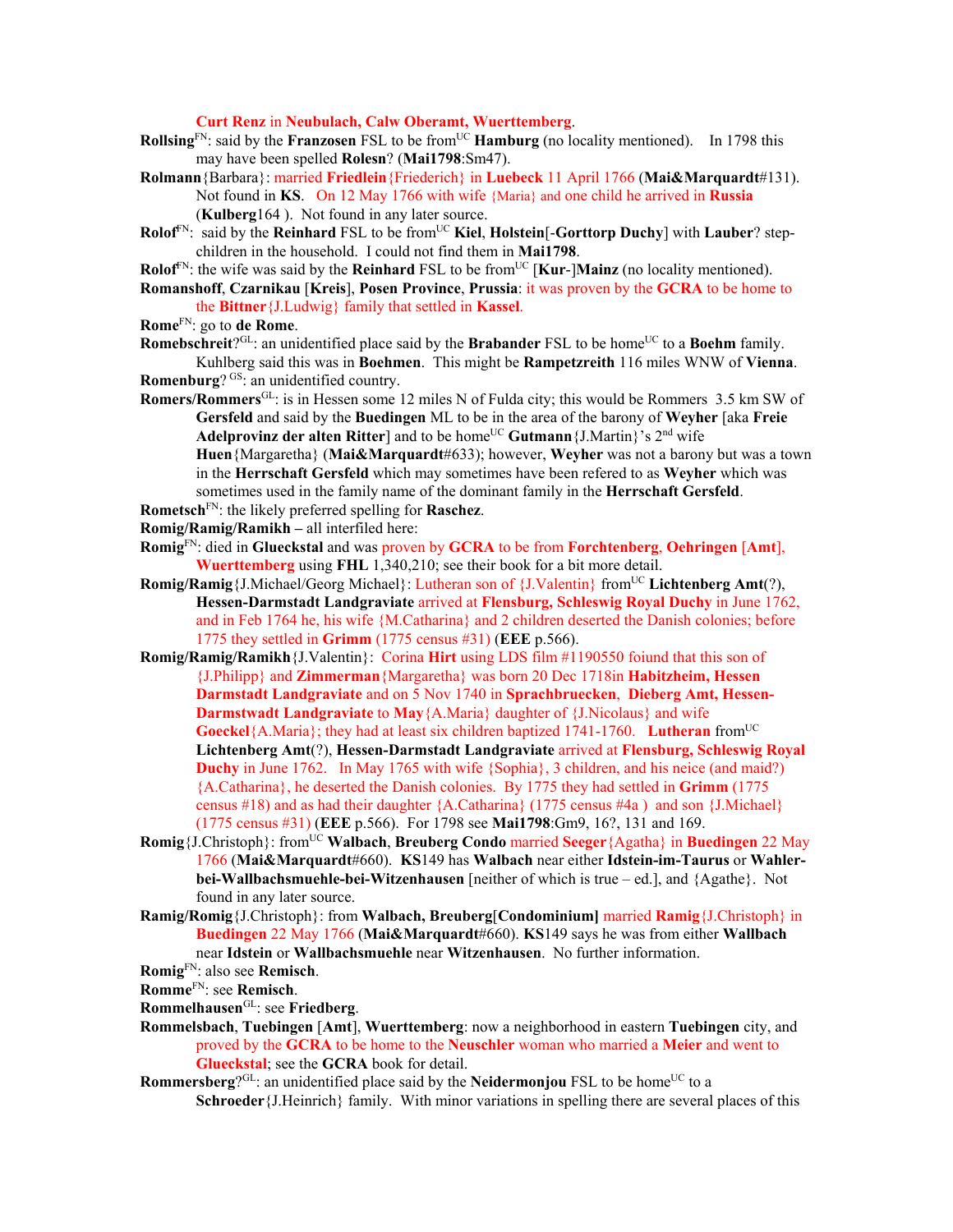name in the Germanies.

**Rommig**: go to **Froemmig**.

**Romrod**?GL: said by the **Paulskaya** FSL to be home<sup>UC</sup> to **Merkel** and **Rau** families.

**Romrod**GL**,** [**Hessen-Darmstadt**]: is some 4 miles SW of **Alsfeld** city, and said by the **Buedingen** ML to be home<sup>UC</sup> to an **Icks** man who in 1766 married a **Schaeffer** woman; Stumpp says Romrod was near **Alsfeld, Hessen** (Mai&Marquardt#487). Said by the **Neidermonjou** FSL to be home<sup>UC</sup> to **Strock** and **Schmidt**{Weigand} families; Kuhlberg said this was in **Darmstadt**. Said by the **Paulskaya** FSL to be home<sup>UC</sup> to **Belerg**?, **Filtscher**?, and **Schmidt** families. Said by the **Paulskaya** FSL to be home<sup>UC</sup> to a **Kalbfleisch** family; Kuhlberg said this was in **Darmstadt**.

**Romrod**GL: see **Rumrod**.

- **Romrode**<sup>GL</sup>, **Darmstadt**: an unidentified place said by the **Kraft** FSL to be home<sup>UC</sup> to a **Stuerz** family. Same as **Romrod**?
- **Romrodt**GL: This probably is the same place **Romrod** and likely was the parish or civil center responsible for **Obern Breidenbach**.
- **Ron**?FN: said by the **Ernestinendorf** FSL to be from<sup>UC</sup> Stangenrod, [Hessen-Darmstadt Landgraviate]. Spelled **Rohn** in 1798 (**Mai1798**:Bs5, Zr20).
- **Rondel** GL: see **Friedberg**.
- **Ronhausen**, **Marburg** [**Amt**], **Hessen**: is 3 miles S of **Marburg-an-der-Lahn**, and was said by **KS**:120 to be homeUC to **Becker**{Anton} who went to **Norka**.
- **Ronneburg**<sup>GL</sup>: said by the **Ober-Monjou** FSL to be home<sup>UC</sup> to an **Arzt** family. This place would be one of the next two entries.
- **Ronneburg**, **Isenburg-Buedingen County**: just N of **Alt-Wiedermus** on the road to **Diebach** and **Vonhausen**. Lyle and Diane Honstein believe a Hohnstein-Krafft wedding took place in the castle here.
- **Ronneburg**GL, [**Kursachsen**??]: is some 4 miles E of **Gera** city, and said by the **Orlovskaya** FSL to be homeUC to a **Weise** family. Kuhlberg said this was in the state of **Sachsen**.
- **Ronsfeldt**<sup>GL</sup>: according to the **Buedingen** ML this was the home<sup>UC</sup> of a **Reiss** woman who married in 1766 a **Proescher** man; by 1767 the couple was in **Koehler** [where his name was given as **Brescher**] (**Mai&Marquardt**#580).
- **Ronshausen**, **Rothenburg** [**Amt**, **Hessen-Kassel Landgraviate**]: is 6 miles SW of **Rotenburg-an-der-Fulda** and is 49 miles E of **Marburg-an-der-Lahn**. It was said by the **Buedingen** ML to be home to **Becker**{Anton} who settled in **Norka** #160 (**Mai&Marquardt**#630). Said by the **Buedingen** ML to be home<sup>UC</sup> to **Becker**{Wilhelm} who married in 1766 the **Moritz** woman who later settled in **Norka** (**Mai&Marquardt**#620). **KS**120 says **Becker**{Georg Johannes} leftUC **Ronshausen** near **Rotenburg** for Russia; I could not find him in any published FSL.
- **Rontaler/Ronthaler/Rohntal/Rhouthaler**{A.Elisabeth}: in **Buedingen** 1 July 1766 married **Asmus**{J.Peter} (**Mai&Marquardt**#725). {J.Peter & Elisabeth} arrived in Russia 15 Sept 1766, he said to be from **Darmstadt** (**Kulberg**6378). Not found in **T**. By 16 Sept 1767 they had settled at **Jagodnaja Poljana** FSL #12. In 1798 {Peter & wife, **Ronthaler**{Elisabeth}, were still in **Jagodnaja Poljana** (**Mai1798**:Yp25). **KS**149 says **Rhouthaler**.

**Roos**: see **Ras**?{Jacob}.

- **Ropolt**?FN: see **Roppelt**.
- **Roppenheim parish**GL, **Bischweiller** [**Amt**], **Elsass**: issome 10 miles NE of Bischwiller city, and was a Lutheran parish where the **GCRA** proved the **Wolf**{Matthias/Friedrich} family that later went to **Kassel** and to **Bergdorf** attended church. Also, was proven by the **GCRA** to be home to a **Gress**{Christmann}aka **Jakob**{Anton}family that settled in **Neudorf**.
- **Roppelt**<sup>FN</sup>: said by the **Hoelzel** FSL to be from<sup>UC</sup> **Dreuschendorf, Bamberg** [Bishopric]. In 1798 also spelled **Ruppelt** (**Mai1798**:Hz2, 3, 4, 8, 28, 29, Dl27, 33, Ps33, 68), **Rumpelt** (Hz2, 3), and possibly **Ropolt**? (Ps60?).
- **Rorschach, Schweiz**: is 32 km SE of **Konstanz** city and was said by the **Seelmann** FSL to be home<sup>UC</sup> to a **Bischof** family.
- **Ros/Ross**{Gerdrauth}: the **Buedingen** ML said this widow fromUC **Schwickertshausen** married 3 May 1766 **Will**{Peter} (**Mai&Marquardt**#611). By 12 Sept 1767 {J.Peter} and wife had settled at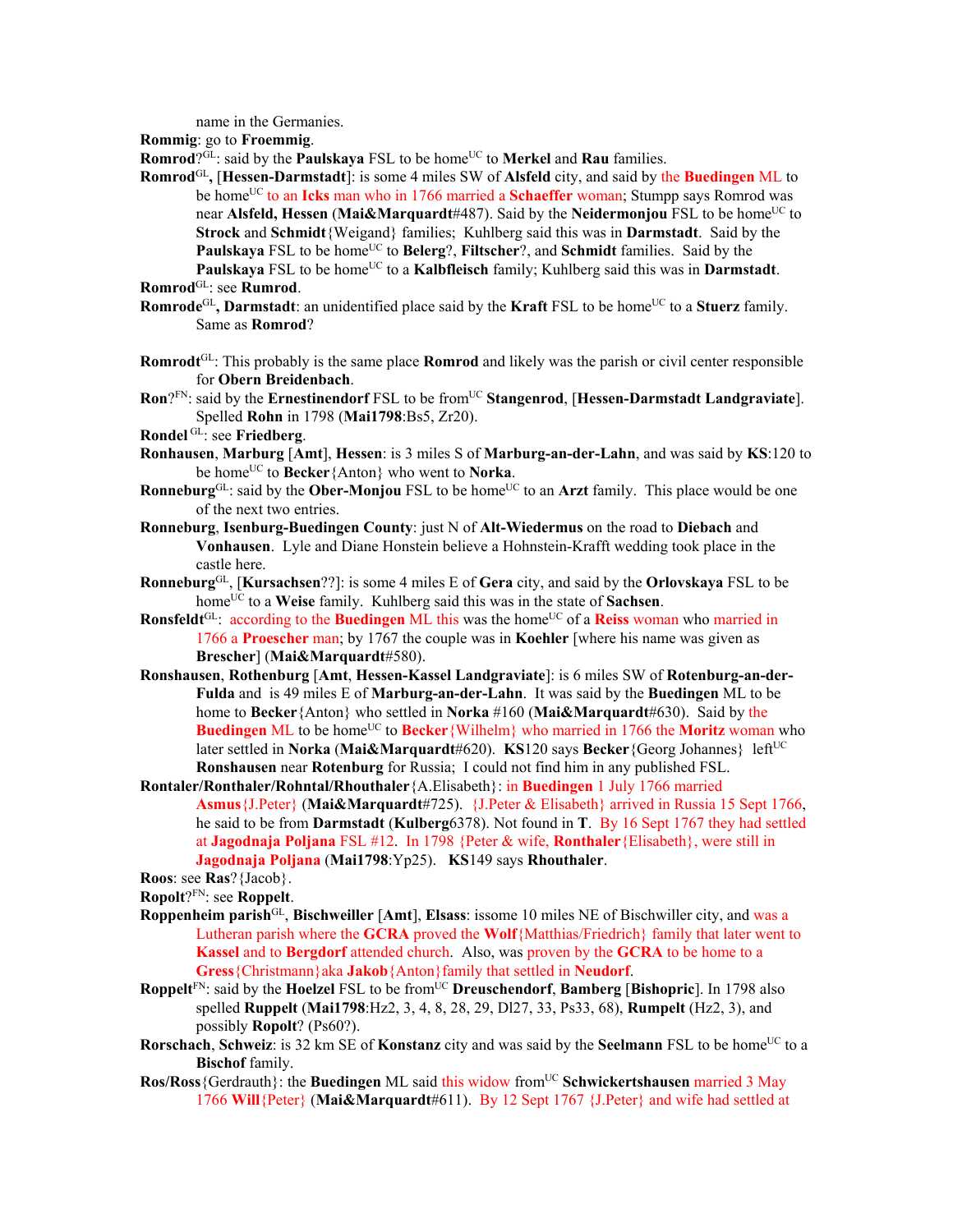**Schwab** FSL #32, he said to be from **Hoexter**(?).

- **Ros**{Steffen/Stefen/Stephan} from **Huettengesaes** near **Hanau** married **Kayser**{A.Maria} in **Buedingen**  7 April 1766 (**Mai&Marquardt**#481). **KS**138 has **Michelau** near **Buedingen**, and {Stefen}. **KS**151 has {Stephan}. On 10 Aug 1766 {Stephan & A.Maria} without children arrived in **Russia (Kulberg**4878). Not found in any later source.
- **Rosbach**<sup>GL</sup>: said by a **Luebeck** ML to be home<sup>UC</sup> to a **Reiffscheider** woman who in 1766 married a Thiel man in 1766; by 1767 this couple was in **Krasnoyar** (**Mai&Marquardt**#231). This may be the same as the next entry or it may be the **Rossbach** which was NW of **Giessen**.
- **Rosbach/Rossbach**GL, (24.4 miles ESE of **Frankfurt-am-Main**) in northern Bavaria. In the 1760's it was a village in the Barony of **Thuengen**, and was home<sup>UC</sup> to **Laroesch** and **Schaed** families according to the **Buedingen** ML per **David Schmidt**. Also see **Mai&Marquardt**#483).
- **Rosbach, [Hessen-]Darmstadt** [Landgraviate]: said by the **Warenburg** FSL to be home<sup>UC</sup> to **Hieronymus** and **Zimmermann** families, and possibly to a **Seher** family); This was incorrectly said by the Simon family chart to be **Lorsbach**, **Limburg**, **Hesse..** This probably is **Ober-Rosbach** and **Nieder-Rosbach** which were some 8.5 km SW of **Friedberg Imperial City**. **Rosbach**GL: also see **Rossbach.**
- **Roschauer**<sup>FN</sup>: said by the **Rothammel** FSL to be from<sup>UC</sup> **Kefertal**(?), **Kurpfalz**.
- **Roschidschin**, **Posen Department**, **South Prussia**: an unidentified place which the **GCRA** found assoicated with a **Reich** family in 1801.
- **Rosdorf**GL, **Kurmainz**: an unidentified place said by the **Preuss** FSL to be home to a **Nau** family. There are several Rosdorf and Rossdorf in Germany.
- **Rose**FN{Ludwig}: On 31 March 1766 he, wife {Anna} and 2 children arrived in **Russia**, he said to be from **Hessen** (**Kulberg**2900). **KS**151 says a man with this name said to be from **Waldkappel** near **Eschwege** had married in **Buedingen** one **Kayser** {A.Maria, however the Buedingen swedding list has **Rose**{Steffen} marrying her. By 1 July 1767 he, wife {A.Margaretha}and 2 children had settled at **Moor** FSL #67, he said to be from<sup>UC</sup> **Isenburg** (no locality mentioned).
- **Rose/Ross**{Christian}: married **Meisch**FN{Katharina}: Not found in **Kulberg** or in **T**. Married **Ross**{Christian} 13 March 1766 in **Buedingen** (**Mai&Marquardt**#426). By 10 June 1767 **Rose** & wife {Katharina Rosina}had arrived at **Stahl-am-Karaman** FSL #24, he said to be from Gern(?), **Schlesien** (**Mai&Marquardt**#24). In 1798 {Christian},his **Urban** wife {Susannna} and 4 children were still in **Stahl-am-Karaman** (**Mai&Marquardt**#426).

- **Rosemann**FN{J.Andreas}: on 28 June 1766 in **Luebeck** he married **Bartels** {Ulrica} (**Mai&Marquardt**#113). By 12 Sept 1766 they had arrived in **Russia** (**Kulberg**#4827 p.307). Not listed in **KS** or **T**. By Aug 1767 they had settled in **Bettinger** FSL #7 which said he was fromUC **Ansbach**. In 1781 **Rosemann**{Andreas} and **Bettinger**{David} were released from **Bettinger** with passports (**Mai1798**:Mv236 & 237). No further information.
- **Rosenbach**<sup>FN</sup>: Herr **Rosenbach** was said by the **Koehler** FSL to be from<sup>UC</sup> Nidda, and his frau's maiden name was given as **Schiebler** (no origin given). The family name was spelled both Rosenbach (**Mai1798**:Kl25).and **Rosebach** (**Mai1798**:Kl42) in 1798.
- **Rosenberg/Rosenberger**<sup>FN</sup>: from<sup>UC</sup> **Hanau** {**County**} he married 20 Aug. 1766 **Rosenberger** {J.Adam} in **Luebeck** (**Mai&Marquardt**#291). Named **Rosenberg** they arrived in **Russia** on 15 Sept. 1766 {**Kulberg**6929}. Also as **Rosenberg** they took transport from **Oranienbaum** to the **Volga** latter that year (**T**2636-2637). By August 1767 when he was settled at **Neidermonjou** FSL 68 which said he was from<sup>UC</sup> Niederzell, his first wife had died and he had married a new younger wife whose maiden name apparently was **Ehrentraudt**{Dorothea} because he had an **Ehrentraudt** brother-in-law in the household (FSL **#**68a). In 1798 spelled **Rosenberger** (**Mai1798**:Nm49).
- **Rosenberg:** an unidentified place said said by the **Schoenchen** FSL to be home<sup>UC</sup> to **Kirchgessner**{Karl} and {Valentin} families. There were at least 15 Rosenbergs in the Germanies.
- **Rosenberg**GL an unidentifed locality (there are several in areas formerly controlled by Prussia) said by the initial transcription of the **Stahl-am-Karaman** FSL (#17) to be in the Prussian Kingdom and to be homeUC to **Gut**{Heinrich}. The Pleve version spelled his name **Guth**.

**Rosebach**FN: see **Rosenbach**.

**Rosehn**(-**elm**): go to **de Lille**FN.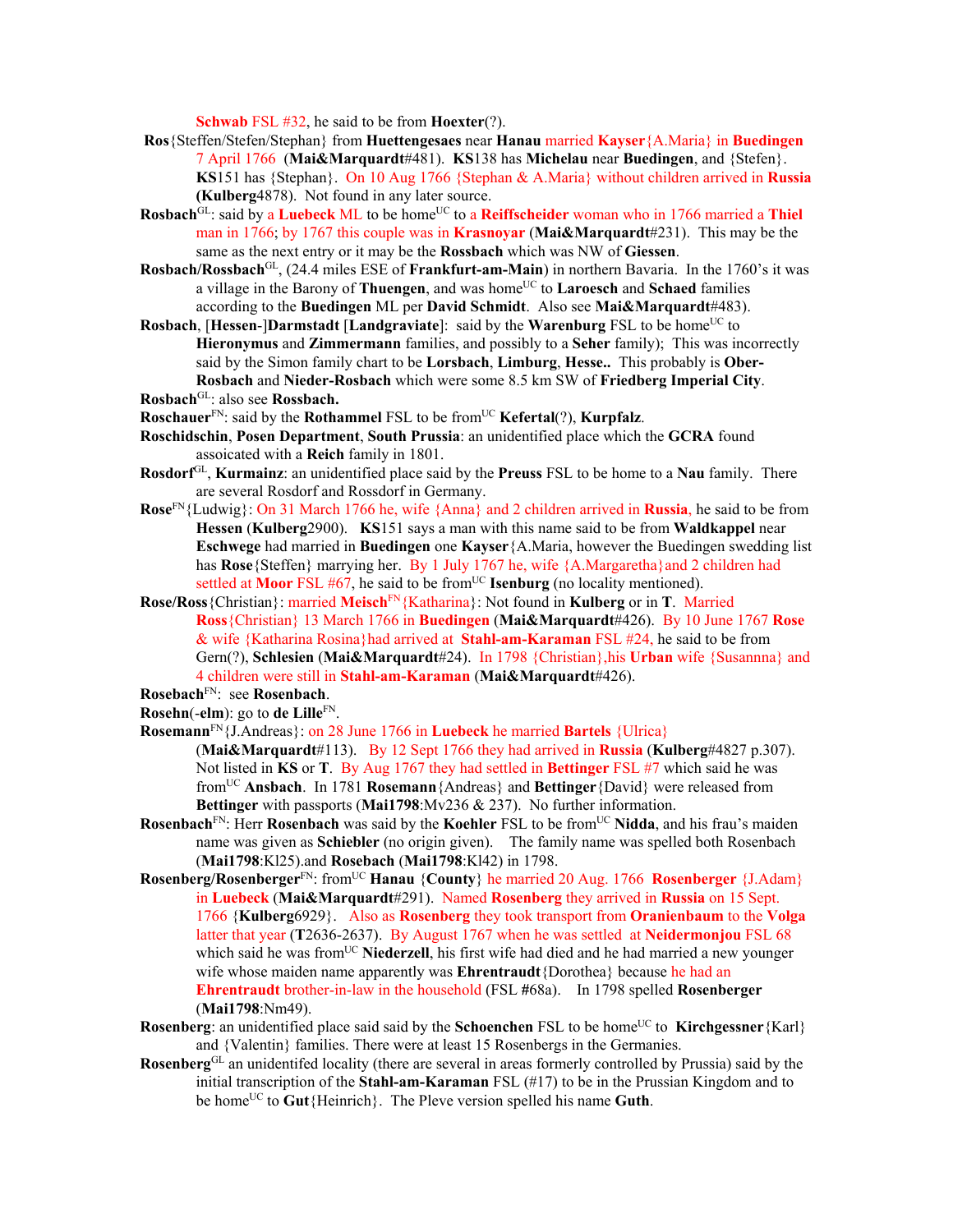**Rosenberg**VV: (aka **Umet** or **Umet Ilovlinska**).

**Rosenberger**FN: see **Rosenberg**.

- **Rosenborn**GL: see **Rosinbrin**.
- **Rosenfeld**<sup>GL</sup>, **Dessau**: is some 20 miles SSW of **Dessau** city, and said by the **Boaro** FSL to be home<sup>UC</sup> to a **Zeutsch** family.
- **Rosenfeld**, **Orpiszewo** [**Amt**, **Posen Department**], **South Prussia**: nka Rozopole, Poland 3 miles W of **Orpiszew**. The **GCRA** says it was near **Forsthaueusler** and **Hellefelde** and was associated with **Benz** and **Wetzler** families.
- **Rosenfeld**GL**, Sulz Oberamt, Wuerttemberg**: is some 6 miles SE of Sulz-am-Neckar, and was home to a **Hoehn** family that settled in **Hoffnungstal, Bessarabia**.
- **Rosenfeld**<sup>GL</sup>, **Wuerttemberg**: said by the **Laub** FSL to be home<sup>UC</sup> a **Stuertz** family, and possibly to a **Mueller** family. This surely is the same place as the previous entry.
- **Rosengruen**FN: said by the **Rosenheim** FSL to be sons of the deceased **Rosengruen**{Johann} and stepsons in the **Schreider** household. For 1790 and 1798 see Mai1798:Mv2469 and Nm39.
- **Rosengruen**FN: this widow, later the wife of **Shreider** was said by the **Rosenheim** FSL to be fromUC **Franzburg**, **Schwedisch Pommern**.
- **Rosenheim**{F.Gottheim)FN: the wife was said (no locality mentioned) by the **Rosenheim** FSL to be fromUC **Danzig** [**Free City**].
- **Rosenheim**{Carl Christian}FN: said by the **Rosenheim** FSL to be fromUC **Wittenberg**, [**Kur**-]**Sachsen**. I could not locate them or any descendants in **Mai1798**.
- **Rosenheim** {Christian}: **KS**:82 and 151 say this man from<sup>UC</sup> **Bozen**(spelling?) (Stumpp said this was in **Sachsen**) in 1764 was sent on to the **Saratov** area as part of the group of colonists transported under the command of Captain Paykul and Cornet Rehbinder. I have not found them in any published FSL.
- **Rosenheim** {Gotthilf}: **KS**:82 and nnn say this man from<sup>UC</sup> **Bozen**(spelling?) (Stumpp said this was in **Sachsen**) in 1764 was sent on to the **Saratov** area as part of the group of colonists transported under the command of Captain Paykul and Cornet Rehbinder. I have not found them in any published FSL.
- **Roseneheim**{F.Gotthelf}FN: said by the **Rosenheim** FSL to be fromUC **Wittenberg**, [**Kur**-]**Sachsen**. I could not locate them or any descendants in **Mai1798**.
- **Rosenheim**VV (aka **Podstepnaja, Podstepnayaa, and Podstepnoye**) is a Lutheran village founded in 1766 on the eastern side of the Volga River. Its FSL is published in Pleve, Einwanderung …, vol.IV, pp. 61-80. According to this, the first settlers were from the following places with the family names following in parens. Verified information is in red. The number with the name is their household number in the FSL:
	- from **Amganran**?, **Sinkau Barony**: (**Resch**70);
	- from **Beerleite**?, **Wien**, [**Austria**]: (**Bauer**15);
	- from **Berlin**, [**Kur**-]**Brandenburg**: (**Philipp**12);
	- from **Bichwen**?, **Schwaebischen Reichkreis**: (**Sam**56);
	- from **Brakin**?, **Wuerttemberg** [**Duchy**]: (**Merle**?/**Merl**26);
	- from **Breslau**, **Schlesien**: (**Schatz**/**Schuetz**7 and possibly **Jaeckel**7a);
	- from **Danne**?, **Herzogtum Wuerttemberg**: (**Schuck**/**Schuh**51);
	- from **Danzig** [**Free City**]: (frau **Krause**11, **Kremel**10, frau **Rosenheim**{F.Gottheim);
	- from [**Hessen**-]**Darmstadt** [**Landgraviate**]: (frau **Fleck**28);
	- from **Doebeln**, [**Kur**-]**Sachsen**: (**Beier**/**Beyer**{J.Gottlieb}30);
	- from **Doebern**[sic for **Doebeln**], [**Kur**-]**Sachsen**: (**Beier**/**Beyer**{Gottfried}32);
	- from **Dunnigen**?, [**Rottweil Imperial City**?]: (**Lang**5);
	- from **Elbrunn**?, **Herzogtum Wuerttemberg**[sic?]: (**Eisele**52);
	- from **Ettlingen**?, **Markgrafschaft Baden-Durlach**: (**Henselmann**42);
	- from **Festsolzig**?, [**Kur**-]**Sachsen**: (**Hefter**68);
	- from **Filehne**?, **Polen**: (**Teschke**/**Tacks**/**Takse**?33);
	- from **Franzburg**, **Schwedisch Pommern**: (frau **Schreider**/widow **Rosengruen**29);
	- from **Goettingen** [**Principality**], **Kurfuerstentum Hannover**: (**Sidikum**1);
	- from **Gomdeckernorch**?, **Wuerettemberg** [**Duchy**]: (frau **Hoffmann**14);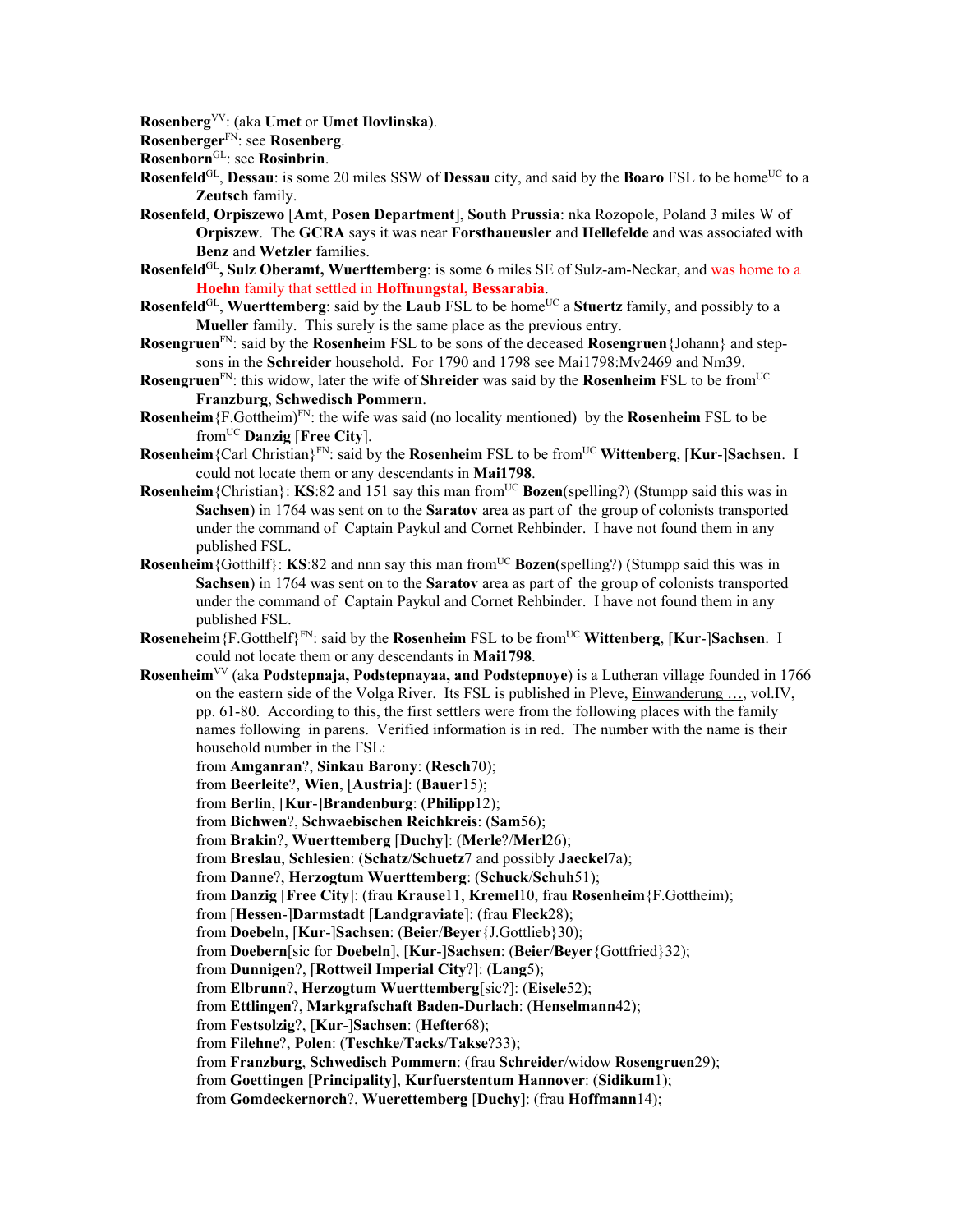from **Grosspokar**?, **Kurpfalz**: (**Ellert**/**Ehlert**46); from **Grafschaft Manderscheid**: (**Wagner**39); from **Hamburg** [**Imperial City**]: (**Gruetzmacher**23); from **Hennweiler**?, **Herzogtum Zweibruecken**: (**Planz**16); from **Herrschaft von Gleichen**?: (**Rodinger**67); from **Herzogtum Wuerttemberg**: (**Schaffler**/**Schaufler**43 and possibly **Kreter**43); from **Hinterberg**, **Herzogtum Kaerten**: (**Staudaker**8); from **Hollabrunn**?, **Oesterreich**: (**Walter**{Wilhelm}41); from **Ikelmein**?, **Preussen**: (**Janson**36); from **Kaltennordheim**?, **Sachsen-Weimar** [**Duchy**]: (**Sauermilch**2); from **Kalmar**, **Schweden**: (frau **Dittmann**17); from **Kernberg**?, **Hezogtum Wuerttemberg**: (**Rabensterk**/**Rebernstern**/**Ravensberg**50); from **Kiebingen**?, **Hezogtum Wuerttemberg**[sic?]: (**Mueller**{Johannes}64; from **Kiel**, **Holstein**[**-Gottorp Duchy**]: (**Buchmeier**24); from **Kirnbach**, **Oesterreich**: (**Geist**54); from **Kolb**, **dem Fuerstentum Waldeck**: (**Kelber**73); from **Krizing**?, **Markgrafschaft Baden-Durlach**: (**Krieger**58) from **Lommatzsch**, [**Kur**-]**Sachsen**: (**Kuehn**35); from **Luebeck**: (**Bruedersohn**20, **Schreider**29, plus possibly **Diem**29b and **Rosengruen**19a); from **Malmo**, **Schweden**: (frau **Tralbaum**12); from **Mecklenburg-Schwerin** [**Duchy**]: (**Treu**25, and possibly **Schmidt**{Gottfried}25a); from **Melzing**?, **Oesterreich**: (**Horst**?/**Horst**49); from **Mom**?, [**Kur**-]**Sachsen**: (**Rohr**37); from **Muehlbach**, **Kurfuerstentum Pfalz**: (**Derr**/**Doerr**/**Dior**); from **Murrhardt**?, **Herzogtum Wuerttemberg**: (**Markstaller**60); from **Naehermemmingen**?, **Herzogtum Wuerttemberg**[sic?]:(**Ziller**/**Zeiher**55); from **Ni**?, **Markgrafschaft Muehren**: (**Marx**18); from **Oetting**, **Oesterreich**: (**Funk**53); from **Oldenburg**: (frau **Fiedler**22); from **Oldenburg**, **Grafschaft Oldenburg**: (**Gogorscht**21); from **Petersburg**, **Russland**: (frau **Gogorscht**21); from **Pfedelbach**?, [**Hohenlohe County**/**Principality**]: (**Walter**{Adam}40); from **Poiland**?: (**Dietzel**66); from **Rathenow**?, [**Kur**-]**Brandenburg**: (**Ausfeld**70); from **Ratingen**?, **Herzogtum Wuerttemberg**: (**Steinbrenner**38); from **Regen**?, [**Kur**-]**Sachsen**: (**Pilz**19 and perhaps **Schulz**19); from **Regensburg**: (frau **Matters**18); from **Sackfeld**, **Oesterreich**: (**Arnhold**/**Arnold**{J.Christoph}57); from **Schoenberg**?, **Grafschaft Erbach**; (**Flenk**4); from **Schwarzburg**[sic for Schwarzenberg?], **Hessen**: (frau **Planz**16); from **Seddin**, [**Kur**-]**Brandenburg**: (**Krause**11and possibly **Zuender**/**Zander**11); from **Seelow**, **Preussen**: (frau **Kremel**10); from **Sellin**? **Preussen**: (**Roesler**/**Ressler**13); from **Stangenrod**, [**Hessen**-]**Darmstadt** [**Landgraviate**]: (**Pflug**27); from **Stockholm**, **Schweden**: (**Hoffmann**14); from **Stralsund**, **Schweden**: (frau **Bruedersohn**20); from **Stralsund**, **Schwedisch Pommern**: (**Hagenau**34); from **Sulzfeld, Herzogtum Wuerttemberg**: (**Fritz**47); from **Sunstorfelt**?, **Koller**?: (**Arnold**{Johannes}3); from **Theresienheim**?, **Herzogtum Teschen**?: (**Leffler**/**Lefler**44); from **Trebanz**, **Brandenburg**[sic?]: (frau **Pilz**19); from **Troendheim**?, **Norwegen**: (**Schmerbeck**48); from **unidentified**: (**Beier**/**Beyer**{Michael}63, **Mueller**{Christoph}61, **Scheidt**? or **Schendt**?/**Scheidt**{Nicolaus}59, **Schneider**69);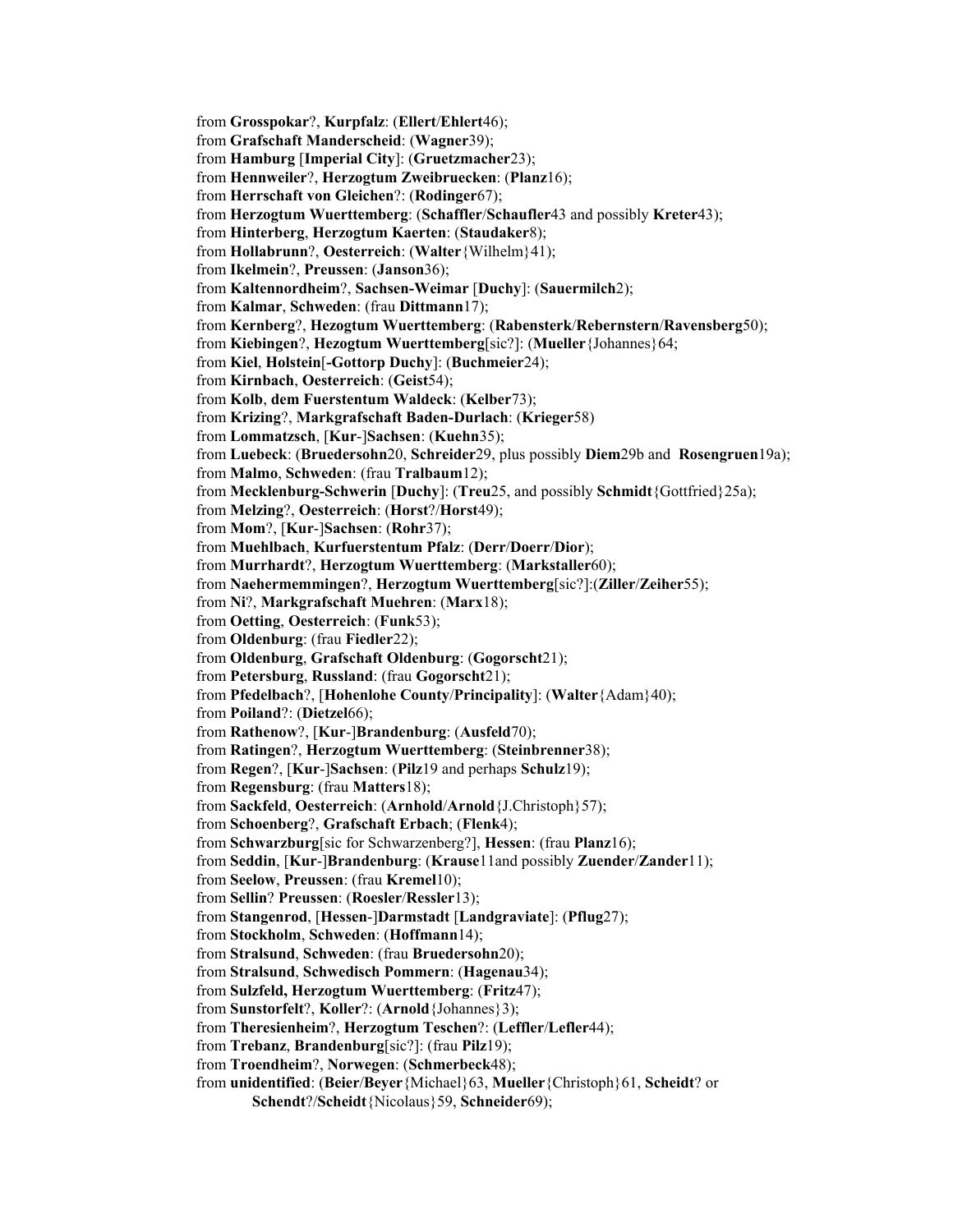from **Waldeck**, **Herzogtum Mecklenburg**[-**Schwerin**]: **Dittmann**17); from **Wittenberg**, [**Kur**-]**Sachsen**: (**Rosenheim**{Carl Christian}6 and {F.Gotthelf}9); from **Woessingen**?, **Grafschaf Durlach**: (**Hartmann**{Gottfried}31); from **Zeilaf**?, **Herrschaft von Gleichen**: (**Mueller**{A.Katharina}72); from **Zell**?, **Grafschaft Erbach**: (**Fleck**/**Fekel**?/**Flack**28); from **Zentlaf**?: (**Sack**65); from **Zentlof**?, **Herrschaft von Gleichen**: (**Sommer**71); from **Zentos**?: (**Scheidt**?or**Schendt**?/**Scheidt**{Johannes}62); from **Zing**?, **Grafschaft Oldenburg**: (**Fedler**7); from **Zwingenberg**?, [**Hessen**-]**Darmstadt** [**Landgraviate**]: (frau **Schatz**/wid**Jaeckel**7); another possible first settler family: **Eck**{Jacob}.

**Rosenort**GL, **Elbing**: is now Suchowo, **Poland**, and was 2.5 miles SE of **Tiegendorff** city. Said by the **Orloff** FSL to be home<sup>UC</sup> to a **Loewen** family.

**Rosenort**BV, **Halbstad District**, **Molotschna**: a German Mennonite village established in 1805 (see **KS**:97). **Hildegard Wasnick** village coordinator has begun to assemble information on the origins of settlers of this village and others, and to make that information available to this index. So far her FSL source is mainly the **Unruh** book, but for almost every family listed here, she has assembled additional information from the records of the Manitoba Mennonite Historical Society (**MMHS**). The numbers in parentheses are the household numbers in the village FSL as given in **Unruh**:

from **Damfeld**, **Marienburg Amt**: (**Borm**{Peter}16);

from **Elbing**: (**Zacharias**13);

from **Ellerwald**, **Elbing Amt**: (**Jantzen**9, **Rempel**7);

from **Heubuhden**, **Marienburg Amt**: (**Ensz/Enz**{Isaac}14);

from **Lackendorff**, **Danzig Amt**: (**Tiessen/Thiessen** {Peter}12);

from **Laescky**/**Leske**, **Marienburg Amt**: (**Tiessen/Thiessen**{Franz}4);

from **Mielentz**/**Mielenz**, **Marienburg Amt**: (**Wiebe**{Duerck}20, {Heinrich3});

from **Neusteterwald**, **Elbing**: (**Siemens**15, and possibly **Emsen**15);

from **Petershagen**, **Tiegenhoff Amt**: (**Bochmann**10);

from **Sandhof**, **Marienburg Amt**: (**Klaassen**18, and possibly **Neufelt**18);

from **Schoenau**, **Marienburg Amt**: (**Dueck**2);

from **Stadtfeld/Stadtfelde**, **Marienburg Amt**: (**Baerg**19);

from **Uchnitz/Usnitz**, **Stuhm Amt**: (**Borm**{Peter}1).

- **Rosenquist**<sup>FN</sup>: said by the **Enders** FSL to be from<sup>UC</sup> **Krestwin**?, **Schweden**; it also says he married a woman [probably Russian?] from **Saratov**, but does not give her family name. I cannot find this family in the 1798 Volga censuses.
- **Rosenquist**<sup>FN</sup>: frau Rosenquist was said by the **Enders** FSL to be from<sup>UC</sup> Saratov.
- **Rosenthal**<sup>FN</sup>: said by the **Kukkus** FSL to be from<sup>UC</sup> Selzen, **Kurpfalz**.
- **Roshta**(?)GL, **Kurpfalz**: an unidentified place said by the **Volmer** FSL to be home to a **Armbruster**  family.
- **Rosin**FN: listed by the 1858 **Kassel** census (#228) without origin, but **KS**:410 said they were fromUC **Fellbach**, **Waiblingen** [**Amt**], **Wuerttemberg**. The **GCRA** believes it is doubtful they were fromUC **Fellbach**.
- **Rosinbrin**?GL: an unidentified place said by the **Kano** FSL to be home<sup>UC</sup> to an **Untermann** family. There was a **Rosenborn** in what is now Poland.
- **Rosinski**FN: said by the **Schwed** FSL to be fromUC **Breslow**?, **Schweden**, with a **Feldening** step-son in the household. I could not idenify them or any likely descendants in **Mai1798**.
- **Rosinski**FN: the wife, the former widow **Feldening**[?], was said by the **Schwed** FSL to be from<sup>UC</sup> **Koenigsberg**, **Preussen**. She probably had died prior to the 1798 Volga censuses.
- **Roskaty**<sup>VV</sup>: one version of the Russian name for **Rohleder**<sup>VV</sup>.
- **Roskopf/Grosskopf**?FN: said by the **Volmer** FSL to be from<sup>UC</sup> **Wittlich, Trier.** Still spelled Roskopf in 1798.
- **Rosmann**FN: see **Russmann**.

**Ross/Reuss/Rohs**FN{Johannes/Johann}: on 10 Aug 1766 he, wife {Elisabeth} and one son arrived in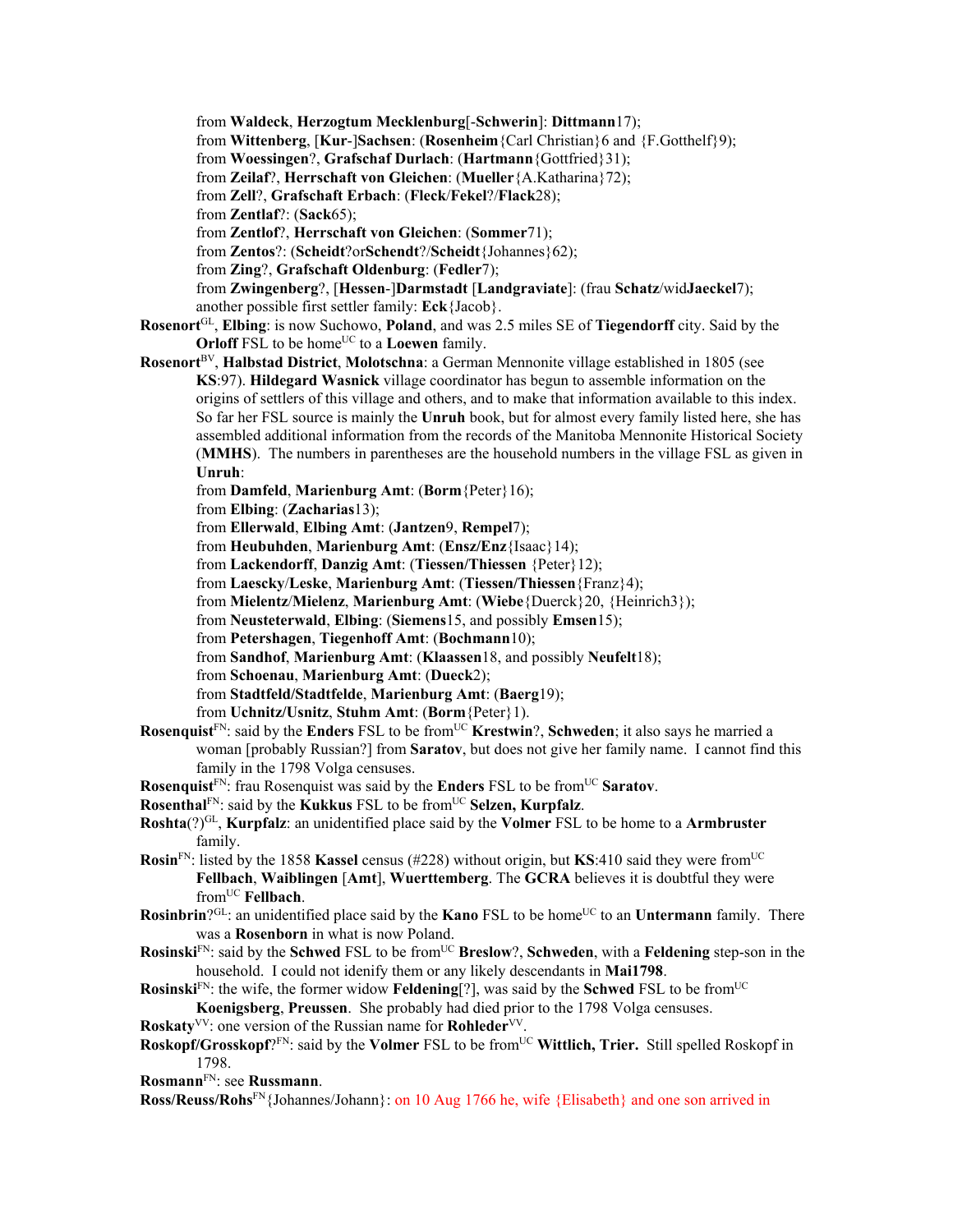**Russia**, he said to be from **Isenburg** (**Kulberg**4845). Said by the **Balzer** FSL #97 to be from **Isenburg**. **Bonner** proved that this man and his wife **Doerr** {A.Elisabeth} were both baptised and married in **Huettengesas**.

**Ross**FN: also see **Rutt** of **Balzer**.

- **Ross/Rohs**FN{Martin}: on 10 Aug 1766 **Rohs**, wife {Catharina} and son arrived in **Russia** he said to be from **Isenburg** (**Kulberg**4844). Not found in **T**. By 18 Aug 1767 **Ross**, 2nd wife {Anna} and son had settled at **Norka** FSL #27, he said to be from<sup>UC</sup> **Isenburg** (no locality mentioned). For 1793 and 1798 see **Mai1798**:Mv1993, Nr139, 110, 194 and Hk71.
- **Ros**{Gertraud/Gertrauth}: a widow from **Schwickertshausen** married the widow **Will**{Peter} in **Buedingen** 3 May 1766 (**Mai&Marquardt**#611). **KS**164 has {Gertraud} and says **Schwickertshausen** was near **Buedingen**. By 12 Sept 1767 {J.Peter} and wife had settled at **Schwab** FSL #32. I could not find members of this family in **Mai798**.
- **Ross**{Magdalena}: she was in the 1798 **Zug** census (Zg32), but was not found in any FSL under this family name, but then this may have been a married name in which case there would be no way to find her in an FSL.
- **Ross**FN: see also **Rose** and **Russ**.
- **Rossach, Heilbronn [Imperial City**][sic?]: said by the **Straub** FSL to be home<sup>UC</sup> to a Nies family. Rossach is 30 km NE of Heilbronn city and as far as can be told was not on lands owned or controlled by the Imperial City; instead it seems to have been on the lands of **Schoental Imperial Abby**.
- **Rossbach**<sup>FN</sup> said by the **Belowescher Kolonien** FSL to be from<sup>UC</sup> **Hessen** (no locality mentioned).
- **Rossbach**: **KS**151 says he was from **Hersfeld** near **Bad**. No further information.
- **Rossbach**FN: see also **Reibich** and **Roszbach**.
- **Rossbach**GL: is a village some 11 miles NW of **Giessen**. Sometimes spelled **Rosbach**.
- **Rossbach**: also see **Roszbach**.
- **Rossbach**(?)<sup>GL</sup>, **Hanau**: said by the **Kolb** FSL to be home<sup>UC</sup> to a **Schmidt** family. This might be the Rossbach, **Hessen**, some 17 miles ENE of **Hanau** city.
- **Rossbach/Russbach**GL: is some 11 miles NNE of **Schlitz** city and may, in the 1760s, have been in **Schlitz County**. See **Schlitz**.
- **Rossdorf**, **Bamberg** [**Bishopric**]: is 5 miles SE of Bamberg city centre, and said by the **Hoelzel** FSL to be home<sup>UC</sup> to a **Popp** family.
- **Rossdorf**GL, [**Hessen-Darmstadt Landgraviate**] is 12 km NW of **Faenkisch-Crumbach** and 7 km E of **Darmstadt** city. **Brent Mai** proved this the home of **Witzler**{A.Maria} who here married **Friedrich** {J.Adam} and where their several children were born before they moved on to settle in **Laub** FSL (#14). It was also proven home to the **Amann** family that left **Fraenkisch-Crumbach** in 1766 for Russia; they settled in **Neu-Saratowka** (**Gieg1**).
- **Rossdorf**GL: also see **Rosdorf**.
- **Rossenberg/Rostenberg**{Justus}: married **Bock**{M.Elisabeth} in **Luebeck** 1 April 1765 and was entered in a Luebeck transportation list as Rostenberg from<sup>UC</sup> Balbierer (Mai&Marquardt#6). Not found in **Kulberg**, **T** or in any published FSL.

**Rossenberg**: also see **Rosenberg**.

- **Rosslau**GL, [**Anhalt-Zerbst Principality**]: 8 miles SE of **Zerbst** city and was a gathering point and marrying place for many colonists on their way to Russia. It was said by the **Boregard** FSL to be home<sup>UC</sup> to a **Windecke**? family. Said by the **Caesarsfeld** FSL to be home<sup>UC</sup> to a **Winschu** family. Said by the **Katharinenstadt** FSL to be home<sup>UC</sup> to a **Per**? family. Stumpp at one point confused this place with the town in **Hesse** (**Mai&Marquardt**#936).
- **Rossler**FN: see **Roesler**.

**Rossmann**FN said by the **Frank** FSL to be fromUC **Hergaz**(?), **Fulda.** 

- **Rossmann**{Ursula}; evidently the 2nd wife of **Hecht**{J.Joseph} who was a **Mariental** first settler (mt3). Around 1797 she married a **Schuck** and is listed in the 1798 **Zug** census (Zg22) as his widow. She does not seem to be in the **Mariental** FSL, so thus far no hint of her origin or prior colony has turned up.
- **Rossner**FN: said by the **Hoelzel** FSL fromUC **Steinsheim**, **Bamberg** [**Bishopric**] with with a **Rassler** stepson in the household. I could not find either family in the 1798 Volga censuses.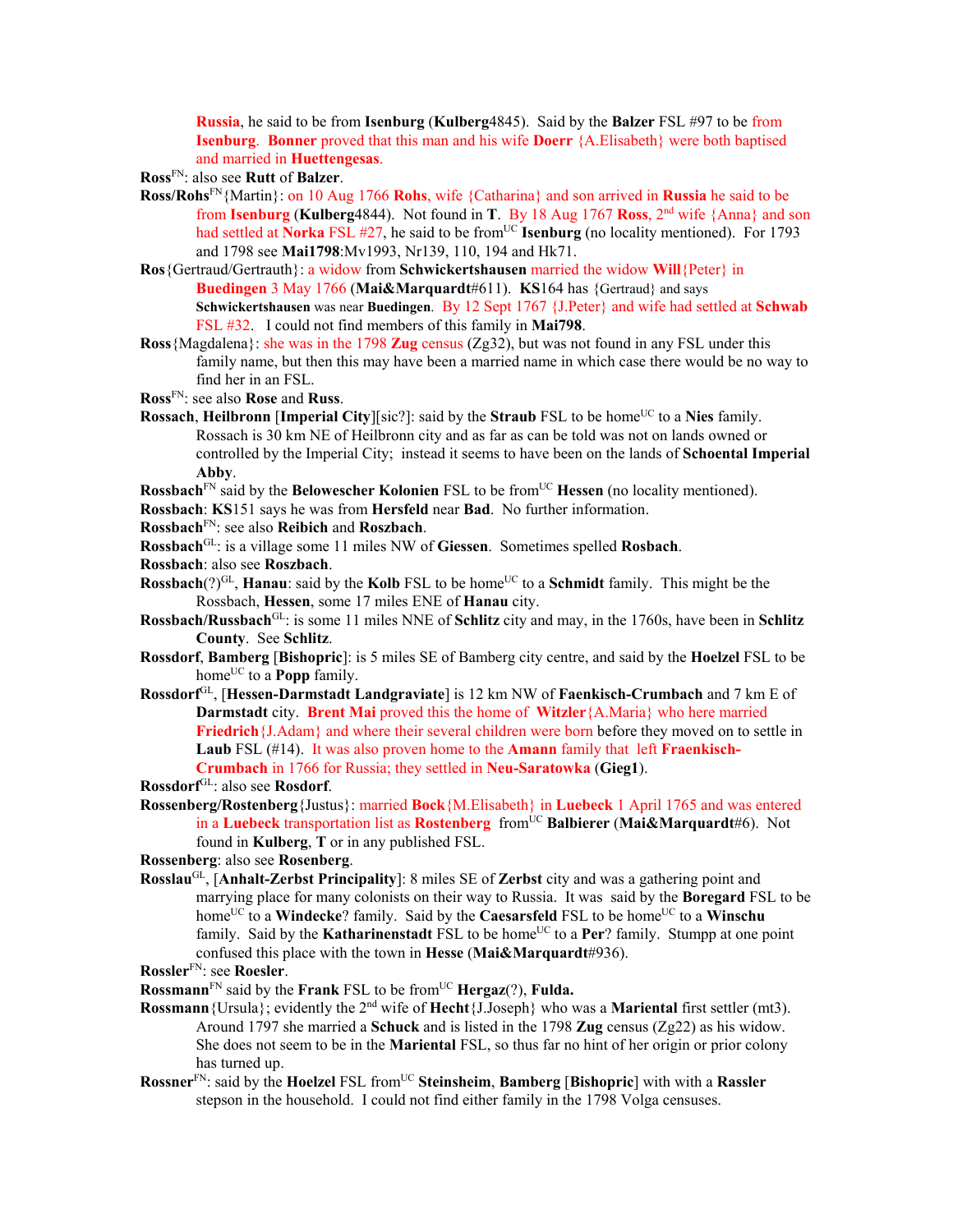- **Rossoschi**<sup>VV</sup>: a varient of the Russian name for **Franzosen**<sup>VV</sup>.
- **Rossoshi**VV: a varient of the Russian name for **Franzosen**VV.
- **Rossosi**VV: a varient of the Russian name for **Franzosen**VV.
- **Rossotschi**<sup>VV</sup>: a varient of the Russian name for **Franzosen**<sup>VV</sup>.
- **Rossow**{Johann}: from **Isenburg** married **Rupp**{Catharina} in **Luebeck** 21 May 1766
	- (**Mai&Marquardt**#223). Not found in any later source.
- **Rosstal**GL: is 6 miles SW of **Fuerth**; see **Rosztal**.
- **Rosswein**<sup>GL</sup>, Sachsen: is some 23 miles W of **Dresden**, and said by the **Dinkel** FSL to be home<sup>UC</sup> to a **Otto** family.
- **Rost**<sup>FN</sup>: said by the 1816 **Glueckstal** census (**KS**:672, 410?) to be from<sup>UC</sup> Ossweil, **Ludwigsburg** [Amt], **Wuerttemberg**.
- **Rost**<sup>FN</sup>: said by the **Hoelzel** FSL to be from<sup>UC</sup> **Hirshaid**, **Bamberg** [Bishopric]. For 1798 see **Mai1798**:Hz12, Bn5, 43).
- **Rost**{Christina Dorothea}: married **Schuetz**{Georg} in **Rosslau** 11 May 1766 (**Mai&Marquardt**#969). **KS**157 has the wrong year: 1765. Not found in any later source.
- **Rost**? {Georg}: said by Recruiter Beauregard's list to have been from<sup>UC</sup> Sasserath? (Lk46). For 1767 see **T**4930-4931. Not found in any FSL and I could not find them or any likely descendant associated with any **Volga** colony.
- **Rost**FN: also see **Russ**.
- **Rostenberg**FN: see **Rossenberg**.
- **Rostischer**<sup>FN</sup>: mistakenly said by **KS**:410 to have gone to<sup>UC</sup> Glueckstal, and said to have come from<sup>UC</sup> **Weitersweiler**, **Luetzelstein** [**Amt**], **Elsass**.
- **Rostock**(?)<sup>GL</sup>[Mecklenburg-Schwerin Duchy]: Said by the Boaro FSL to be home<sup>UC</sup> to a Lemke? family. Said by the **Katharinenstadt** FSL to be home<sup>UC</sup> to a **Capel** family. Said by the **Orlovskaya** FSL to be home<sup>UC</sup> to an **Egers** family. Same place as the next entry.
- **Rostock**<sup>GL</sup>, [Mecklenburg-Schwerin Duchy]: Said by the Stephan FSL to be home<sup>UC</sup> to a Stephan family. Same place as the next entry.
- **Rostock**GL, **Mecklenburg**[-**Schwerin Duchy**]: is some 61 miles ENE of **Luebeck** city. Said by the **Dobrinka** FSL to be home<sup>UC</sup> to a **Meier** family. Said by the **Katharinenstadt** FSL to be home<sup>UC</sup> to Gaertner's wife. Said by the Kratzke FSL to be home<sup>UC</sup> to a Schroeder/Schraeder family. Said by the **Stahl-am-Tarlyk** FSL to be home<sup>UC</sup> to the **Dibinaus** and **Karnholz**? families. Same place as the previous entry.
- **Roszbach/Rotzbach/Rossbach**{M.Catharina]: married **Bockbarger**{J.Adam} in **Luebeck** 8 July 1765 (no origin given for either person); she is **Rotzbach** in a **Luebeck** transport list (**Mai&Marquardt**#15). **KS**151 has her as **Rossbach**. Not found in **Kulberg** or **T**. By May 1767 they had settled in Kratzke FSL #37, he said to be from<sup>UC</sup> Hueffelsheim/Gifelsheim(?), **Kurpfalz**.
- **Rosztal**<sup>GL</sup>: said to be home<sup>UC</sup> of **Krapfenbauer**{J.Georg} who married **Altmann/Altenmann**{Barbara} in **Woehrd** in 1766 (**Mai&Marquardt**#766). **KS**140 says this was **Rosstal** near **Nuernberg**.
- **Rot/Rott**FN: said by the **Belowescher Kolonien** FSL to be fromUC **Isenburg** (no locality mentioned) but he died and his widow remarried **Guenther**.
- **Rot**FN{Margaretha}: by 3 Aug 1767 she, her **Mueller** wife {Andreas}, his 2 sons and her **Rot**  daughter{Catharina} had settled at **Boregard** FSL #136 and 136a, he said to be from<sup>UC</sup> **Rurkirch**?, **Kumainz**. Not identified in any other source.
- **Rot**FN: see also **Roth**.
- Rot<sup>GL</sup>: an unidentified place said by the Boregard FSL to be home<sup>UC</sup> to Goebel and Merkel? families, and possibly to a **Schulz** family. There were many places with that name in the Germanies.
- **Rot**GL, **Heidelberg** [**Amt**}, **Baden**: was 10 miles SSW of **Heidelberg** city, and said by the 1816 **Kassel** census and in **KS**:326 to be home<sup>UC</sup> to the **Keil** family.
- **Rot**GL, **Hungary**: see **Tscherwenka**, **Batschka**, **Hungary**.
- **Rotau**FN: see **Roth** and **Rothau**.
- **Rotehus/Roth**{Caspar]: **KS**151 says he came from **Oranienbaum**, **Dessau**. No further information. Also see **Roth.**
- **Rotenberg**, **Stuttgart** [**Amt**], **Wuerttemberg**: is 3 miles W of Stuttgart city and was said, evidently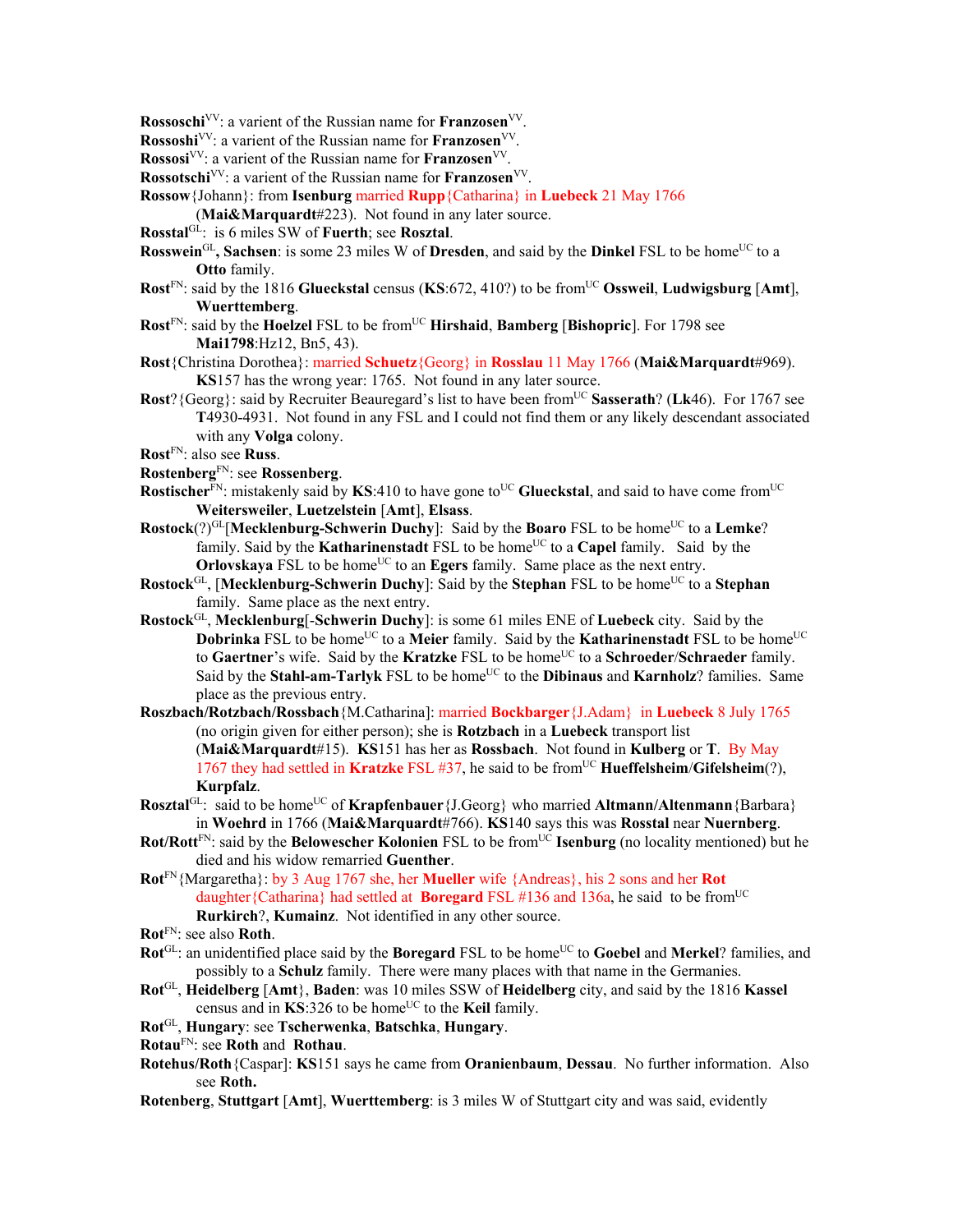mistakenly, by both the 1816 **Neudorf** census  $(\#3, 25)$  and **KS**:222 to be home<sup>UC</sup> to the **Benignus** family that settled in **Neudorf**.

**Rotenberger**FN: listed by both the 1816 **Neudorf** census (#19) and **KS**:410 without origin. Using **FHL**#193,818, the **GCRA** proved their origin in **Doerrenbach**, **Bergzabern** [**Amt**], **Rheinpfalz**. See their book for more. Also spelled **Rothenberger**.

**Rotenburg**FN: filed among the **Rothenburg**s.

**Rotenburg[an-der-Fulda**] GL: this city is 14 km N of **Bad Hersfeld**. See **Rothenburg**.

- **Rotermueller**: **KS**152 says he left **Berlin** and went to **Orlowskaja**. No further information.
- **Roth**FN{Conrad/Konrad}: not found in **Kulberg**. By 18 June 1767 with his wife {Elisabeth} and his mother {Catharina} he had settled at **Balzer** FSL #46, said to be from **Isenburg**. **Bonner** proved that he was baptized in **Huettengesas**, **Isenburg**[**-Meerholz County**]. For 1798 see **Mai1798**:Bz10 and Sg7.
- **Roth**<sup>FN</sup>{G.Peter}: said by the **Bauer** FSL to be step-children of Herr **Esler** and to be from<sup>UC</sup> **Schuerfeld**, **Kurpfalz**. For 1798 see **Mai1798**:Br33.
- **Roth**<sup>FN</sup>{Andreas}: son of the late {J.Jost} of<sup>UC</sup> **Eichenhayn**, married in **Schlitz** 18 Aug 1766 **Dechert**{A.Catharina} (**Mai&Marquardt**#746). Not found in **Kulberg** or in **T**. By Aug 1767 he and wife {Catharina} had settled in **Boaro** FSL #136 which said he was fromUC **Eichenhayn**. In 1798 in **Boaro** there may be reference to this family (**Mai1798**: Bx50). **Jim Pickelhaupt** says he found this man's origin.
- **Roth**FN{Caspar}: said by the **Ernestinendorf** FSL to be fromUC **Engelrod**GL, [**Riedesel Barony**]. For 1798 see **Mai1798**:Kd7, 8).
- **Roth**<sup>FN</sup>{A.Margaretha}: according to the **Goebel** FSL this was the maiden name of **Stieb**(from<sup>UC</sup> **Ext**(?), **Kurmainz**)'s wife. The 1798 census gives the name as **Rothardt** (**Mai1798**:Gb71).
- **Roth**FN: not found in an FSL but was in the 1775 **Grimm** census #82. For 1798 see **Mai1798**:Gm99 and possibly 107?.
- **Roth**<sup>FN</sup>  $\{Jacob\}$ : said by **Kuhlberg**2880 and the **Huck** FSL to be from<sup>UC</sup> **Isenburg** (no locality mentioned, no country identified). In Kuhlberg2880.
- **Roth**<sup>FN</sup> {Jacob}: said by the **Huck** FSL to be from<sup>UC</sup> **Isenburg** (no locality mentioned, no country identified).
- **Roth**<sup>FN</sup>{Sebastian}: said by the **Katharinenstadt** FSL to be from<sup>UC</sup> **Neuss, Mainz**.
- **Roth**FN: the family name of the (2nd?) wife of the **Reuber**/**Reiber** man in the **Kolb** FSL, see the 1798 census (**Mai1798**: Ko07).
- **Roth**FN{David/Frantz David}: married **Moebus**{A.Eleonora} in **Buedingen** 5 June 1766, he said to be from **Abendtheur, Zweybrueken** and she from **Buedingen** (**Mai&Marquardt**#680). **KS**151 said she was from **Abendtheuer** near **Birkenfeld**. Arrived in **Russia** with wife Eleonora} and 1 young son, {David} said to be from **Zweibruecken** (**Kulberg**#5101). Said by the **Kraft** FSL #52 to be fromUC **Abentheuer**. For a possible 1798 see **Mai1798**:Kf52?
- **Roth**<sup>FN</sup>{Heinrich}: said by **Kuhlberg**3233 and the **Kutter** FSL to be from<sup>UC</sup> **Isenburg** (no locality or country given).
- **Roth**<sup>FN</sup>{Eberhardt}: said by the **Laub** FSL to be from<sup>UC</sup> **Wetzlar**. In 1798 the wife's maiden name was given as **Kuhl** (**Mai1798**:Lb12).
- **Roth**<sup>FN</sup>{Martin}: said by the **Moor** FSL to be from<sup>UC</sup> **Isenburg** (no locality mentioned) and an **Ernst** nephew was living with them. The family name may have been rendered **Rudi** in 1798 (**Mai1798**:Mo45).
- **Roth**FN{J.Peter}: by 3 Aug 1767 with wife {Marha E.} and 5 children he had settled at **Neidermonjou**  $FSL#107$ , said to be from<sup>UC</sup> **Vadenrod**. Not otherwise found in any usual source.
- **Roth**?FN{Peter}: said by the **Norka** FSL to be from<sup>UC</sup> **Kurpfalz** (no locality mentioned). Spelled? in **Rotau** 1798 (**Mai1787**:Nr121 and St36).
- **Roth**<sup>FN</sup>{Johannes}: said by the **Ober-Monjou** FSL to be from<sup>UC</sup> **Neudorf**.
- **Roth** ${J.Adam}$ : a son of  ${J.Georg}$  and said by the **Pfeiffer** FSL to be from<sup>UC</sup> **Aschaffenburg**.
- **Roth**FN{Johannes}: on 19 Sept 1766 with wife {Christina} and an infant daughter he arrived in **Russia**, he said to be from **Fauerbach** (**Kulberg**6595). Not found in **T**. By 24 July 1767 with wife he had settled at **Roethling/Semenowka** FSL #6, he said to be from<sup>UC</sup> **Stolberg, Rheinland**.
- **Roth**FN{Dorothea Margaretha}: said by the **Rosenheim** FSL to be the maiden name of frau **Sidikum**.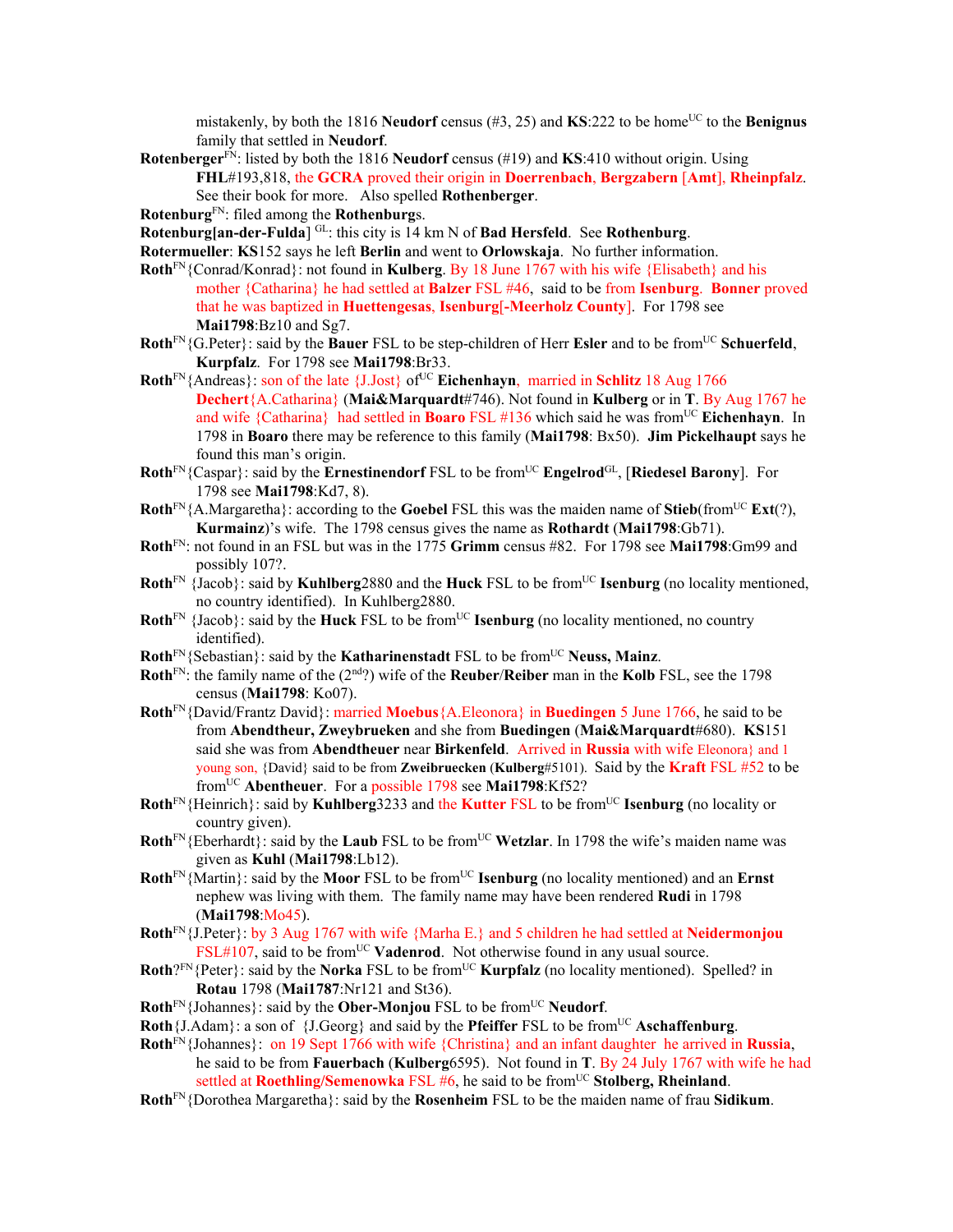- **Roth**{Catharina}: married **Sarselius**{Johannes} in **Buedingen** 16 March 1766 (**Mai&Marquardt**#436). **KS**151 has {Joh. & Katharina}. Not found in **Kulberg** or in **T**. By 1775 she is listed in **Schilling** (**1775 census** #85). He probably died before 1775. In 1798 she is listed in **Schilling** as the widow of **Sarselius**{Johann} and the wife of **Weitz**{Philipp) (**Mai1798**:Sg85).
- **Roth**{Thomas}<sup>FN</sup>: he was mentioned in the 1798 **Schwed** census (Sw25), but I could not find him in any FSL.
- **Roth**{A.Barbara}<sup>FN</sup>: listed in the Pleve version of the **Stahl-am-Karaman** FSL (#41) as a widow from<sup>UC</sup> **Dienheim**. And in the earlier version as the **Rot** widow from<sup>UC</sup> Gening.
- **Roth**FN: said by the 1798 **Stephan** census to be the maiden name of frau **Guthschmidt** (**Mai1798**:Sp15).
- **Roth**<sup>FN</sup>{Peter}: said by the **Straub** FSL to be from<sup>UC</sup> **Altenkirchen**, **Nassau-Weilburg** [**Principality**]. For 1798 see **Mai1798**:Sr51.
- **Roth**{Johannes} FN: he was listed in the 1798 **Susannental** census (Ss18) but not in the **Susannental** FSL. He might be related to the families in either the **Warenburg** FSL (wr88a) or the **Straub** FSL  $(sr30)$ ??
- **Roth**{Paul}: this man's son was listed in **Susannental** in 1798 (**Mai1798**:Ss8) but I could not locate them in any FSL or in the **T**.
- $Roth<sup>FN</sup>$ {Peter}: said by the **Volmer** FSL to be from<sup>UC</sup> **Neustatt Haardt**(?), **Kurpfalz.**
- **Roth**FN{Elisabeth}: single said by the **Walter** FSL (#95) to be fromUC **Muelheim**(?), **Hessen-Darmstadt** [**Landgraviate**].
- **Roth** $F_N$ {J.Philipp}: said by the **Walter** FSL (#104) to be from<sup>UC</sup> **Wennings**?, **Isenburg**[-**Birstein County**].
- **Roth**{H.Balzar&J.Georg}FN: said by the **Warenburg** FSL #88a to be stepsons in the **Braun** household and to be from<sup>UC</sup> Wintersdorf, Sachsen<sup>[</sup>-Altenburg Duchy]. However **Dona Reeves-Marquardt** using **FHL**#1269608 found that {H.Balzar} was born 21 Jun 1754 and baptized 23 June in **Lollar**(**Kirchberg**) the son of **Roth**{J.Caspar} of **Lollar** and his **Erb** wife {A.Elisabeth} of **Gross Buseck**. In the same way she found that {J.Georg} was similarly born and baptized on 6 Feb 1757. The god parents in 1754 were **Erb**{J.Henrich} and {A.Barbara} wife of **Bornarius**{J.Balthasar} all of **Grossen Buseck**, and **Schmidt**{J.Balthasar} of **Lollar**. The godparents in 1757 were **Simon**{J.Georg}, **Dittmar**{Johannes} and {A.Barbara} wife of **Schneider**{Philipp}.
- **Roth**{Jacob}FN: said by the **Warenburg** FSL to be fromUC **Singhofen**, **Nassau** [**Condo**]. For 1798 see Mai1798:Wr26(where the wife's maiden name is given as **Becker**) and Wr88.
- **Roth**{Michael}: in 1788 he left **Zug** for **Luzern** (**Mai1798**:Mv3062) where he was in 1798 (Lz18); he was too young to be named in an FSL so it is impossible to make a reasonable guess as to where he was a first settler, unless his parents were first settlers in **Zug**.
- **Roth/Rotehus**{Caspar's widow}: **Anhalt-Dessau** archival materials record the departure for **Russia** of this **Oranienbaum** begger (**Mai&Marquardt**#1142). Not identified in any later source.
- **Roth**{Johannes}: son of the former {J.Jost} from<sup>UC</sup> **Eichenhayn** married **Eiffert**{Catharina} 18 Aug 1766 in **Schlitz** (**Mai&Marquardt**#743). Not found in any later source.
- **Roth**{M.Cathr.}: born in **Camberg** she and her husband **Wagener**{Mathias} had a daughter baptized in **Friedberg** 10 May 1766 (**Mai&Marquardt**#1362). Not identified in any later source.
- **Roth**FN: this family name was found recorded in **Schlitz** and in **Tann** marriage records 1762-1767; see **Flegel** trip.
- **Roth**FN: also see **Roten**, **Rott** and **Rothe**.
- **Roth**RN**, Jean**: one of the two AHSGR village coordinators for **Walter** colony, a leader of the **Walter Research Group**, and a prime researcher and author of several of its reports.
- Roth<sup>GL</sup>, Anspach County: said by the Walter FSL to be home<sup>UC</sup> to a Fefter family. Identified by the **Walter Research Project** as a Pfefter family from<sup>UC</sup> Roth-bei-Herriedan, Bavaria.
- **Roth**<sup>GL</sup>, **Hessen-Kassel**: is some 4 miles SSW of **Marburg** city and said by the **Laub** FSL to be home<sup>UC</sup> to a **Kahler** family.
- **Roth**, **Isenburg**[-**Meerholz**]: was 1.5 km NW of **Gelnhausen** city and was said by the **Dobrinka** FSL (#94) to be home<sup>UC</sup> to the widow **Faust** ${A.Margaretha}$  nee **Reichert** widow of  ${Johannes}$ .
- **Roth**GL, **Maltes**?GL, **Wuerzburg** [**Bishopric**]: probably is 5 miles N of **Bad Kissingen**, and said by the **Brabander** FSL to be home<sup>UC</sup> to a **Philipp** family.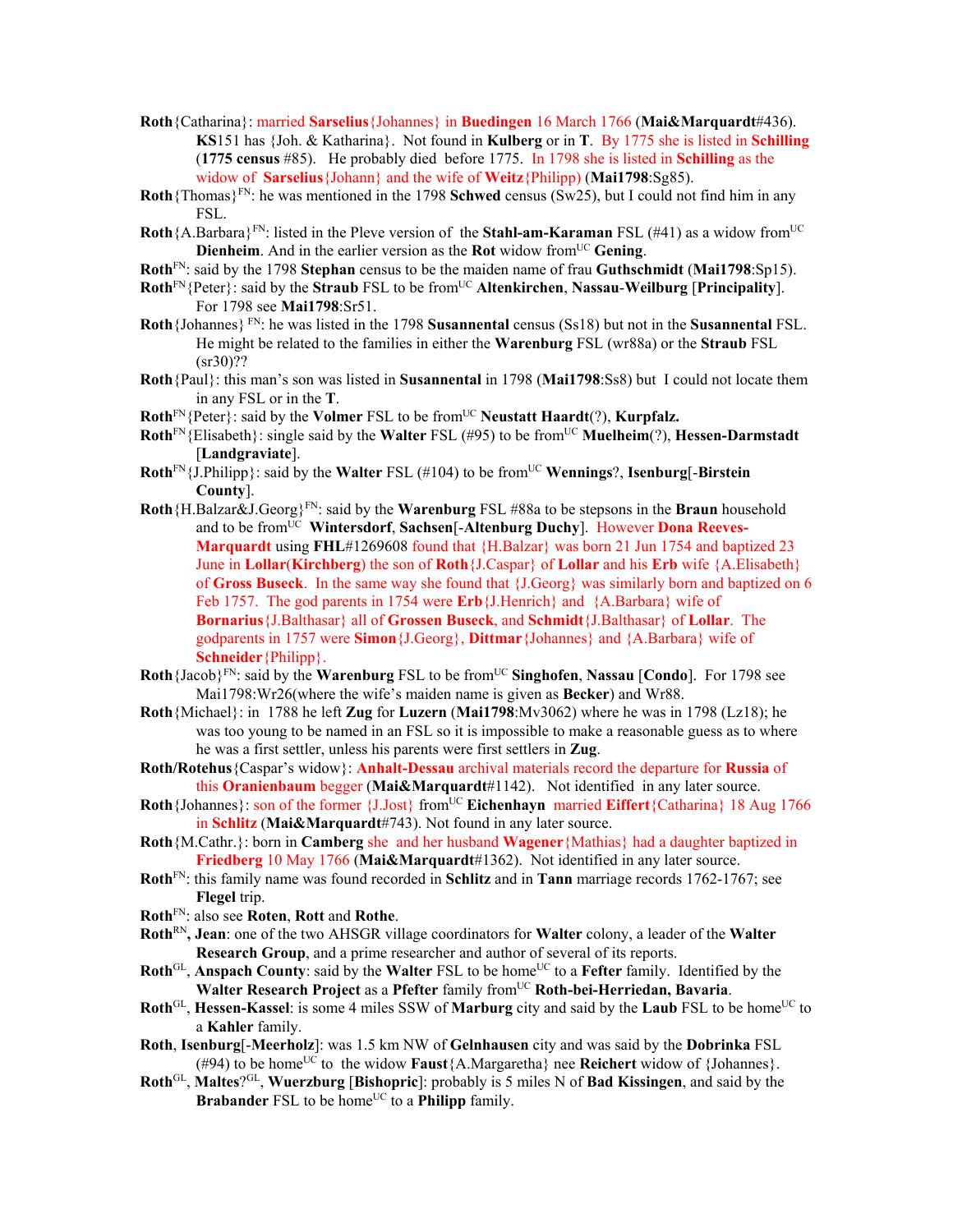- **Roth**?, **Nassau-Usingen** [**Principality**][sic?]: an unidentified place said by the **Straub** FSL to be home<sup>UC</sup> to a **Gerklotz** family and possibly to a **Hieronymus** family. Many Roths in the Germanies but I could find none on **Nassau-Usingen** lands.
- **Roth**<sup>GL</sup>, **Speyer** is an unidentified locality said by the **Seewald** FSL to be home<sup>UC</sup> to a **Weiss** family.
- **Roth**{Frantz David} from **Buedingen** married there **Moebus**{A.Eleonora} 5 June 1766; another source says 3 June (**Mai&Marquardt#**680 & **KS**146). Not found in any later source.
- **Roth**, **Wuerttemberg**: an unidentified place which, according to the **GCRA**, their death reports indicate was the birthplace of both Maria **Meier** and her mother Eva (**Walter**) (**Meier**) **Lippert**. They are listed in listed in the 1816 **Neudorf** census (#70); see the **GCRA** book under all three family names for more.
- **Roth-bei-Herrieden**GL**, Bavaria**: Herrieden is some 4 miles SW of **Ansbach** city; see **Roth, Anspach County**.
- **Rothbrust/Rottbrust**{Jacob/Jakob}: married **Schotter**{M.Eliesab.} in **Buedingen** 11March 1766 {**Mai&Marquardt**#415). On 31 May 1766 {Jacob & Elisabeth} arrived in **Russia**, he said to be from **Mainz (Kulberg**581). By 14 May 1767 they had settled at **Leichting** FSL #26, he said to be from **Seligenstadt,** {**Kur-**]**Mainz**.

**Rothammel**<sup>FN</sup>: said by the **Rothammel** FSL to be from<sup>UC</sup> **Molsheim**, **Alsace**.

**Rothammel**VV (aka **Pamyatnaya**, **Pamyatnoye**, and **Pamjatnoje**) was a Catholic German village on the west side of the Volga. Its FSL is published in Pleve, The German Colonies ..., pp.455-460. According to that, the first settlers were from the following places with the family names shown here in parens: from **Alsheim, Kurpfalz**: (**Manschau**?); from **Alzey, Kurfalz**: (**Kloberdanz**); from **Bernhards**, **Fulda** [**Bishopric**]: (**Degenhardt**); from **Biel, Baden-Baden**: (**Damm**); from **Birstadt, Kurmainz**: (**Haag**); from **Briedel, Trier**: (**Hartmann**); from **Dirkheim, Kurpfalz:** (maybe **Appelhanz** [actually from **Bechtheim**, **Kurpfalz**]**,** and **Kres**?); from **Dirmstein, Worms**: (maybe **Ingetron/Ingethron,** and **Weigand**); from **Esch, Trier**: (**Kraemer**); from **Filmar/Villmar, Trier):** (**Voon**?); from **Geminden/Gmuenden**(?), **Swabisch, Swabia**: (**Fuchs**); from **Hofheim, Worms**: (maybe **Hermann,** and **Rupp**); from **Ingstetten, Wuerttemberg**: (**Lechmann**); from **Kefertal**(?), **Kurpfalz**: (**Roschauer**); from **Lampertheim, Worms**: (**Stork**); from **Leidesdorf, Trier:** (**Frank**); from **Lieser, Trier**: (**Maurer**); from **Linkargauzen**(?), **Kurpfalz**: (**Frank**); from **Molsheim**, **Alsace**: (**Rothammel**); from **Momlingen, Kurmainz**: (**Engraf**); from **Raumbach, Zweibruechen**): (**Matz**); from **Sasbach, Baden-Baden**: (**Fur/Fuhr**?); from **Sim**(?), **Baden**: (**Bieber**); from **Springen, Nassau**: (**Bernhard** and maybe **Lauer**); from **Strassburg, Alsace**: (**Meier**); from **Waldagesheim, Kurpfalz**: (**Gerte**?); from **Zilers/Sielers**(?), **Lothringen**: (**Regezer**?). **Rothardt**FN: see **Roth** of **Goebel**.

Rotharmel/Rothermel<sup>FN</sup>{J.Georg Sr.}: Reformed faith, left<sup>UC</sup> either Siedelsbrunn or Waldmichelbach, **Lindenfels Amt, Kurpfalz**, arriving at **Fridericia, Juetland Royal Province** in May 1760. With wife and 6 children he was given permission to leave **Denmark** in April 1763 (**EEE** pp.568-569). By September 1764 they had settled in **Anton** FSL #6 which said he was from<sup>UC</sup> Lindenfels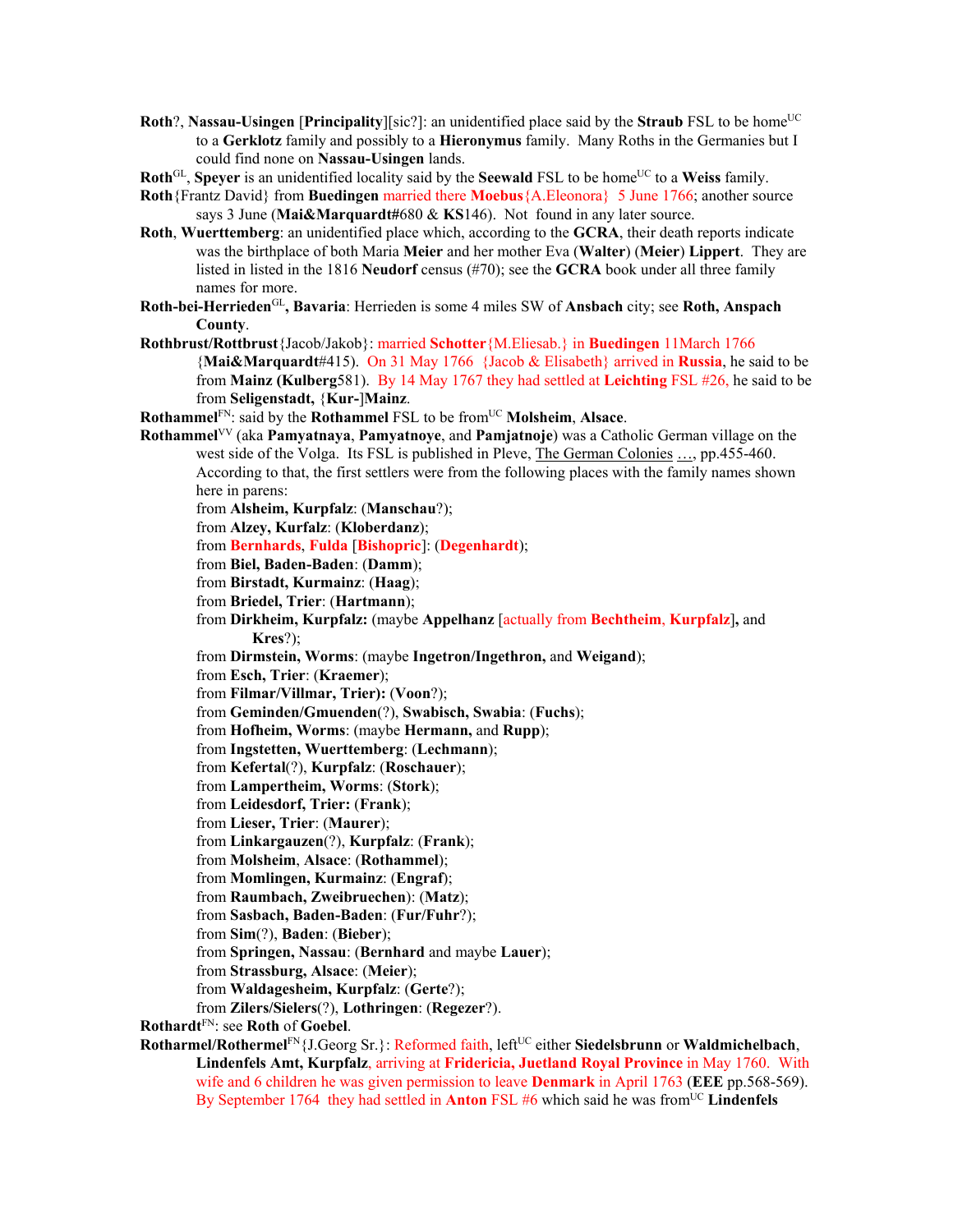**Oberamt, Kurpfalz**. Sons {Peter} and {Leonhard} were also there, at #16 and #24 respectively. For 1798 see **Mai1798**:An16 and 10.

**Rotharmel**FN: see also **Rothermel**.

- **Rothau**FN: said by the **Norka** FSL to be fromUC **Kurpfalz** (no locality mentioned). Later spelled **Rotau** (**Mai1798**:Nr121) and **Rodau** (Nr89).
- **Rothbrust/Rottbrust**FN{Jacob}: married in **Buedingen** 11 March1766 **Schotter{**M.Eliesab.**}**; later the couple settled at **Leichtling** FSL #26 another source gives her name as **Schoetter** (**Mai&Marquardt**#415). No further information.
- **Rothe**FN: said by the **Anton** FSL to be from<sup>UC</sup> **Mosbach Oberamt**, **Kurpfalz**. Not found in the 1798 Volga censuses as either **Roth** or **Rothe**.
- **Rothe**FN: said by the **Kano** FSL to be fromUC **Wiesen Amt**, **Bern**.

**Rothein**?GL: an unidentified place said by the **Neidermoniou** FSL to be home<sup>UC</sup> to an **Emmerich**{Friedrich} family.

- **Rothenbach**FN: see **Rodenbach**. **KS**152 mistakenly took this as the family name of Herr **Franck** who married **Zerich**{Gertrud} in **Buedingen**.
- **Rothenbach, Kurmainz**: an unidentified place said by the **Keller** FSL to be home<sup>UC</sup> to a **Diel**{Johannes} family. I can find no Rothenbach in **Kurmainz** lands but there was one in **Nassau-Dillenburg**, 15 miles NNW of **Limburg-an-der-Lahn**.
- **Rothenbach**GL, see **Rodenbach**.
- **Rothenbergen**(?)<sup>GL</sup>, **Isenburg**[-**Meerholz County**]: is some 7 miles S of **Buedingen** and 3 km NW of **Meerholz** town; and said by the **Kraft** FSL to be home<sup>UC</sup> to a **Brant** family. Also see **Rodenbergen**.
- **Rothenberger**<sup>FN</sup>: said by a Family Chart to be a **Hussenbach** first settler<sup>UC</sup> and to be from<sup>UC</sup> [**Hessen**-]**Darmstadt** [**Landgraviate**] (no locality mentioned). For 1798 see **Mai1798**:Hs33, 69 and 120.
- **Rotenburg/Rothenburg**FN{Johann}: married in **Luebeck** 5 July 1766 **Schneider**{A.Katharina} (**Mai&Marquardt**#1197). On 8 Aug 1766 {Johann & Anna} and a daughter arrived in **Russia**, he said to be fromUC **Holstein** (**Kulberg**3906). Later in 1766 {Johannes & Catarina} and that daughter took transport in **Oranienbaum** for the Volga, on which trip {Catarina} died (**T**5071- 5073). By 3 Aug 1767 {Johann} alone had settled at **Paulskaya** FSL #71, said to be fromUC **Holstein**. I could not find him in the 1798 Volga censuses.
- **Rothenberger**FN: according to the 1798 **Paulskaya** census this was frau **Schiefferstein**'s maiden name (**Mai1798**:Pl17).
- **Rothenberger**<sup>FN</sup>: said by the **Warenburg** FSL to be from<sup>UC</sup> **Frumet**?, **Wertheim**?. For 1798 see **Mai1798**:Wr60.
- **Rothenberger** {Wolfgang}: Lutheran son of the deceased {Elias Adam} of<sup>UC</sup> **Ornbau**, **Eichstadt** [**Bishopric**], married in **Woehrd** 7 May 1766 **Bigler**{Eva}, Catholic daughter of the deceased {Joh. Gg.} fromUC **Neuburg-am-wald** (**Mai&Marquardt**#802). **KS**152 said **Neuburg** was near **Krumbach** and **Ornbau** was near **Gunzenhausen**. I did not find him in **Kulberg**, **T**, or in any published FSL.
- **Rothenberger**FN: this family name was found recorded in **Schotten** parish records for many generations prior to 1767; see **Flegel** trip.
- **Rothenberger**FN: also see **Rotenberger**.
- **Rothenburg**GL/GS: an unidentified place said by the **Boaro** FSL to be home<sup>UC</sup> to a **Brando**? family. Said by the **Reinwald** FSL to be home<sup>UC</sup> to the **Fischer**{Michael} family. Said by the **Volmer** FSL to be home to **Eberle** and **Kraus** families. This could have been the indenpendent city state which is today **Rothenburg-am-der-Tauber** in **Bavaria**, or an amt center in the next entry. Angela Gartner suggested this Rothenburg was in Bohemia (Austria) and Tim Kloberdanz said, if so, this would have been 128 km SE of **Prague** and 129 km NE of **Linz**; now called Cerveny Hradek.

**Rothenburg**GS: may have been the host country for **Wiederode** (**Mai&Marquardt**#683).

**Rothenburg**, [**Hessen-Kassel Landgraviate**]: is now **Rotenburg-an-der-Fulda**, **Hessen**, and is some 9 miles NNW of **Bad Hersfeld**. Spelled **Rotenburg** today.

**Rothenburg-am-der-Tauber, Bavaria**: a Free City since the 12th century; see **Rothenburg**.

**Rothenbergen**GL: see **Rodenbergen**.

**Rothenkirchen**GL**, Hessen**: see **Rudenkirch**.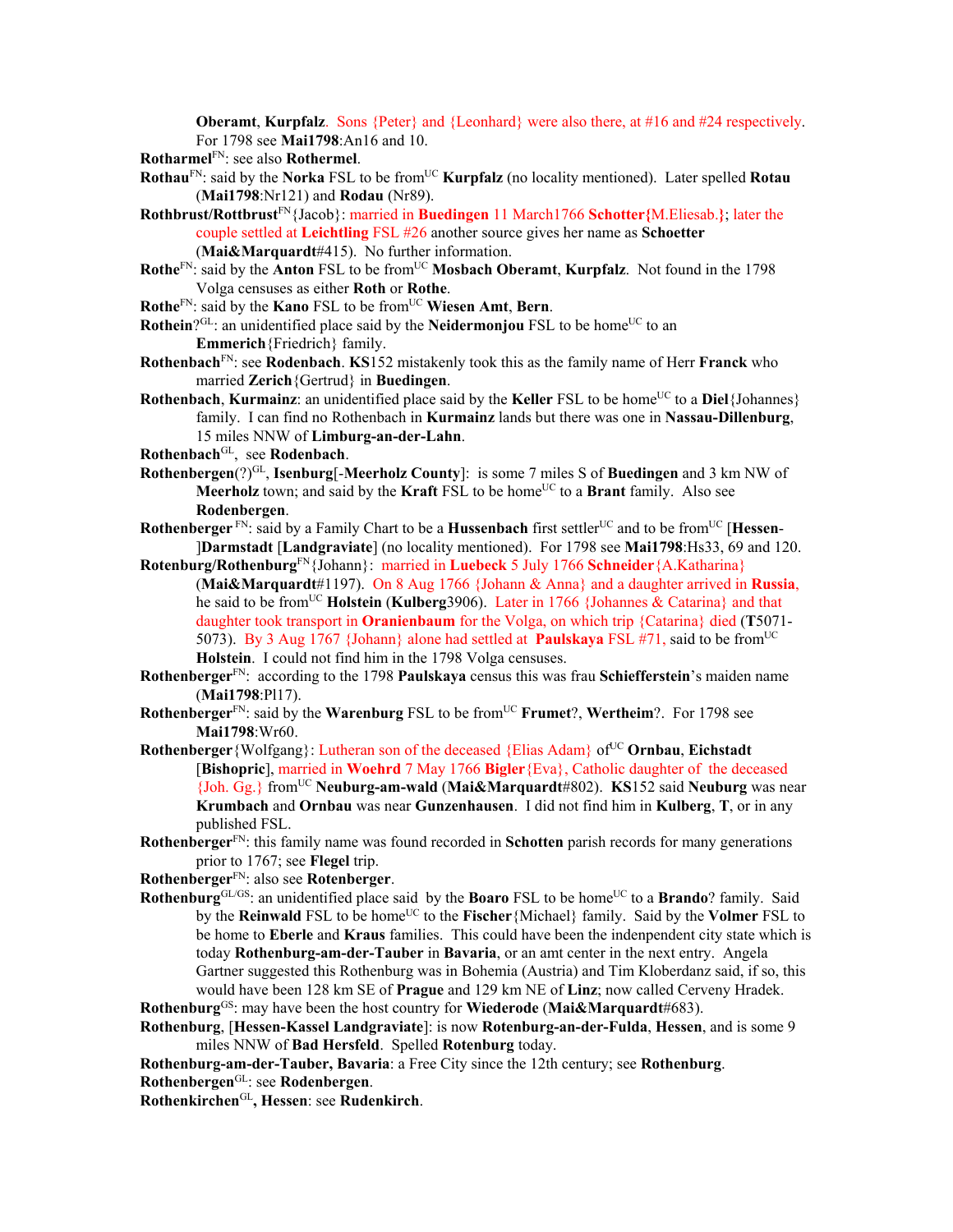- **Rothermel**FN{Leonhardt}: not found in **Kulberg**. By 7 Sept 1764 with wife {A.Barbara} he had settled at **Anton** FSL #24 said to be fromUC **Lindenfels Oberamt**, **Kurpfalz**.For 1798 see **Mai1798**:An27, 23, and Kk15).
- **Rothermel**FN{Peter}: not found in **Kulberg**. By 7 Sept 1764 single he had settled at **Anton** FSL #16 said to be fromUC **Lindenfels Oberamt**, **Kurpfalz**.For 1798 see **Mai1798**:An27, 23, and Kk15).
- **Rothermel**<sup>FN</sup>: said by the **Anton** FSL to be the maiden name of frau  $\text{Oxt}\$  {Adam}.
- **Rothermel**FN{Maximilian}: with wife {Catharina} and 2 children he arrived in **Russia** 4 July 1766, said to be from **Kassel** (**Kulberg**1298). Later in 1766 these 4 in **Oranienbaum** took transport for the **Volga** (**T**5990-5993). **KS**152 says he went to **Orlovskaya**. By 7 June 1767 he, wife {Johanna} and 3 children had settled at **Orlovskaya** FSL #18, he said to be from<sup>UC</sup> Wolfhagen.
- **Rothermel**<sup>FN</sup>{Daniel}: said by the **Straub** FSL to be from<sup>UC</sup> **Stockstadt**, [Hessen-]Darmstadt [**Landgraviate**]. For 1798 see **Mai1798**:Sr1 and 32.
- **Rothermel** FN: see also **Rotharmel** and **Rothhermel**.
- **Rothfeld**<sup>FN</sup>: said by the **Katharinenstadt** FSL to be from<sup>UC</sup> **Kropstaedt**, Sachsen.
- **Rothgang**<sup>FN</sup>: said by the **Laub** FSL to be from<sup>UC</sup> Ober-Ramstadt, Darmstadt. In 1798 the family name may have been spelled **Rottenheiser**? (**Mai1798**:Lb47??).
- **Rothgang**FN: said by the **Lauwe** FSL to be fromUC **Munningen**, **Enslingen**
- **Rothhermel** FN{Daniel}: said by a **Friedberg** ML to have been fromUC **Rhembach**, **Nassau** and in 1766 to have married a **Ketter** woman from<sup>UC</sup> **Schwalbach** (Mai&Marsquardt#315). Apparently this is not the same couple as the **Rothermel** FN{Daniel} entry.
- **Rothmann**FN: arrived in South Russia in 1819; later settled in **Gueldendorf, Odessa**; family records found by **Curt Renz** in **Pfullingen, Reutlingen Oberamt, Wuerttemberg**.
- **Rotle**FN: see **Rotler.**
- **Rotler**?FN: said by the **Preuss** FSL to be from<sup>UC</sup> **Sumort**(?), **Champagne.** Later spelled **Rotle.**
- **Rott**FN: listed by the 1816 **Glueckstal** census (**KS**:676, 411) with no origin. Using **FHL**(717,097), the **GCRA** proved origin in **Hunspach**, **Sulz** [**Amt**], **Elsass**. See the **GCRA** book for more details. Also spelled **Roth**.
- **Rott**FN: also see **Rot** and **Roth**.
- **Rott**GL, **Weissenburg** [**Amt**], **Elsass**: was 2.5 miles SW of **Weissenburg** city, and was proven by the **GCRA** to be the birthplace of at least one child and one spouse in the **Sattler**{F.Jacob, Peter} family that settled in **Kassel**.
- **Rott parish**GL, **Weissenburg** [**Amt**], **Elsass**: was 2.5 miles SW of **Weissenburg** city and kept church records for **Climbach** village 2 miles to the W.
- **Rottau**<sup>GL</sup>: an unidentified place said by the **Paulskaya** FSL to be home<sup>UC</sup> to a **Emich** family. There are two Rottau in **Bavaria**.
- **Rottbrust**: go to **Rothbrust**.
- **Rottenacker**GL**, Ehingen Oberamt, Wuerttemberg**: is some 3.5 miles SW of Ehingen, Baden-Wuerttemberg, and was home to a **Schacher** family that settled in **Gueldendorf, Odessa**.
- **Rottenberg**GL, **Wuerttemberg**: might have been Rotenberg or Roetenberg?? Or **Rottenburg**.
- Rottenburg [Amt]<sup>GL</sup>, Wuerttemberg: is some 18 miles SE of Calw city, some 12 miles W of Reutlingen city, and was a District administrative center.
- **Rottenheiser**? FN: see **Rothgang**.
- **Rotter**{Barbara}: married **Wiederwalt**{Georg} in **Rosslau** 22 June 1766 (**Mai&Marquardt**#1028).
- **KS**164 has the wrong year: 1765. Not found in any later source.
- **Rotterdam**GL: is some 36 miles SW of Amsterdam and said (no locality mentioned) by the **Boregard** FSL to be home<sup>UC</sup> to a **von der Giese** family.
- **Rottershausen**GL: see **Rattershausen**.
- **Rottweil**GL**, Wuerttemberg**: is some 34 miles SW of **Reutlingen, Baden-Wuerttemberg**.
- **Rottweil Amt**GL, **Wuerttemberg**: is some 8 miles NE of **Villingen-Schwenningen** city. Same place as previous entry.
- **Rottweil Imperial City**GS: the city itself is 16 km N ov **Villigen**, and it had very extensive lands up to 15 km in almost any direction out from the city itself. The same place as the previous two entries, except 50 years earlier.
- **Rotweil**GL: see **Tscherwenka**, **Batschka**, **Hungary**.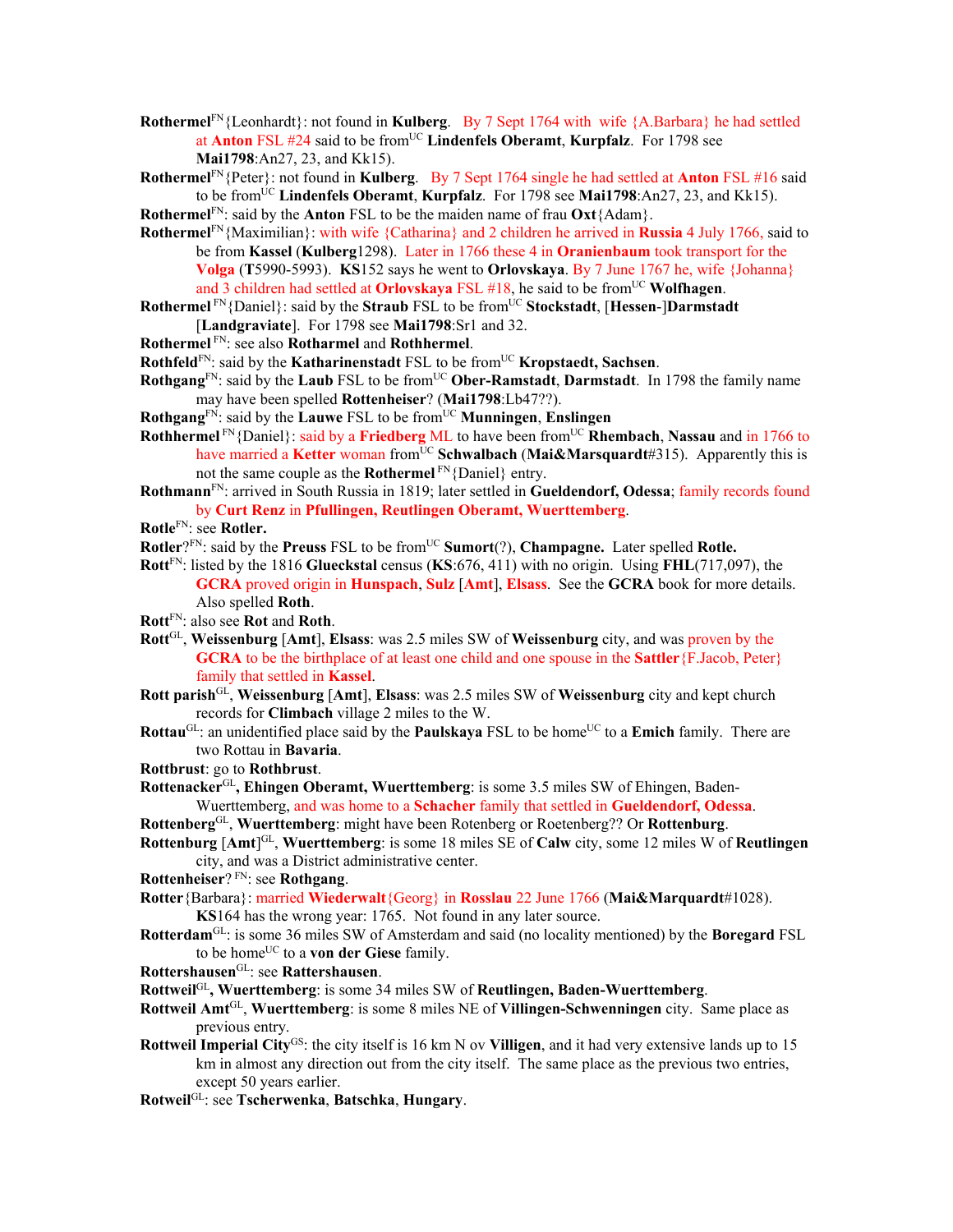- **Rotweiler/Rothweiler** {Jacob}: Lutheran, left<sup>UC</sup> **Baden-Durlach Margraviate** arriving at **Schleswig city, Schleswig Royal Duchy** in July 1761. With wife {Christina}, 4 children and a maid, he last reregistered in **Denmark** in November 1765. They arrived at **Kronstadt** in May 1766, and in August in **Oranienbaum** signed their pledge to settle in **Hirschenhof** colony in **Latvia** (**EEE** p. 568).
- **Rotzbach**FN: see **Roszbach.**
- **Roufosse**<sup>FN</sup>: said by the **Franzosen** FSL to be from<sup>UC</sup> Liege, Lebrand?. I could not find this family in the 1798 Volga censuses.
- Roun<sup>FN</sup>: said by the Walter FSL to be from<sup>UC</sup> Zehlenroth/Zehlroth/Gemrot<sup>GL</sup>, Hesse-Darmstadt **County**. Shown in parish records by the **Walter Research Group** to be a **Rohn** family.
- **Rountzenheim**GL, **Roppenheim parish**, **Bischweiller** [**Amt**], **Elsass**: is 3 miles SW of **Roppenheim**, and was a Catholic village proven by the **GCRA** to be home to the **Wolf**{Matthias/Friedrich} family that went to **Kassel** and to **Bergdorf**; see their book for more details.
- **Rousch**FN{Valentin}: not found in **Kulberg** or in **T**. By 24 July 1767 he and wife {Ernestine} had settled at **Roethling/Semenovka** FSL#37, said to be fromUC **Tede**(?)**, Fulda,** [**Bisopric**} (**KS**152)..
- **Rovnoye**<sup>VV</sup>: a Russian name for **Seelmann**<sup>VV</sup>.
- **Rowein/Rohwein**<sup>FN</sup>: said by the **Kamenka** FSL to be from<sup>UC</sup> **Mannheim.**
- **Rowetter**FN: said by the **Kratzke** FSL to be from **Nortorf**/**Nortow**(?)**.**
- **Rownoje** <sup>VV</sup>: a Russian name for **Seelmann**<sup>VV</sup>.
- **Rozdrazewo** [**Amt**, **Krotschin Kreis**, **Posen De**UC**partment**],**South Prussia**: nka Rozdrazew 6 miles NW of **Orpiszew** and 5.5 miles NNE of **Krotschin**.
- **Rozel**<sup>FN</sup>: said by the **Norka** FSL to be from<sup>UC</sup> **Isenburg** (no locality mentioned). Later spelled **Rusing** (**Mai1798**:Mv1929).
- **Ru...** nsstein?<sup>GL</sup>: an unidentified place said by the **Boregard** FSL to be home<sup>UC</sup> to a **Pretzel** family.
- Rub/Riebe<sup>{J</sup>.Friederich}: Lutheran left<sup>UC</sup> Wuerttemberg arriving at Fridericia, Juetland Royal **Province** in July 1760. After 1762 he, his wife, and 3 other children lived in the household of son {J.Adam}. In April 1763 they got permission to leave **Denmark**. By 1775 this son had settled in **Schilling** (1775 census #3) (**EEE** p.569).

**Ruber** FN: see **Roeber**.

- **Rubhard**{Marg.}: **KS**152 says she was from **Altenhasslau** near **Gelnhausen**.
- **Rubin**, **Stawaschin**, **Poland**: an unidentified place which the **GCRA** said is/was aka **Rumbin**, **Stawashin**, and **Stawiszyn-bei-Kalisch**. They found it associated with **Burkhardt** and **Roozasch** (frau **Gunsch**) families in 1792. Jerry Rubin says he found no Rubin anywhere in Poland.
- **Rubke**FN: said by the **Kratzke** FSL to be fromUC **Stadt**GL, **Bremen**/**Breschen**(?).
- **Rubrecht**FN{Tobias}:not found in **Kulberg**. In 1766 he with wife {A.Catharina} and an infant daughter in **Oranienbaum** took transport for the **Volga** (**T**3810-3812). By 24 July 1767 this couple with no daughter had settled at **Roethling/Semenovka** FSL 15, he said to be from<sup>UC</sup> **Wenswassach**(?), **Mer**.
- **Rubteschel**?FN: no place of origin is given for this orphan in the **Pfeiffer** FSL but she is living in the household of a **Linder** family from<sup>UC</sup> **Fulda**.
- **Ruchges/Ruehges**{A.Elisabeth}: married **Geisler**{J.Balthasar}: in **Luebeck** 15 July 1766 (**Mai&Marquardt**#181). **KS**129 had their names as **Geissler** and **Ruehges**. I did not find them
	- in **Russia** in any other source..
- **Ruchheim**, **Kurpfalz**: is about 5 km SW of **Mannheim** city centre. **Gerhard Lang** found that **Barthuly**{Balzer} and married here in 1756 to **Groesser**{A.Margaretha} who was born here in 1726.
- **Rucois**<sup>FN</sup>: said by the **Franzosen** FSL to be from<sup>UC</sup> **Bourget**, **Frankreich**. Pleve thought this name was later spelled **Ruquier** but I have been unable to verify that and unable to find either name in the 1798 Volga censuses.
- **Ruddel**{A.Maria}: said to be the maiden name of frau **Borger**{Michael} (**Mai1798**Ho29).
- **Ruddel**FN: see also **Rudel**.
- **Rude**FN: see **Rutti**.
- **Rudel**<sup>FN</sup>: said by the Leitsinger FSL to be from<sup>UC</sup> Ludwag, Bamberg [Bishopric]. Spelled Ruddel in 1798 (**Mai1798**:Nk2, 27, 28, 39).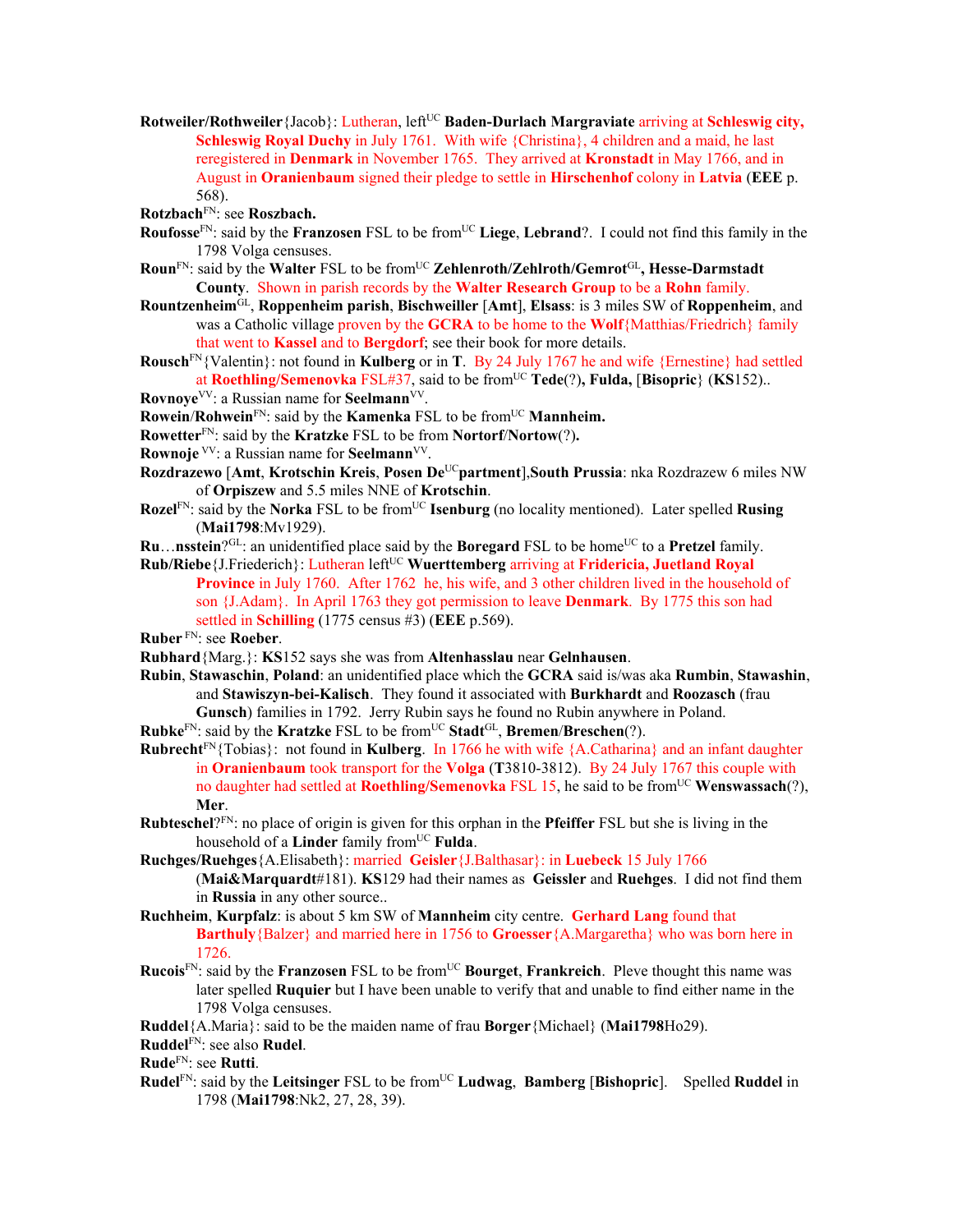**Rudeloff**: filed amonst the **Rudolph**.

- **Rudenkirch**<sup>GL</sup>, **Fulda**: said by the **Walter** FSL to be home<sup>UC</sup> to a Peter family. The **Walter Research Group** has identified this place as **Rothenkirchen** some 2 miles NW of **Burghuan**.
- **Ruder**?FN: said by the **Boregard** FSL to be fromUC **Hengofen**?. Spelled **Rueder** in 1798 (**Mai1798**:Wm34).
- **Rudersberg**, **Waiblingen** [**Amt**], **Wuerttemberg**: is 10 miles NE of **Waiblingen** city, and was proven by the **GCRA** to be home to the **Benignus** family that settled in **Neudorf**.
- **Rudersberg**GL, **Welzhelm Oberamt**, **Wuerttemberg**: proved by **Curt Renz** as home to the **Schuh** family that settled in **Hoffnungstal**, **Bessarabia**. This is the same place as the previous entry.
- **Rudi**FN: see **Roth** or **Rutti**.
- **Rudolph/Rudeloff/Rudolf**: all interfiled in the following:
- **Rudolph**FN{Christian}: listed in the **Bergdorf** 1816 census (**KS**:662, 411) without origin, but **KS**:412 says he was from<sup>UC</sup> Oetisheim, Vaihingen [Amt], Wuerttemberg, going to Sudak, Crimea in 1837 and murdered there in 1849. See the **GCRA** book for more details. Also spelled **Rudolf**.
- **Rudolf**FN: said by the **Dehler** FSL to be fromUC **Kreuzberg**, **Bassenheim**, **Kurmainz**. For 1788 see **1798Mai**:Mv374.
- **Rudolf**<sup>FN</sup>: said by the **Dinkel** FSL to be from<sup>UC</sup> **Anhalt-Koethen** (no locality mentioned).
- Rudeloff<sup>FN</sup>: said by the **Doenhof** FSL to be from<sup>UC</sup> Magdeburg (no locality mentioned).
- **Rudolpf**FN: not found in an FSL but was in the 1775 **Grimm** census #74. For 1798 see **Mai1798**:Gm116.
- **Rudolph**FN: arrived in South Russia in 1819; later settled in **Gueldendorf, Odessa**; family records found by **Curt Renz** in **Gross Ingersheim, Besigheim Oberamt, Wuerttemberg**.
- **Rudolph/Rudeloff**{Franz Andreas}: married **Eichorn**{Johanne Catharina E.} 11 May 1766 in **Rosslau** (**Mai&Marquardt**#971), **KS**126 and 152 incorrectly 424say it was in 1765. On 15 Sept 1766 this couple arrived in **Russia**, he said to be from **Erfurt** (**Kulberg**#5238). Later in 1766 they took transport in **Oranienbaum** for the **Volga**, on which trip a son was born and died (**T**#193-194). By 19 Aug 1767 this couple had settled at **Jost** FSL #63, he said to be from **Erfurt, Thueringen**.
- **Rudolph**<sup>FN</sup>: no origin was given by the **Kano** FSL, but Kuhlberg said this man was from<sup>UC</sup> **Bamberg** [**Bishopric**], no locality mentioned. For 1798 see **Mai1798**: Wm03.
- **Rudolph**{Daniel}FN: both the 1816 **Kassel** census (#51), and **KS**:411 mistakenly said this family came **Oetisheim**, **Vaihingen** [**Amt**], **Wuerttemberg**. Listed in the 1858 census (#156, 170), without origin. Using **FHL**#1,893,303-4, the **GCRA** proved origin **Adersbach**, **Sinsheim** [**Amt**], **Baden**. See their book for more.
- **Rudolph**FN{Sebastian}: married **Schnellenbacher**{A.Maria} in **Buedingen** 13 March 1766 a, no origin given for either (**Mai&Marquardt**#424). On 18 June 1766 with wife {Anna} and his sister he arrived in **Russia** (**Kulberg**1066). Not found in **T**. By 14 May 1767 **Schnellbecher**{A.Maria} had been widowed, remarried and had settled at **Leichtling** FSL #43 with her new **Mueller**  husband {Franz} and an infant daughter . Jim Pickelhaupt says he found this man's origin.
- **Rudolph**FN{Johannes}: probably using parish records, Corina **Hirt** proved he was born and baptized in Feb 1720 in **Langstadt**, [**Hanau County**] where he married **Spiel**{Johanna Christina}, and where their six children were born and baptized.

 ${Johnn}$ , wife  ${Johnna}$  and 3 children arrived in Russia on 18 June 1766, he said to be from<sup>UC</sup> **Hanau** [County] (**Kulberg**930). Not found in **T**. Before 12 May 1767 {Johann}, wife  ${A.Christina}$ , and the three had settled at **Straub** FSL #6, he said to be from<sup>UC</sup> **Lahnstein**, **Nassau**[sic]. For 1795 and 1798 see **Mai1798**:Mv2867,Sr2 and 3, and Dn18. Jim Pickelhaupt says he found this man's origin.

- **Rudeloff/Rudolff**{J.Andreas}: married **Schneyder** {Martha Justina} in **Luebeck** 12 Oct 1765 (**Mai&Marquardt**#31). **KS**152 has **Rudolf** and **Schneider**. They have not yet been found resident in **Russia**.
- **Rudolstadt**GL: this city is some 36 miles SW of **Naumburg** city and some 23 miles SE of **Erfurt**, **Thuringen**; from 1571-1918 it was the seat of **Schwarzburg-Rudolstadt County**.
- **Rudolstadt**GS: probably used here as short for the **Schwartzburg-Rudolstadt Principality**. Said by the Pleve version of the **Jagodnaja Poljana** FSL to be home<sup>UC</sup> to a **Machleit** family, and possibly home<sup>UC</sup> to a **Ludwig** family.
- **Rudrauf**{J.Christian}: **KS**152 says he was from **Schotten** near **Buedingen**.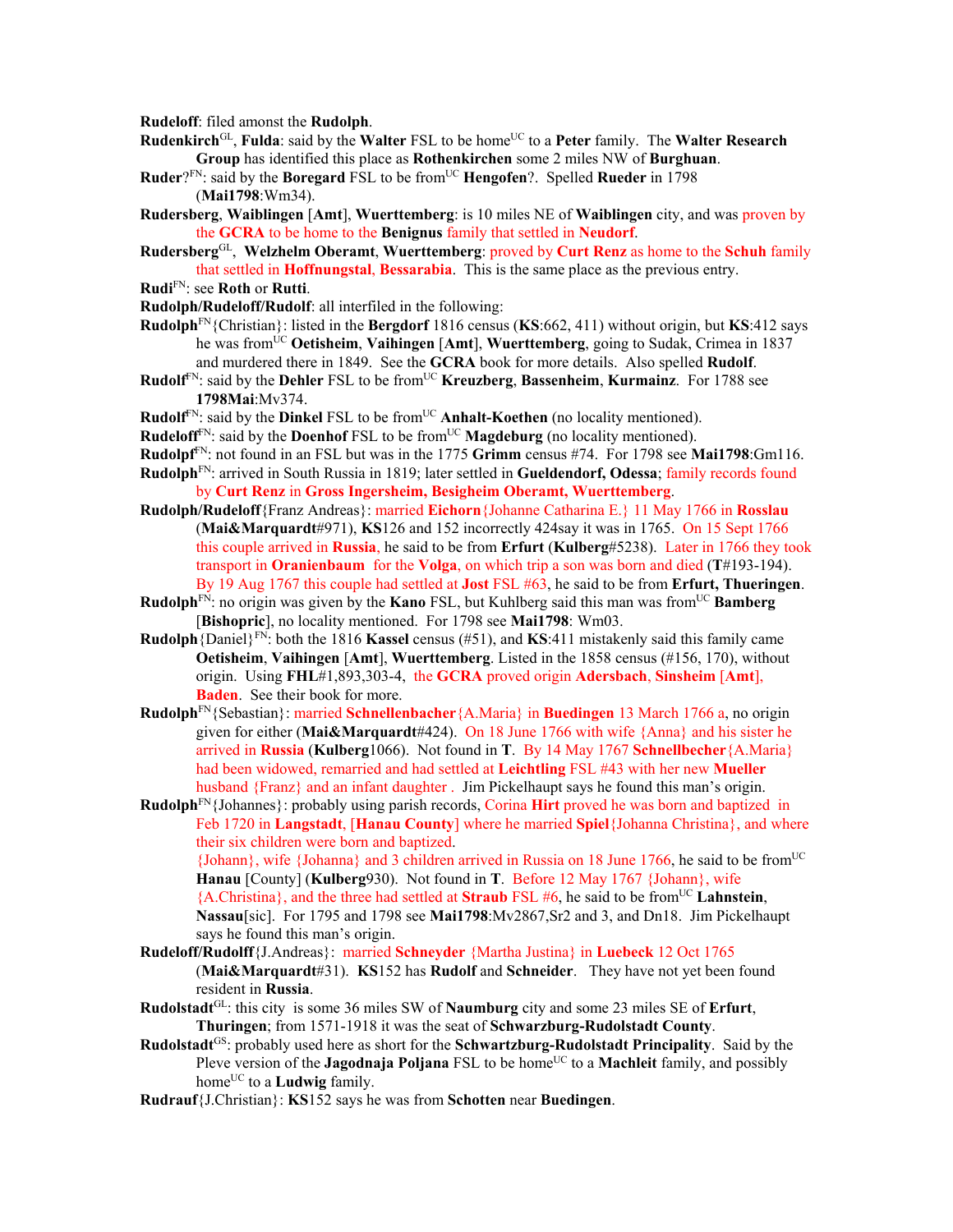- **Rue**, **Frankreich**: an unidentified place said by the **Franzosen** FSL to be home<sup>UC</sup> to a **Duvivier/Dukert**? family. This may have been 35 miles NW of Amiens city.
- **Rueb**{A.Maria}FN: listed in the 1798 **Pobochnaya** census as being "from **Yagodnaya Polyana** with no earlier colony listed, so may represent a very early **Jagodnaya Polyana** family.
- **Rueb**FN: said by the 1858 **Kassel** census (#240) to be fromUC **Ehrstaedt**, **Sinsheim** [**Amt**], **Baden**. **KS**:412 said they came from **Hausen-an-der-Zaber**, **Heilbronn** [**Amt**], **Wuerttemberg** going (sic) to Teplitz, Bessarabia. Using **FHL**#1,184,780 the **GCRA** proved origin in **Hausen-an-der-Zaber**. See their book for more.
- **Ruebesam/Ruebsame/Ruebsam/Remezin**FN{Valentin}: said by the **Graf** FSL #22 to be fromUC **Salmuenster, Fulda**. This **Ruebsame** man married **Herbert**{Katharina} in **Rosslau** 3 June 1765 (**Mai&Marquardt**#863). In **KS**136 & 152 the name was also spelled **Ruebsam** and **Remezin**. No further information found.
- **Ruebsam/Rizon**{Elias}: married **Humbert**{Eliesabetha} both of **Grimberg** in **Buedingen** 7 April 1766 **(Mai&Marquardt**#490). said by the first transcription of the **Stahl-am-Karaman** FSL (#25) to be fromUC **Kriburg** in **Dormstadt**. The Pleve version said he was fromUC **Gruenberg**, [**Hessen**- ]**Darmstadt** [**Landgraviate]**.
- **Ruebsam/Ripsa**{Johannes}: said by the first transcription of the **Stahl-am-Karaman** FSL (#27) to be fromUC **Lauterbach**. The Pleve version said he was fromUC **Gruenberg**, [**Hessen**-]**Darmstadt** [**Landgraviate]**.

**Ruebsam**FN:alsosee **Ruebesam**.

**Ruebsame**FN: see **Ruebesam**.

- **Ruebsamen/Ruebsam/Rizon**{Elias}: married **Humbert**{Eliesabetha} in **Buedingen** 7 April 1766, both fromUC **Gruenberg** (**Mai&Marquardt**#490). **KS**152 & 156 have **Gruenberg** near **Giessen**. On 4 July 1766 **Ruebsam**{Elias & Anna} with one daughter arrived in **Russia**, he said to be from **Darmstadt (Kulberg2241).** Not found in T By 10 June 1767 this couple had settled at Stahl**am-Karaman** FSL #25, he said to be from<sup>UC</sup> Gruenberg, [Hessen-]Darmstadt [Landgraviate – the first transcription of that FSL had this as **Kriburg** in **Dormstadt**.
- **Rueckemeister**{Christina E.}: married **Krieger**{David} in **Rosslau** 10 April 1766 (**Mai&Marquardt**#937). **KS**141 has the wrong year 1765. Not found in **Kulberg** or in **T**. By 5 July 1767 {David & Christina E.} with an infant had settled at **Jost** FSL #2, he said to be from<sup>UC</sup> **Jarmen**, **Brandenburg**.

**Rueckemeister**{Maria E.}: **KS**152 says in 1765 she left for **Rosslau**. No further information.

**Rueckenher**FN: said by the **Leitsinger** FSL to be fromUC **Kronberg, Kurmainz**. I could not find this family in the 1798 Volga censuses.

**Rueckert:** interfiled among the **Reichert**.

**Rueckeryerig/Rueckering**: this widow from **Lingenau, Dessau** left for **Russia** in 1766 with 3 children (**Mai&Marquardt**#953). **KS**152 had **Rueckering**. Not found in any later source.

- **Rueckmeister**FN: see **Rueckemeister**.
- **Ruecksaal**(?)<sup>GL/GS</sup>: an unidentified place said (no locality mentioned) by the **Boaro** FSL to be home<sup>UC</sup> to a **Dittler** family.

**Rueddigshausen**: this probably is **Ruedinghausen** which is 19 km NE of **Giessen** city.

**Rueder**FN: see **Ruder**.

- **Ruedesheim**<sup>GL</sup>, **Imkelburg**(?): an unidentified place said by the **Grimm** FSL to be home<sup>UC</sup> to a **Schmidt** family. There at least two Ruedesheim: one in **Hessen** right across the Rhine from Bingen, **Rhineland-Palatinate**, and another in **Rhineland-Palatinate**, 8 miles SW of Bingen. Or, more likely, this is **Ruedigheim, Isenburg** … see the next entry.
- **Ruedighiem**, [**Isenburg-Meerholz County**] near **Gelnhausen**: is 5.6 miles NE of **Hanau,** and is said by the **Roethling** FSL possibly to be home<sup>UC</sup> to a **Frank** family. Said by **KS**141 to be home<sup>UC</sup> to **Kuenold**{J.Conr.} who married **Krass**{Eliesab.} 7 March 1766 in **Buedingen**  (**Mai&Marquardt**#382 & **KS**140).
- **Ruedigheim**GL**, Hessen**,
- **Ruedingshayn/ Ruedingshain,** [**Hessen-Darmstadt**]: is 2.5 km NE of **Schotten** and 10 miles NE of **Nidda, Hessen**, and said by the **Buedingen** ML to be home<sup>UC</sup> to a **Franck** man who married a **Gruen** woman; later the couple went to **Roethling**; Stumpp says Ruedingshain is near **Nidda** in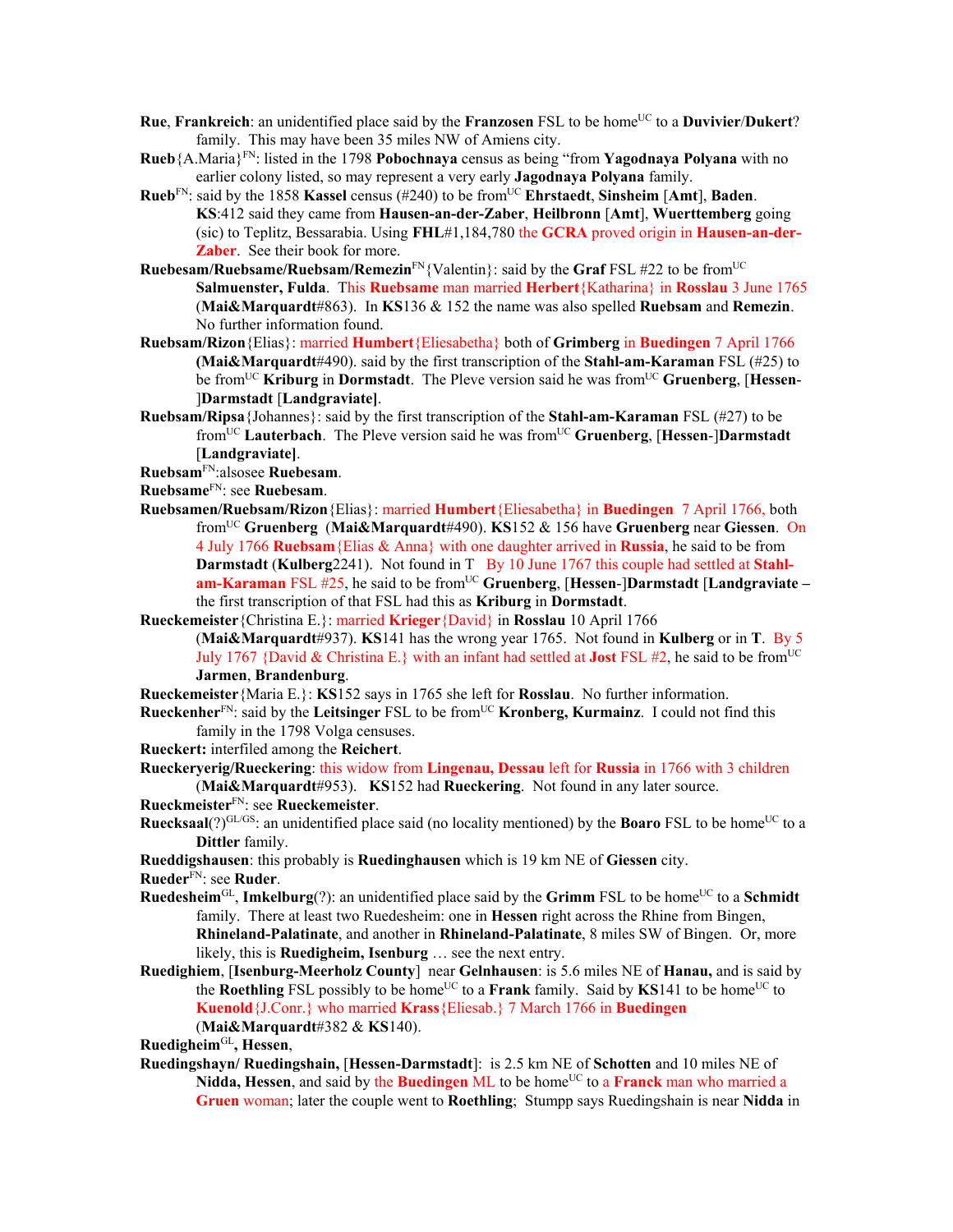**Hessen** (**Mai&Marquardt**#720). **KS**139 says **Knuestler**{Heinrich} left from here in 1766 to go to **Russia**. See **Ruedigheim.**

**Ruefener**FN: see **Roesner**.

**Rueffer**FN: see **Riefer**.

**Ruehl**:filed among the **Ruhl**.

**Ruehl**: also see **Riegel**.

**Ruehle/Riehle**<sup>FN</sup>: mistakenly said by the 1816 **Glueckstal** census (KS:677) to be from<sup>UC</sup> **Pfullingen**, **Reutlingen** [**Amt**], **Wuerttemberg**, and said by **KS**:412 to be from **Schnait**, **Waiblingen** [**Amt**], **Wuerttemberg**. Using **FHL**(1,184,638), the **GCRA** verified this latter origin. See the **GCRA** book for more details. Also spelled **Riehle**.

**Ruehrenberg, Regensburg**: an unidentified place which a **Woerhd** ML says this was home<sup>UC</sup> to a **Mueller** woman who in 1766 married a **Hack** man; by 1767 they were in **Hoelzel**

(**Mai&Marquardt**#796).

**Ruel** FN: see **Reil**.

- **Ruemmelshein**GL: see **Rimelshein**.
- **Rueppel**: interfiled with **Ruppel**.

**Ruesener**FN: see **Roesner**.

- **Rueghes:** go to **Ruchges**.
- **Reuss**{Kunigunde/Cunigunde}: married **Schultze**{Samuel} in **Rosslau** 27 May 1766
	- (**Mai&Marquardt**#991). On 12 Sept 1766 with her **Schulz** husband she arrived in **Russia**, he said to be from **Sachsen** (**Kulberg**5785). **KS**150 has {Kunigunde}. Both **KS**150 1nd 157 have the wrong year: 1765. Later in 1766 **Schulz**, wife {Cunigunde}, and one grown son in **Oranienbaum** took transport for the **Volga** (**T**6521-6523). Not found in any published FSL.
- **Ruesselsheim**GL**, Hessenburg**(?): seems to be some 13 miles NW of **Darmstadt** city, and said by the **Kolb**  FSL to be home<sup>UC</sup> to **Adler**, **Betz**, and **Kolb** families.
- **Ruetinger/Ruthinger/Ratinger**[Ludewig}: Lutheran, leftUC **Stetten, Brackenheim Amt, Wuerttemberg** arriving at **Flensburg, Schleswig Royal Duchy** in June 1762. He with wife {Barbara} and 5 children reregistered in **Denmark** as late as April 1765. Later they are recorded in the church books of **Neu-Saratowka** colony near **St. Petersburg** (**EEE** p.571).
- **Ruf** FN: mistakenly said by the 1816 **Glueckstal** census (**KS**:673, 413) to be fromUC from **Schnait**, **Waiblingen** [**Amt**], **Wuerttemberg**. However, using **FHL**(1,732,294), the **GCRA** proved origin in **Isingen**, **Sulz** [**Amt**], **Wuerttemberg**. Also spelled **Ruff** and **Ruoff**. The original frau Ruf was a **Voegele**. See the **GCRA** book for more.
- **Ruf/Ruff**<sup>FN</sup>{J.Friederich, son-in-law of Benner{Christian}: Lutheran, left<sup>UC</sup> Wuerttemberg arriving at **Flensburg, Schleswig Royal Duchy** in June 1762. In April 1765 he, his wife {Eva Rosina Barbara} and son received permission to leave **Denmark** (**EEE** p.570). By May 1566 they had settled in **Holstein** FSL #32 which said he was fromUC **Beeskow**(?). Later spelled **Ruff**.
- **Ruff**<sup>FN</sup>: said by the Stumpp supplement to the **Dietel** FSL to be from<sup>UC</sup> **Pfalz** (no locality indicated). For 1798 see **Mai1798**:Dt70, 12, 65.
- **Ruff**{Walpurga}: in 1798 she was in **Luzern** as the wife of **Voelker**{Georg} and widow of her first husband , **Regner**{Anton} who evidently was deceased by the time the (**Mai1798**:Lz27). It seems likely that she may have been a **Luzern** first settler.

**Ruff**FN: also see **Ruf**.

**Ruhl & Ruehl** interfiled in the following:

- **Ruehl**{M.Margaretha}: daughter of {J.Georg} and born in 1734 in **Mettenheim,** married **Reichel**{J.Jacob}; their son {Jacob/J.Jacob}, as an orphan, had settled in the household of **Lissau**{Christian} at **Bauer** FSL #16, the orphan said to be from **Mesingheim, Kurpfalz**.
- **Ruehl**FN: **Bonner** proved that this woman from **Duedelsheim** was the wife of Herr **Schneider**{Heinrich} of **Balzer**.
- **Ruehl/Riel/Reil**FN{Christian}: married **Gruen** {A.Dorothea} in **Buedingen** 16 March 1766 (**Mai&Marquardt**#438). On 4 July 1766 **Riel** with wife {Anna} and her mother {Catharina} arrived in **Russia**, said to be from **Solms** (**Kulberg**1847). By 20 June 1767 this couple with an infant daughter had settled at **Dobrinka** FSL#72, he said to be from<sup>UC</sup> **Retes**(?), **Braunfels**. Later spelled **Riel** with a **Gruen** wife (**Mai1798**: Mv444, Ml08, Db7); in 1798 spelled **Reil** (Db43).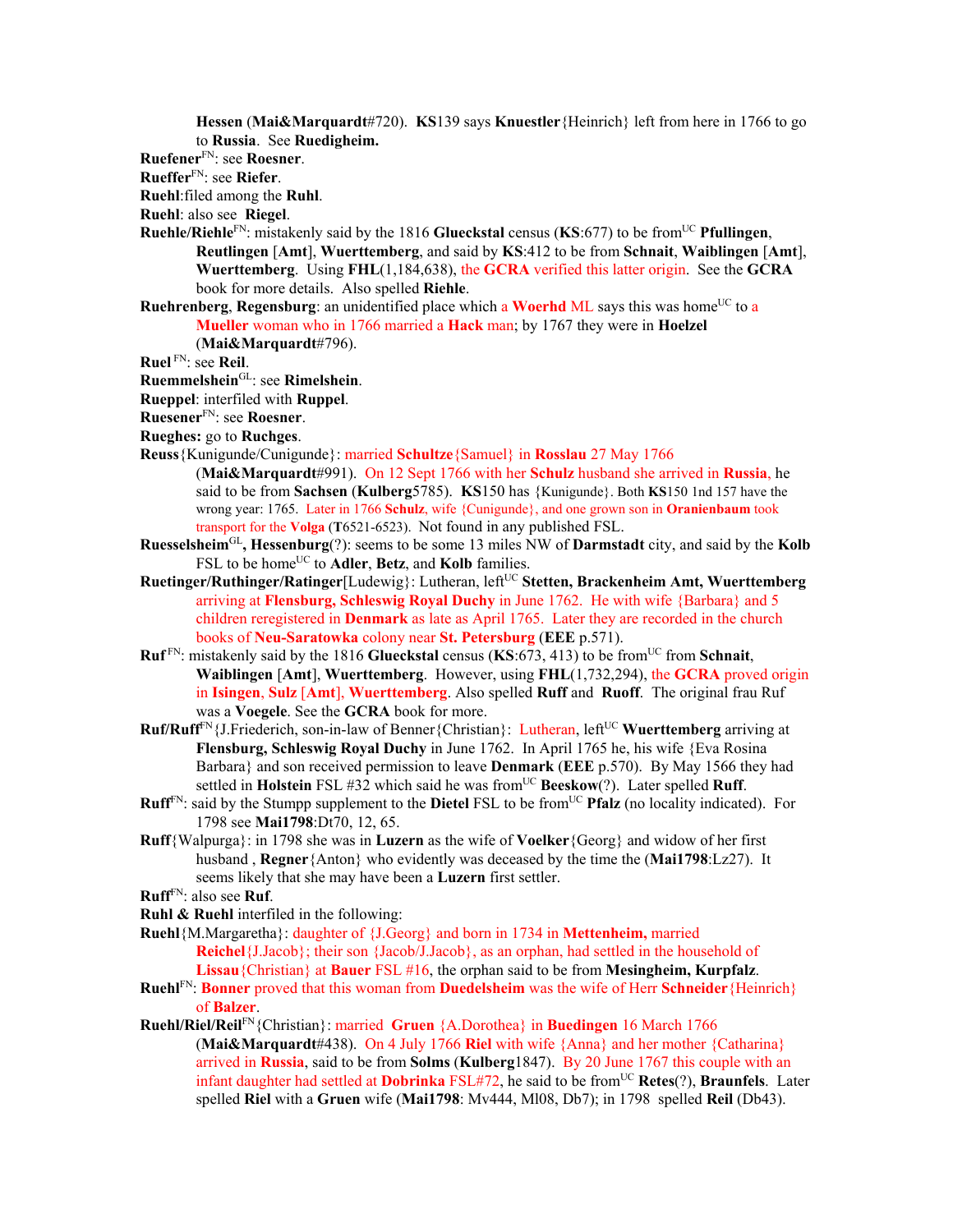- **Ruhl/Ruhe**FN{J.Conrad}: married **Jungmann**{M.Elisabeth}in **Luebeck** 29 July 1766, both fromUC [**Hessen**-]**Darmstadt** [**Landgraviate**] (**Mai&Marquardt**#271). On 13 Sept 1766 they arrived in **Russia**, he said to be from **Darmstadt** (**Kulberg**6226). Later in 1766 as **Ruhe**{Condradt & Sept 1767 **Ruhl**{J.Konrad & A.Elisabeth} with three **Befus** step-childern had settled at **Jagodnaja Poljana** FSL #52, he said to be from<sup>UC</sup> Nidda and according to the Kromm version of that FSL they were fromUC **Ober Lais** near **Nidda** (p.135).
- **Ruhl**FN{Lorenz/Lorentz}: arrived in **Russia** 13 Sept 1766 with wife {M.Barbara} and an infant daughter, he said to be from **Fulda** (**Kulberg**5743). **KS**152 says with wife, 1 child and {Philipp} an unmarried weaver {Lorenz}was from **Herbstein** near **Lauterbach**. Later in 1766 {Lorentz} and wife unaccompanied by a child in **Oranienbaum** took transport for the **Volga** on which trip the wife died (**T**719-720). By 21 Aug 1767 {Lorenz} with new wife {Katharina} had settled at **Koehler** FSL #33, said to be from<sup>UC</sup> **Herbstein**, **Fulda**. In 1798 this couple still were in **Koehler**, the wife's maiden family name given as **Schmidt** (**Mai1798**:Kl68). Jim Pickelhaupt says he found his origin.
- **Ruhl**FN{Philipp}: **KS**152 says upon leaving **Herbstein** he was single and in {Lorenz}' household. He arrived in **Russia** 13 Sept 1766 with wife {M.Sabina}, he said to be from **Fulda** (**Kulberg**5700). Later in 1766 he and wife {A.Sobina} in **Oranienbaum** took transport for the **Volga** during which trip the wife died (**T**728-729). By 21 Aug 1767 as a widower he had settled at **Koehler** FSL  $#34$  said to be from<sup>UC</sup> **Herbstein, Fulda**. Jim Pickelhaupt says he has found his origin.
- **Ruhl**<sup>FN</sup>{Zacharius}: Catholic said by the **Koehler** FSL #30 to be from<sup>UC</sup> **Herbstein, Fulda.** Jim Pickelhaupt has he found his origin. The FSL gave the maiden name of his wife as **Schneider**{Elisabeth} (no origin given).
- **Riel/Ruhl**{Andreas}: from<sup>UC</sup> the area of **Werda** married **Schmidt**{A.Maria} in **Buedingen** 14 May 1766 (**Mai&Marquardt**#646). **Mai&Marquardt** seem to suggest that this marriage entry #646 may have been a mistake, corrected by **Mai&Marquardt**#648: **Ruhl**{J.Andreas} married **Lotz**{A.Maria} in **Buedingen** 14 May 1766 (**Mai&Marquardt**#648). Since there are separate entries for arrival in **Russia**: On 29 Aug 1766 with wife {Anna}, **Riel [Ruhl]**{Andreas} a smith arrived in **Russia**, he said to be from **Darmstadt** (**Kulberg**3622) and on 29 Aug 1766 with wife {Anna}, **Ruhl**{Andreas} a farmer arrived in **Russia**, he said to be from **Darmstadt**  (**Kulberg**3644). One of these two must be the man who by 18 Aug 1767 with his wife {A.Maria} and her younger sister and brother had settled at **Kraft** FSL #10, he said to be from **Alsfeld**. In 1789 this man's daughter {M.Anna} moved from **Kraft** to **Stephan** to marry **Fritzler**{Bernard} (**Mai1798**:Mv1369, Sp20). Early in 1798 his daughter {Elisabeth} moved from **Kraft** to marry **Waag**{J.Georg} in **Grimm** (**Mai1798**:Mv1385 & Gm33). In the 1798 census **Ruhl** and his 1st wife have died, his 2nd wife **Engelhard**{Katharina} has remarried **Bertram**{J.Konrad}, and a son of his 1st wife is working in **Stephan** (**Mai1798**:Kf53).
- **Ruhl**FN{J.Andreas}: married **Lotz**{A.Maria} in **Buedingen** 14 May 1766 both from **Langenschwartz**  (**Mai&Marquardt**#648). **Mai&Marquardt** seem to suggest that this marriage entry may have been a mistake, corrected by **Kulberg**3622. I tend to think the man in 648 was not the man in 646 since they have two separate entries for arrival in **Russia**: On 29 Aug 1766 with wife {Anna} he arrived in **Russia**, he said to be from **Darmstadt** (**Kulberg**3644). This may be the man who by 18 Aug 1767 with his wife and her younger sister and brother had settled at **Kraft** FSL #10, he said to be from **Alsfeld**.
- **Ruhl**FN: in the **Kutter** FSL a Ruhl orphan was living with a **Brehning** household from **Hanau** the orphan may have been from<sup>UC</sup> **Hanau** as well.
- **Ruhl/Reil**FN{J.Georg}: said by the **Stephan** FSL #21 to be fromUC **Helpershain**, [**Hessen-Darmstadt Landgraviate**]. Spelled **Riel** in 1797 and 1798 (**Mai1798**:Mv2851 and Gm8). Spelled **Ruhl** in 1767 (**T**410).
- **Ruehl**{Eliesabetha}: from **Villingen** married **Boecher**{Jost Conrad} in **Buedingen** 27 May 1766 (**Mai&Marquardt**#669). **KS**152 says **Villingen** is near **Giessen**. **Becker**{Just & Elisabeth} arrived in **Russia**, no origin given, on 15 Sept 1766 (**Kulberg**7042), while **Becker**{Conrad & A.Elisabeth} arrived in **Russia** on a different ship but also on 15 Sept 1766, he said to be from **Darmstadt** (**Kulberg**6105); one of those couples may have been this couple. Not found in **T**. By 10 Sept 1767 said to be from **Lautern**(?), **Darmstadt**, **Becher** was listed as a single orphan living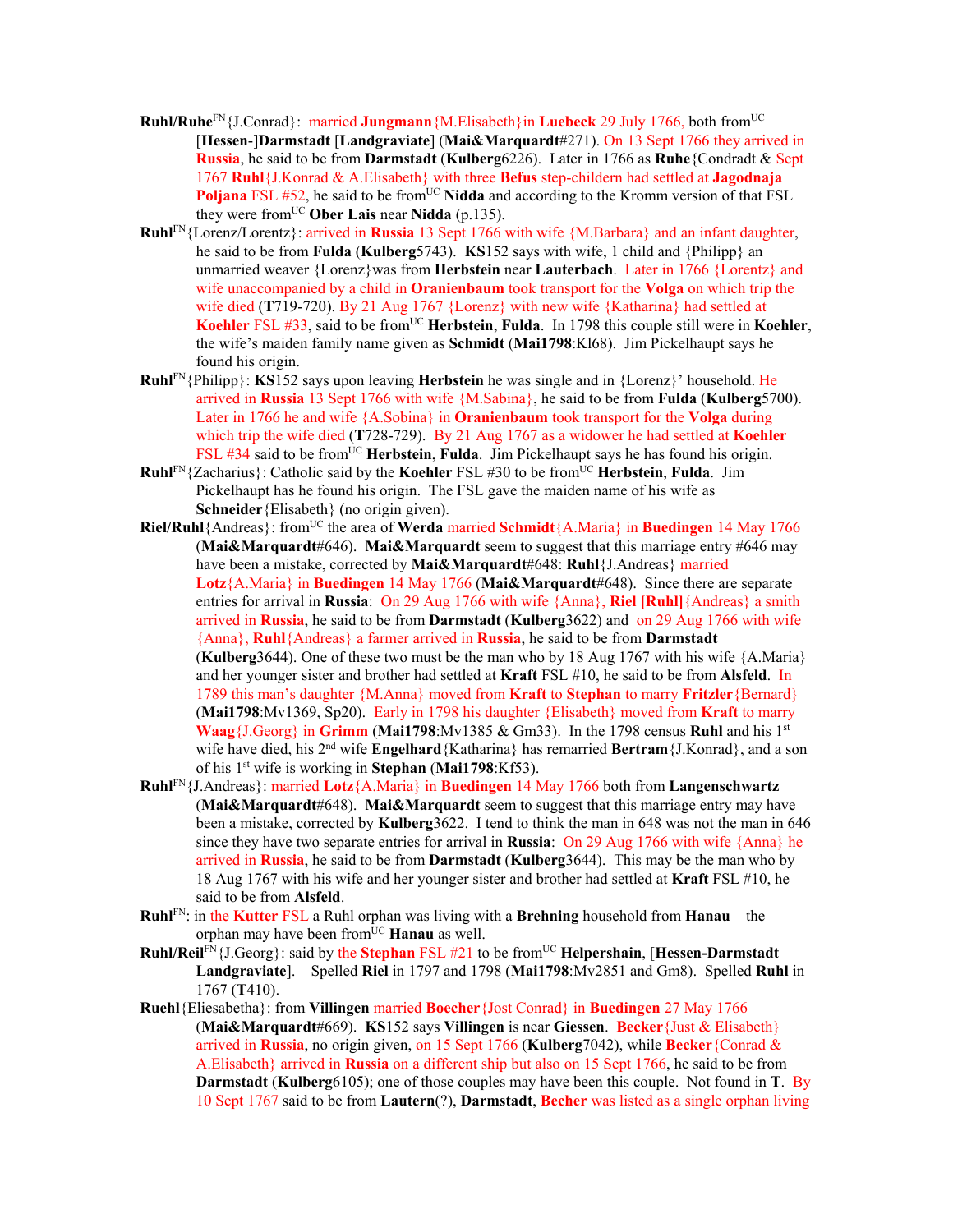in the household of his **Stang** uncle {Philipp}at **Walter** FSL #90a. In 1798 he was still in **Walter**  having married {Katharina} the widow of **Geist**{Gottlieb} with 3 **Becker** sons and 1 married **Geist** son in the household (**Mai1798**:Wt62).

- **Ruehl**{Dietrich}: **KS**138 & 152 say he left **Wettsaasen** near **Gruenberg** with 2 **Keil** stepsons: {J.Georg & J.Eckart}. No further information.
- **Ruhl**{J.Georg}: **KS**152 says he was from **Oberlais** near **Buedingen** heading for **Jag.Poljana** with wife {A.Elis.} and 1 son. I found no further information about them.
- **Ruhl**{J.Peter}: **KS**152 says he was from **Oberlais** near **Buedingen** heading for **Jag.Poljana** with wife {Marg.Marie} and 2 young children.. I found no further information about them.
- **Ruhl**{Marg.}: **KS**152 says she was from **Eichelsdorf** near **Nidda**, the daughter of **Goetz**{Elisabeth} and her 1<sup>st</sup> husband. No further information.
- **Ruhlmann**FN: this family name was found recorded in **Kirburg** marriage records 1762-1767; see **Flegel** trip.
- **Ruht**{A.Gerdruth}: godparent at the 4 June 1766 **Luebeck** baptism of a **Gitz-Stoeteret** son (**Mai&Marquardt**#1296).
- **Ruisseveen**GL**, Amsterdam, Holland**: is some 35 miles SE of Amsterdam city, and said by the **Katharinenstadt** FSL to be home<sup>UC</sup> to a Gorss family.
- **Rukler**?FN: said by the **Balzer** FSL to be the maiden name of frau **Kleinfelder** in1768. See **Ruckel**.
- **Rulsmann**FN: this family name was found recorded in **Herborn** marriage records 1762-1767; see **Flegel** trip.
- **Rumbach**FN: said by the **Ober-Monjou** FSL to be fromUC **Gerstheim**?. For 1798 see **Mai1798**:Om56.
- **Rumbach**GL, [**Pfalz-Zweibruecken Duchy**]: is some 8 miles NW of **Wissembourg** city.
- **Rumbach**<sup>GL</sup>, **Pfalz**[-**Zweibruecken Duchy**]:: said by the **Boregard** FSL to be home<sup>UC</sup> to a **Beier** family.
- **Rumbach**GL, **Bergzabern** [**Amt**], **Rheinpfalz**: was 9.5 miles W of **Bad Bergzabern**, and was proven by the **GCRA** as home to the **Huntzinger**/**Hunsicker**/**Hunsecker** family that went to **Kassel**. Also the **GCRA** proved the **Mettler**{J.Jakob} family lived here for decades before settling in **Kassel**. The **GCRA** thinks **Neuhart**{Jakob} who settled in **Kassel** may have been related to the Neuharts of this place. This is the same place as the preceding 2 entries, but 40 years later.

**Rumbel**FN: see **Rammel**.

**Rumbin**GL: aka **Rubin**.

- **Rumetz**FN: see **Raschez**.
- **Rump**<sup>FN</sup>: said by the **Kamenka** FSL to be from<sup>UC</sup> **Wuerzburg.**
- **Rumpel**{Andreas}: **KS**:82 & 152 says this Catholic man from<sup>UC</sup> Spitzberg in 1764 was sent on to the **Saratov** area as part of the group of colonists transported under the command of Captain Paykul and Cornet Rehbinder. I have not found them in any published FSL.

**Rumpelt**FN: see **Roppelt**.

**Rumrod**: see **Romrod**.

- **Rumsch**<sup>FN</sup>: said by the **Susannental** FSL to be from<sup>UC</sup> **Bernsdorf**. Possibly spelled **Ramshin**? in 1798 (**Mai1798**:Ss3)??
- **Rumstadt**?<sup>GL</sup>: an unidentified place said by the **Boregard** FSL to be home<sup>UC</sup> to a **Lieber** family. Said by the **Koehler** FSL to be home<sup>UC</sup> to a **Rueckert** family, and possibly to a **Tropp** family. Might this be **Ramstadt**?

**Runau**FN: **KS**152 says he was from **Bibelsheim** near **Alzey**.

- **Runau**(?)<sup>GL</sup>: an unidentified place said by the **Belowescher Kolonien** FSL to be home<sup>UC</sup> to a **Weiwer/Wekwer/Weiler** family.
- **Rundau**{Johann}FN: said by the **Seelmann** FSL to be fromUC **Znaim**, [**Moravia Margraviate**]. I did not locate him or any descendants in **Mai1798**. For 1767 see **T**849-50.
- **Rundau**{Lorenz}<sup>FN</sup>: said by the **Seelmann** FSL to be from<sup>UC</sup> Giterwike?, Birk. For 1798 see **Mai1798**:Sm24 and 29. For 1767 see **T**851-52.
- **Rundwiese**: see **Belowescher Kolonien**.
- **Runk**FN: settled, no date given, in **Gueldendorf, Odessa**; family records found by **Curt Renz** in **Erlenbach, Germersheim parish, Baden**.
- **Runkel**GL/GS: aka **Wied-Runkel County**. The town is some 25 miles E of **Koblenz** city, some 29 miles NW of **Frankfurt-am-Main,** and was the seat of **Wied-Runkel County**, which county usually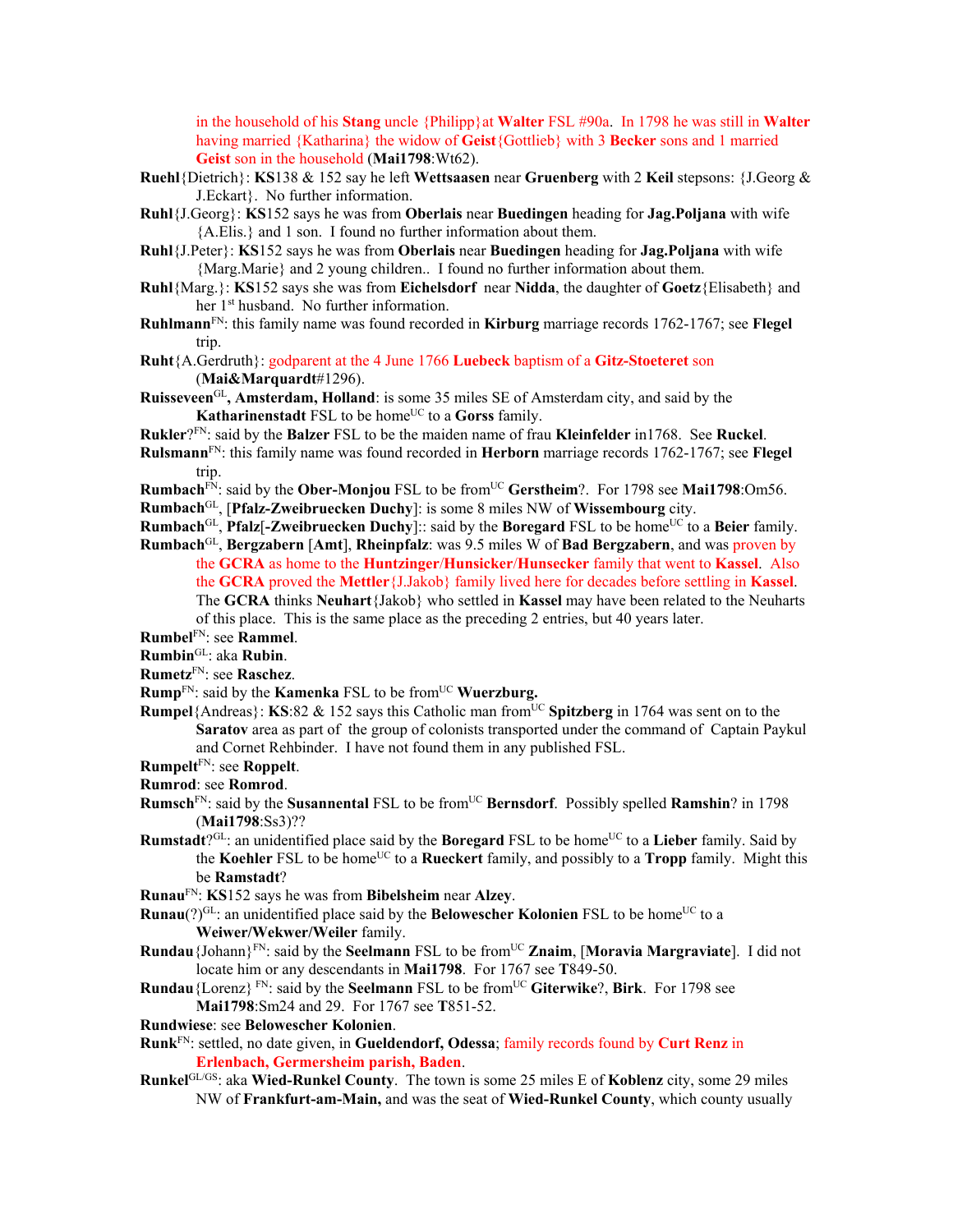was simply referred to as Runkel. So **Runkel** more often than not was the country, not the town. Said by the Balzer FSL to be home<sup>UC</sup> to a **Spaeth/Spaedt** family. Said by the **Warenburg** FSL to be home<sup>UC</sup> to a **Diener** family.

- **Runkel**<sup>GL</sup>, **Kurpfalz**: said by the **Dietel** FSL to be home<sup>UC</sup> to a **Bangel** family. It is not clear that there was such a place in Kurpfalz, so Kurpfalz here is probably a mistake and this was the same place as the previous entry.
- **Runkel**GL, **Wuerttemberg**: said by the **Doenhof** FSL to be homeUC to **Funk** and possibly **Mueller** families. I am 95% convinced there was no Runkel, Wuerttemberg so either the Runkel or the Wuerttemberg must be a mistake. If Wuerttemberg was the mistake, then this is the same place as the two previous entries.
- **Runzen**<sup>GL</sup>: an unidentified place said by the **Mariental** FSL to be home<sup>UC</sup> to a **Wantemut**? family. There is a Renzen some 14 miles E of **Heilbronn**.
- **Ruoff**FN: see **Ruf**.
- **Rupen/Rieben**<sup>GL</sup>, **Brandenburg**: an unidentified place said by the **Kratzke** FSL to be home<sup>UC</sup> to a **Westfal** family. This might be Ruben some 60 miles SE of **Berlin**.
- **Rupel**FN: interfiled amongst **Ruppel**.
- **Rupertus** FN: see **Robertus**.
- **Rupp**FN{A.Margaretha}: said by the 1798 **Bauer** census to be the maiden name of frau **Kordilye**/ **Kordelje** (**Mai1798**:Br16).
- **Rupp**: of **Dobrinka** filed with **Repp**.
- **Rupp/Repp**FN{Conrad/J.Conrad}: the **Buedingen** ML says this **Repp** man married
	- **Wallefelsch**{A.Marg.}11 March 1766 (**Mai&Marquardt**#414). **KS**150 says he was from **Michelbach** near **Nidda**. On 4 July 1766 this couple arrived in **Russia**, he said to be from **Darmstadt.** By 16 Sept 1'767 he and wife {A.Dorothea} with an infant daughter had settled at **Dobrinka** FSL #7, he said to be from<sup>UC</sup> Schotten, [Darmstadt [Landgraviate]. Later spelled **Repp** and his wife's maiden name: **Wallenflesh** (**Mai1798**:Db41, 75).
- **Rupp**<sup>FN{Jacob}: said by the **Dreispitz** FSL to be from<sup>UC</sup> **Witt**?, **Sipachisch**?.</sup>
- **Rupp**<sup>FN</sup>{Christoph}: said by **Kuhlberg4876** and the **Huck** FSL to be from<sup>UC</sup> **Isenburg** (no locality or country mentioned).
- **Rupp**FN{Christina}: said by the **Koehler** FSL #50 to be the maiden name of frau **Bishammer**.
- **Rupp**FN{Johannes}: said by the **Kolb** FSL to be fromUC **Alsbach, Hessen-Darmstadt**.
- **Rupp**GL: this woman came from **Werdorf**, **Solms-Braunfels Principality** were she married the **Heinrich** who went to **Kukkus**; confirmed by with information, provided by Eric Hahn who was hired by Joan Knizek, found in **Werdorf** Reformed Lutheran Church records. This information Joan shared with Robert J. Heinrich who first provided it to this Project.
- **Rupp**{Catharina}: married in **Rosslau** 28 May 1765 **Klein/Cleyn**FN{Nicolaus} (**Mai&Marquardt**#840 & **KS**152). Not found in **Kuhlberg** or in **T**. By 14 June 1766 they with a new-born son had settled at **Mariental** FSL#69.
- **Rupp**FN{Anton}: said by the **Ober-Monjou** FSL to be a brother-in-law in the **Fischer** household. For 1798 see **Mai1798**:Om16.
- **Rupp/Rup**FN{Nicolaus}: on 14 Sept 1766 he and wife {Catharina/Katharina} arrived in **Russia** said to be from **Bassenheim** (**Kulberg**6529). Later in 1766 this **Rup** couple in **Oranienbaum** took transport for the **Volga (T**7384-7385).By 24 July 1766 this **Rupp** couple had settled at **Roethling/Semenowka** FSL 8 said to be from<sup>UC</sup> **Kreuzberg**, Bassenheim.
- **Rupp**<sup>FN</sup>{Nicolaus}: said by the **Rothammel** FSL to be from<sup>UC</sup> **Hofheim, Worms**.
- **Rupp**{Catharina}: fromUC **Hessen** married **Rossow**{Johann} in **Luebeck** 21 May 1766 (**Mai&Marquardt**#223). Not found in any later source.
- **Rupp**{Friedrich}: **KS**152 says he was from **Werdorf** near **Greifenstein** and **Wetzlar**.
- **Rupp**{Nicolaus}: said by Recruiter Beauregard's list to have been an orphan in the **Metzler**{Johannes} household (**Lk**143a). Not found in any FSL and I could not find them or any likely descendant associated with any **Volga** colony.
- **Rupple, Ruple & Ruepple** interfiled in the following:
- **Ruppel<sup>FN</sup>**{Georg}: said by the **Frank** FSL to be from<sup>UC</sup> **Kunerot**(?), **Isenburg.**
- **Ruppel**<sup>FN</sup>{Magdalena}: this widow and her children were said by the **Huck** FSL (#6) to be from<sup>UC</sup>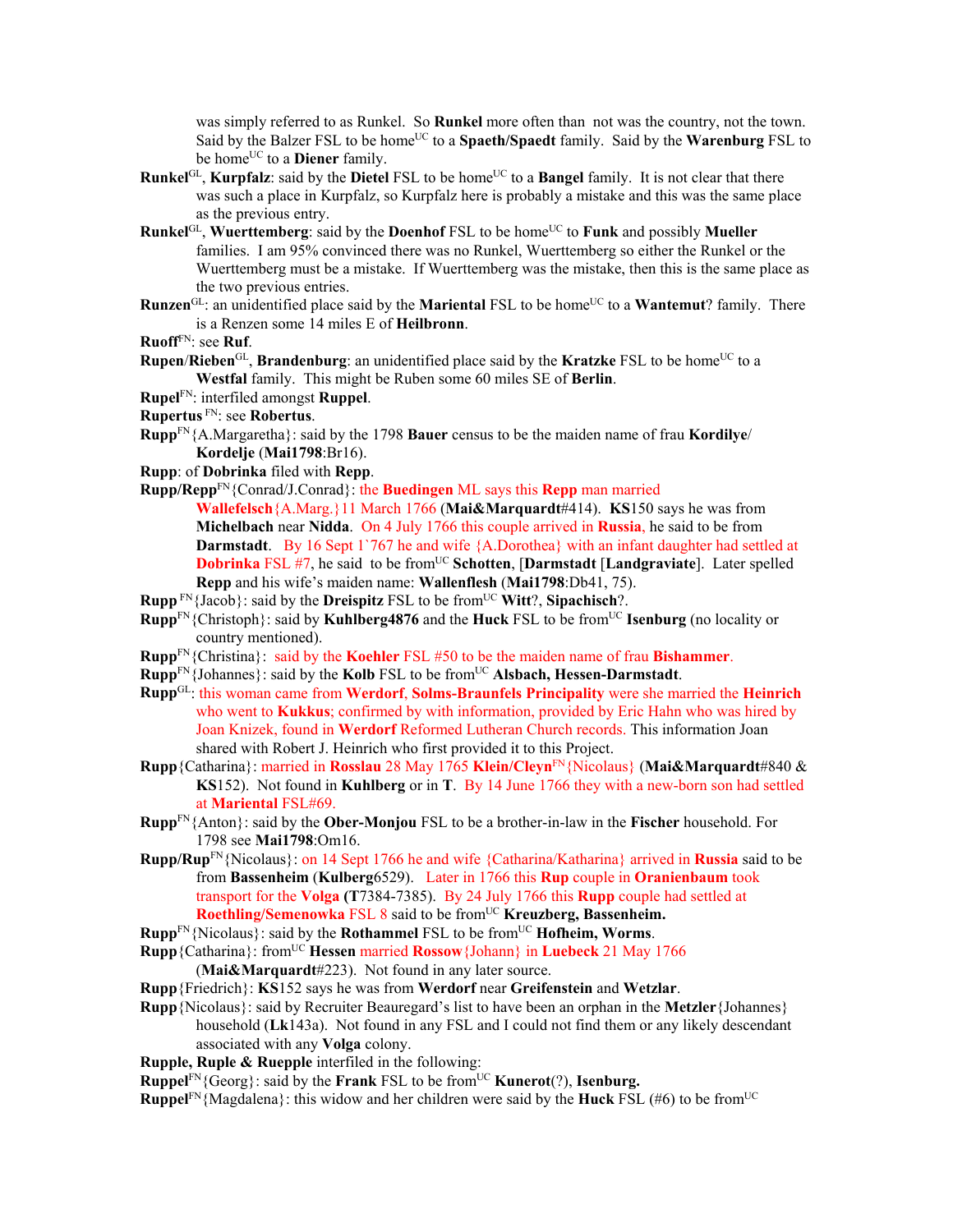**Isenburg**.

- **Rueppel/Rupel/Ruppel**{Georg/J.Georg}: fromUC **Gonsroth, Isenburg-Meerholtz** married **Lufft**{A.Dorothea} in **Buedingen** 16 May 1766 (**Mai&Marquardt**#653). **KS**152 has **Gonsroth**  near **Gelnhausen**. **Ruppel**{J.Georg} with wife arrived in **Russia** 15 Sept 1766, he said to be from **Isenburg** (**Kulberg**6335). Later in 1766 this **Rupel** family with an infant took transport in **Oranienbaum** for the **Volga**, during which trip the infant died (**T**7020-7022). By 29 July 1767 **Ruppel**{Georg} had settled at **Kutter** FSL #52 with a new wife {M.Elisabeth}, he said to be from **Isenburg**.
- **Rupple**/**Rueppel/Ruppel**FN{Jacob/J.Jacob}: from **Schwartz, Alsfeld** married **Seiff**(A.Catharina), widow of {Christian} in **Buedingen** 12 March 1766(**Mai&Marquardt**#419 & **KS**152). From **Schwartz, Alsfeld** married **Ubrig**{A.Eliesabetha} in **Buedingen** 12 April 1766 (**Mai&Marquardt**#527 & **KS**152). On 8 Aug 1766 this Ruppel couple arrived in **Russia**, he said to be from **Darmstadt** (**Kulberg**4140). Not found in **T**. By 16 Aug 1767 this couple had settled at **Mueller** FSL #6, he said to be from **Schwartz-bei-Alsfeld**, **Darmstadt**.
- **Ruppel**{Heinrich}: a **Fraenkisch-Crumbach** pastor received word that this single man had arrived safely at a village near **St.Petersburg** [**Saratowka**?} (**Mai&Marquardt**#1280h).
- **Ruppel/Runel**FNJ.Georg}: fromUC **Neu Haslau** married **Scheibel{**Eliesabetha}in **Bueingen** 4 Apr 1766 (**Mai&Marquardt**#476). Not found in **Kulberg** or **T**. By 10 Aug 1766 with wife {Elizabeth} he had settled at **Norka** FSL #87, he said to be from<sup>UC</sup> **Isenburg** (no locality mentioned). In 1798 the name was spelled both **Runel** (Nr92) and Ruppel (Nr211, 199, Pb5 and 15), and the maiden name of the wife was said to be **Schaubelein** (**Mai1798**:Nr211).
- **Ruppel**{G.Friedrich}<sup>FN</sup>: said by the **Reinwald** FSL to be from<sup>UC</sup> **Stolberg-Gedern** [County]. For 1798 see **Mai1798**:Ks52, Rw15, 41,8, and possibly 32?
- **Ruppel**{J.Friedrich}<sup>FN</sup>: said by the **Reinwald** FSL to be from<sup>UC</sup> **Stolberg-Gedern** [County]. For 1798 see **Mai1798**:Rw46 and possibly 32?
- **Ruppel**{Philipp} $F^N$ : said by the **Reinwald** FSL to be from<sup>UC</sup> **Stolberg-Gedern** [**County**] with **Schulz** stepdaughters in the household. For 1798 see **Mai1798**:Rw54.
- **Ruppel**{Philipp}<sup>FN</sup>: his wife was said by the **Reinwald** FSL to be from<sup>UC</sup> [**Baden-**]Durlach [**Margraviate**].
- **Ruppel**{Valentin}: said by the **Reinwald** FSL to be from<sup>UC</sup> **Lauterbach**. The wife's maiden name in 1798 was given as **Eurich** (**Mai1798**:Rw35). For other family members in 1787, 1792 and 1798 see **Mai1798**:Nm2, 5, Rh14, and possibly Rw32.
- **Ruppel**FN{Franz Heinrich}: left **Fraenkisch-Crumbach** in 1766 for Russia (**Gieg1**). {Franz} arrived single in **Russia** 31 July 1766 said to be from **Grumbach** (**Kulberg**2862). **KS**152 says he was fron **Kirch-Beerfurth** near **Erbach**. Not found in **T**. By 12 Sept 1767 with wife {Eva Katharina} and 3 step-children {Franz} had settled at **Schwab** FSL #41 , he said to be fromUC **Raibach**, [**Gross-Umstadt Condominium**]. In 1798 he was still living in **Schwab** with wife **(Lemmermann**{Eva Katharina}) and a **Stuckert** step-daughter (daughter of {Katherina} (**Mai1798**:Sb31).
- **Ruppel**FN{A.Marg.}: fromUC **Rodheim**, **Damstardt** married in **Buedingen** 20June 1766 **Walter**{Philipp Jacob} {**Mai&Marquardt**#706). Not found in **Kulberg**. Later in 1766 this couple with a son in **Oranienbaum** took transportation for the **Volga**, on which trip the son died (**T**119-120). By 24 Aug 1767 this couple with an infant son had settled at **Stephan** FSL #28, he said to be from<sup>UC</sup> **Nidda**, [**Hessen-Damstardt Landgraviate**]. In 1798 the wife's maiden name was given as **Ruppel** (**Mai1798**:Sp25).
- **Ruppel**{J.Georg}: **KS**152 says he came from **Petterweil** near **Friedberg** and married **Weltern**{Justina}. No further information.
- **Ruppel**FN{Katharina/Catharina}: married in **Buedingen** on 9 March 1766 **Berger**{Johannes} (**Mai&Marquardt**#391, **KS**121 & 152). I could not find them in **Kulberg**, **T**, or in any published FSL.
- **Rueppel/Rupel/Kueppel/Kuppel**{J.Kaspar}FN: fromUC **Wallernhausen** married **Appel**{A.Elisabeth} in **Buedingen** 26 June 1766 (**Mai&Marquardt**#713 & **KS**152). **KS**:141 has **Kuppel**. **KS**:118 has **Kueppel** and **Wallernlernhausen**(sic) near **Buedingen**. Later in 1766 this **Ruppel couple** with no children arrived in **Russia**, he said to be fromUC **Darmstadt** (**Kulberg**6351). Later in 1766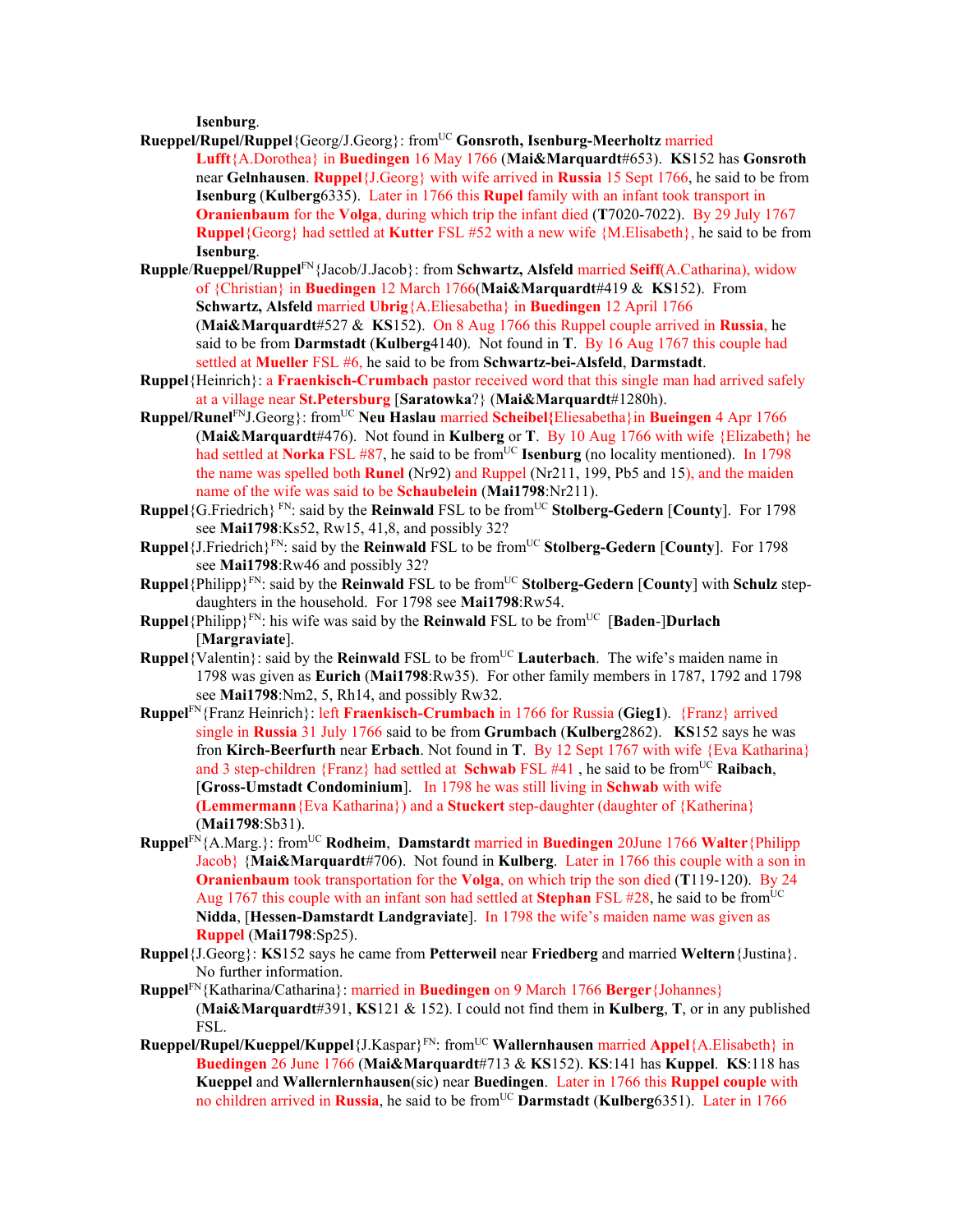**Rupel** with wife {Elisabeth} and 2 children took transport in **Oranienbaum** for the **Volga** on which trip the son died (**T**#7036-7039). Not found in any published FSL In 1798 **Ruppel**{Kaspar} with his **Martin** wife {Rosina} was in **Neu-Kolonie** (**Mai1798**:Nk02).

**Ruppel**FN: also see **Riebel**.

**Ruppelt**FN: see **Roppelt**.

- **Ruppert**FN: according to the **Doenhof** FSL she was a step-daughter in a **Kisselmann** household from **Buedingen**.
- **Ruppert**{Johannes}: married **Lutz**{Eliesabetha} in **Buedingen** 6 March 1766 (**Mai&Marquardt**#373). **KS**152 says he was from<sup>UC</sup> Altenhasslau near Gelnhausen. Not found in any later source.
- **Ruppertsburg**(?) $G<sup>LI</sup>$ , **Laubach**: is 1 mile SE of **Laubach** town, and said by the **Kraft** FSL to be home<sup>UC</sup> to an **Off/Aff** family.
- **Ruquier**FN: see **Rucois**.

**Rurenschop**<sup>FN</sup>: said by the **Herzog** FSL to be from<sup>UC</sup> Stauf, Ansbach.

- **Rurkirch**? GL, **Kumainz**: an unidentified place said by the **Boregard** FSL to be home<sup>UC</sup> to a (**Mueller**{Andreas} family and perhaps to a **Rot** family. This might be Ruhlkirchen some 4 miles NW of **Alsfeld** town.
- **Rusbach**: an unidentified place said by **Kulberg**139 to be home to **Leschhorn**{Christian+w+2c} Reformed.
- **Rusch**FN: said by the **Grimm** FSL to be fromUC **Pommern** (no locality mentioned).
- **Rusch**<sup>FN</sup>: said by the **Grimm** FSL to be from<sup>UC</sup> **Schlitz** (no locality mentioned).
- **Ruschberg**GL, [**Pfalz**-]**Zweibruecken** [**Duchy**]: is some 26 miles NNE of **Zweibruecken** city and 5 miles ESE of Birkenfeld town. It was said by the **Buedingen** ML to be home<sup>UC</sup> to a **Heinrich** woman who in 1766 married a **Bronn** man; by 1767 this couple was in **Norka** (**Mai&Marquardt**#702). **KS**:123 said this place was near **Birkenfeld** in the Pfalz.
- **Rusilije**<sup>FN</sup>: said by the **Norka** FSL to be from<sup>UC</sup> **Frankreich** (no locality mentioned). For 1782 see Mai1798:Mv1929.

**Rusing**FN: see **Rozel** and **Rusilije**.

**Russ/Ross**?FN: said by the **Boaro** FSL to be fromUC **Westerburg**. For 1798 see **Mai1798**:Kd1.

- **Russ/Rost**{A.Margarete/A.Maria): married **Rehn**{J.Heinrich}in **Buedingen** 8 March 1766
- (**Mai&Marquardt**#758). Not found in **Kulberg** or in **T**. By 13 May 1767 this **Rein** couple had settled at **Kolb** #9, he said to be from **Geberstein**, **Hanau** (**Mai&Marquardt**#758). In 1798 they are still listed in **Kolb**, with her name given as **Rost**{A.Margartha} (**Mai1798**:Ko13).
- **Russ** FN: said by the Leitsinger FSL to be from<sup>UC</sup> Oberhoechstadt, **Kurmainz**. I could not find this family in the 1798 Volga censuses.
- **Russbach**GL**, Duengen**: said by the **Schlitz** ML to be home to **Best**, **Bonert**, **Maul**, **Stab** families. Pastor Schulze of **Schlitz** in 1972 believed this to be **Rossbach, Thuengen** (**Mai&Marquardt**#748 and 749).
- **Russbach**GL: see **Rossbach**.
- **Russmann**<sup>FN</sup>: said by the **Brabander** FSL to be from<sup>UC</sup> Altoberndorf, Schwaben. Spelled Rosmann in 1798 (**Mai1798**:Bn17).
- **Rust**{Christiana}: married **Remin**{Jacob} in **Luebeck** 15 July 1766 (**Mai&Marquardt**#118 & **KS**150). Not found in any later source.
- **Rutenburg**(?)<sup>GL</sup>, is an unidentified locality which, according to the **Frank** FSL, was in the state of **Lohbach** $(?)$  and was home<sup>UC</sup> to a **Kraft** family.
- **Rutsch**: go to **Rutz**.
- **Ruth/Rutt**{Carle/Carl}: son of {Conrad} from **Calbach** married **Wagner**{Elisabeth} in **Buedingen** 12 March 1766 (**Mai&Marquart**#417). Not found in **Kulberg** or in **T**. By 18 June 1767 **Rutt**{Carl} & wife {Elisabeth} had settled at **Balzer** FSL #44, he said to be fromUC **Isenburg** (**Kulberg#**417). In 1798 this couple was still in **Balzer** (**Mai1798**:Bz87).
- **Ruth**FN: **Bonner** proved this woman from **Calbach**, **Isenburg**[-**Buedingen County**] was the wife of Herr **Klinck** of **Balzer**.
- **Ruth**{Elisabeth): fromUC **Weilmuester** married **Schefer**{J.Just} in **Luebeck** 19 April 1766 (**Mai&Marquardt**#321). Not identified in any later source.
- **Ruth/Rutth**{Georg Justus}: married **Rexius**{A.Cathar.} in **Buedingen** 17 April 1766